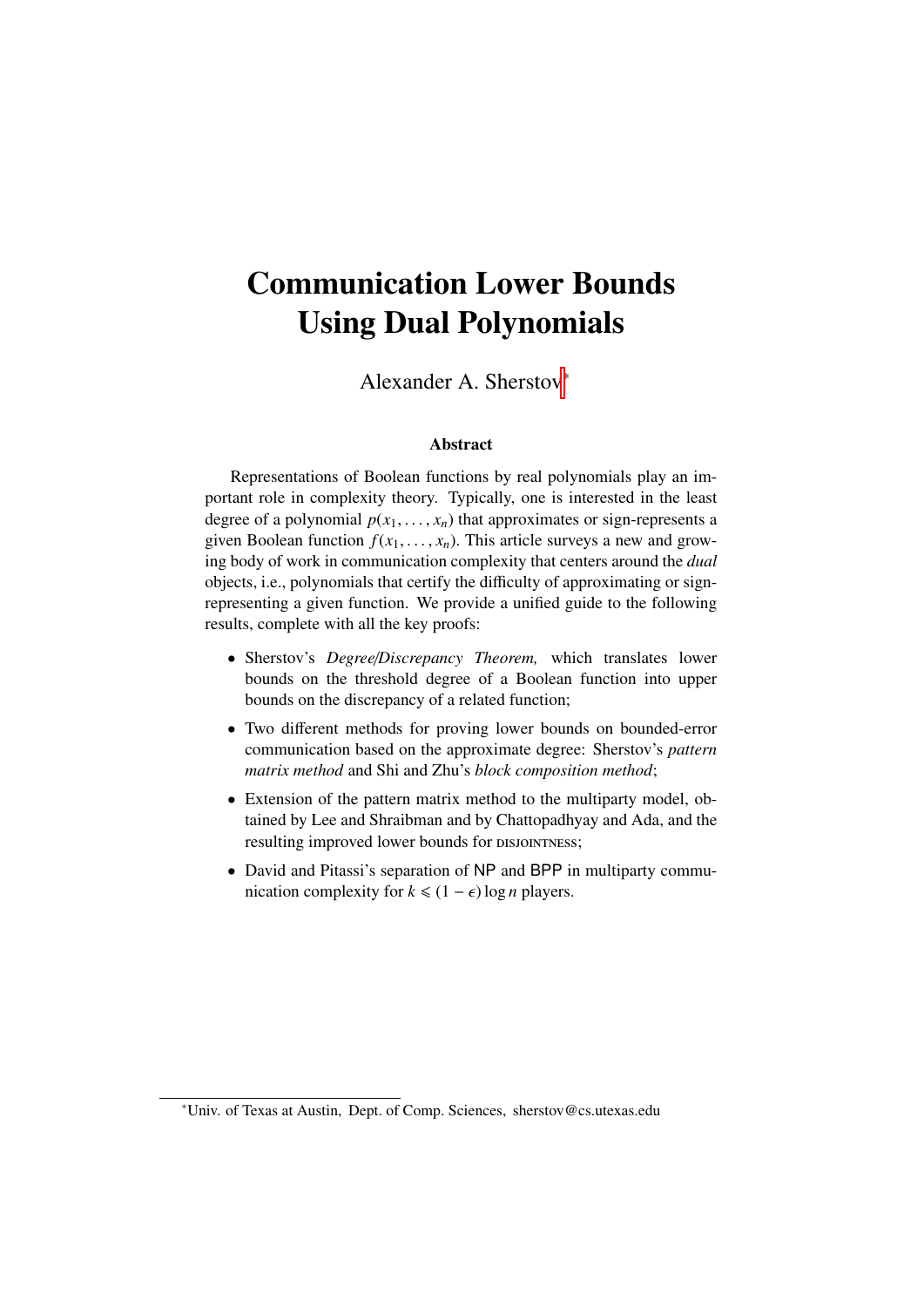### <span id="page-1-0"></span>1 Introduction

Representations of Boolean functions by real polynomials are of considerable importance in complexity theory. The ease or difficulty of representing a given Boolean function by polynomials from a given set often yields valuable insights into the structural complexity of that function.

We focus on two concrete representation schemes that involve polynomials. The first of these corresponds to threshold computation. For a Boolean function *<sup>f</sup>* : {0, <sup>1</sup>} *<sup>n</sup>* → {0, <sup>1</sup>}, its *threshold degree* deg±(*f*) is the minimum degree of a polynomial  $p(x_1, \ldots, x_n)$  such that  $p(x)$  is positive if  $f(x) = 1$  and negative otherwise. In other words, the threshold degree of *f* is the least degree of a polynomial that represents *f* in sign. Several authors have analyzed the threshold degree of common Boolean functions [\[34,](#page-33-0) [9,](#page-31-0) [37\]](#page-33-1). The results of these investigations have found numerous applications to circuit complexity [\[1,](#page-30-0) [9,](#page-31-0) [24,](#page-32-0) [25\]](#page-32-1) and computational learning theory [\[28,](#page-32-2) [23,](#page-32-3) [30\]](#page-32-4).

The other representation scheme that we consider is approximation in the uniform norm. For a Boolean function  $f : \{0, 1\}^n \to \{0, 1\}$  and a constant  $f \in (0, 1/2)$  the  $f$ -approximate degree of f is the least degree of a polynomial  $\epsilon \in (0, 1/2)$ , the  $\epsilon$ -approximate degree of *f* is the least degree of a polynomial  $p(x_1, \ldots, x_n)$  with  $|f(x) - p(x)| \le \epsilon$  for all  $x \in \{0, 1\}^n$ . Note that this representa-<br>tion is strictly stronger than the first: no longer are we content with representing tion is strictly stronger than the first: no longer are we content with representing *f* in sign, but rather we wish to closely approximate *f* on every input. There is a considerable literature on the approximate degree of specific Boolean functions [\[36,](#page-33-2) [38,](#page-33-3) [21,](#page-32-5) [6,](#page-31-1) [3,](#page-31-2) [47,](#page-34-0) [51\]](#page-34-1). This classical notion has been crucial to progress on a variety of questions, including quantum query complexity [\[6,](#page-31-1) [5,](#page-31-3) [3\]](#page-31-2), communication complexity [\[11,](#page-31-4) [41,](#page-33-4) [10\]](#page-31-5) and computational learning theory [\[49,](#page-34-2) [28,](#page-32-2) [19,](#page-32-6) [29\]](#page-32-7).

The approximate degree and threshold degree can be conveniently analyzed by means of a linear program. In particular, whenever a given function *f* cannot be approximated or sign-represented by polynomials of low degree, linearprogramming duality implies the existence of a certain *dual* object to witness that fact. This dual object, which is a real function or a probability distribution, reveals useful new information about the structural complexity of *<sup>f</sup>*. The purpose of this article is to survey a very recent and growing body of work in communication complexity that revolves around the dual formulations of the approximate degree and threshold degree. Our ambition here is to provide a unified view of these diverse results, complete with all the key proofs, and thereby to encourage further inquiry into the potential of the dual approach.

In the remainder of this section, we give an intuitive overview of our survey.

Degree/Discrepancy Theorem. The first result that we survey, in Section [3,](#page-8-0) is the author's *Degree*/*Discrepancy Theorem* [\[44\]](#page-33-5). This theorem and its proof technique are the foundation for much of the subsequent work surveyed in this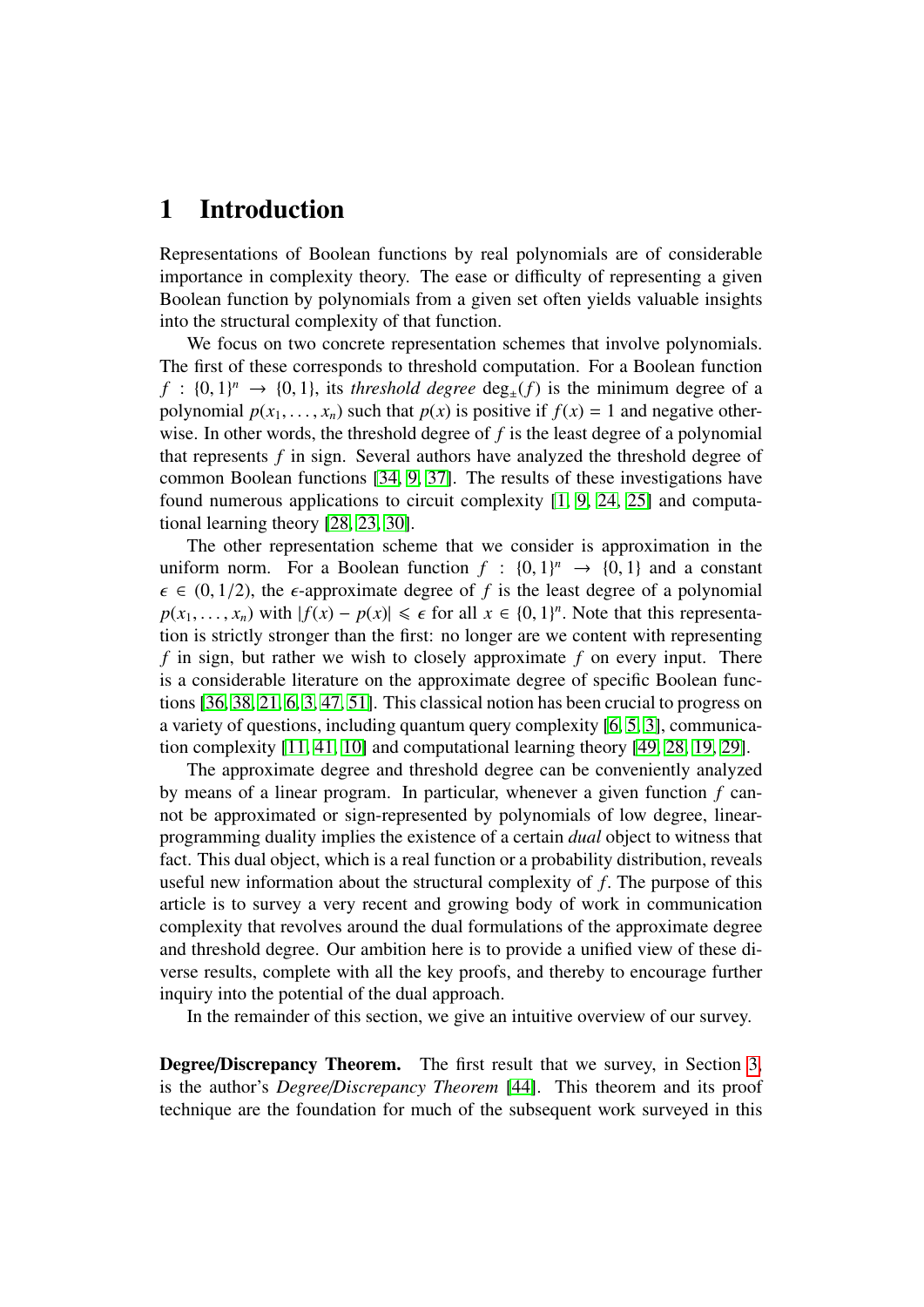article [\[45,](#page-33-6) [13,](#page-31-6) [31,](#page-33-7) [12,](#page-31-7) [15\]](#page-31-8). Fix a Boolean function  $f : \{0, 1\}^n \to \{0, 1\}$  and let *N* be a given integer  $N > n$ . In [441], we introduced the two-party communication be a given integer,  $N \geq n$ . In [\[44\]](#page-33-5), we introduced the two-party communication problem of computing

 $f(x|_V)$ ,

where the Boolean string  $x \in \{0, 1\}^N$  is Alice's input and the set  $V \subset \{1, 2, ..., N\}$ <br>of size  $|V| = n$  is Bob's input. The symbol  $x|_V$  stands for the projection of x onto of size  $|V| = n$  is Bob's input. The symbol  $x|_V$  stands for the projection of x onto the indices in *V*, in other words,  $x|_V = (x_{i_1}, x_{i_2}, \dots, x_{i_n}) \in \{0, 1\}^n$ , where  $i_1 < i_2 < \dots < i_n$  are the elements of *V* Intuitively, this problem models a situation when  $\cdots$  <  $i_n$  are the elements of *V*. Intuitively, this problem models a situation when Alice and Bob's joint computation depends on only *n* of the inputs  $x_1, x_2, \ldots, x_N$ . Alice knows the values of all the inputs  $x_1, x_2, \ldots, x_N$  but does not know which *n* of them are relevant. Bob, on the other hand, knows which *n* inputs are relevant but does not know their values.

We proved in [\[44\]](#page-33-5) that the threshold degree *d* of *f* is a lower bound on the communication requirements of this problem. More precisely, the Degree/Discrepancy Theorem shows that this communication problem has discrepancy  $exp(-\Omega(d))$  as soon as  $N \ge 11n^2/d$ . This exponentially small discrepancy<br>immediately gives an  $\Omega(d)$  lower bound on communication in a variety of models immediately gives an Ω(*d*) lower bound on communication in a variety of models (deterministic, nondeterministic, randomized, quantum with and without entanglement). Moreover, the resulting lower bounds on communication hold even if the desired error probability is vanishingly close to 1/2.

The proof of the Degree/Discrepancy Theorem introduces a novel technique based on the dual formulation of the threshold degree. In fact, it appears to be the first use of the threshold degree (in its primal or dual form) to prove communica-tion lower bounds. As an application, we exhibit in [\[44\]](#page-33-5) the first  $AC^0$  circuit with exponentially small discrepancy, thereby separating  $AC^0$  from depth-2 majority circuits and solving an open problem of Krause and Pudlák [\[24,](#page-32-0) §6]. Indepen-dently of the author, Buhrman et al. [\[10\]](#page-31-5) exhibited another  $AC^0$  function with exponentially small discrepancy, using much different techniques.

Bounded-Error Communication. Next, we present two recent results on bounded-error communication complexity, due to Sherstov [\[45\]](#page-33-6) and Shi and Zhu [\[48\]](#page-34-3). These papers use the notion of approximate degree to contribute strong lower bounds for rather broad classes of functions, subsuming Razborov's breakthrough work on symmetric predicates [\[41\]](#page-33-4). The lower bounds are valid not only in the randomized model, but also in the quantum model with and without prior entanglement.

The setting in which to view these two works is the *generalized discrepancy method,* a simple but very useful principle introduced by Klauck [\[20\]](#page-32-8) and refor-mulated in its current form by Razborov [\[41\]](#page-33-4). Let  $f(x, y)$  be a Boolean function whose quantum communication complexity is of interest. The method asks for a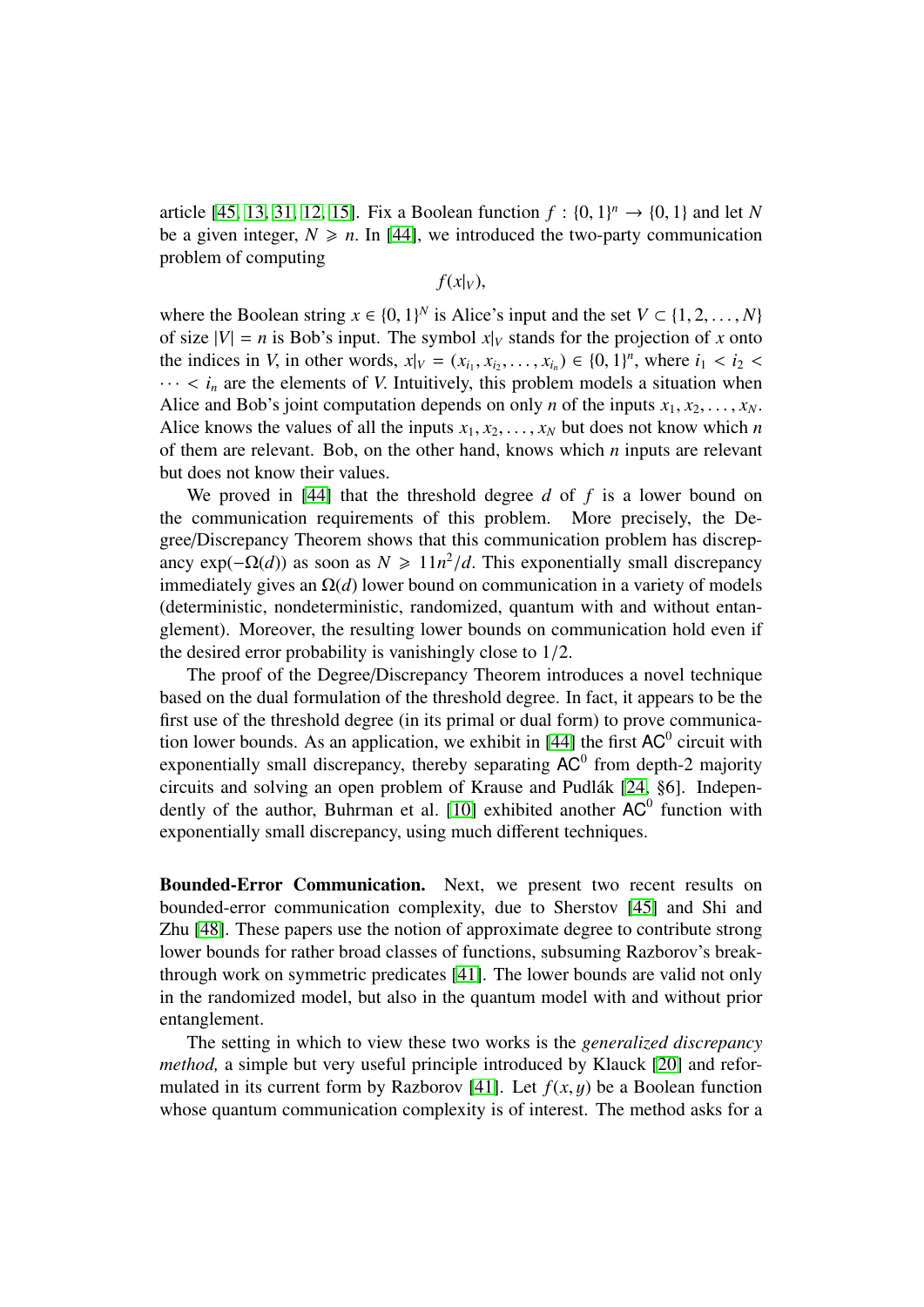Boolean function  $h(x, y)$  and a distribution  $\mu$  on  $(x, y)$ -pairs such that:

- (1) the functions  $f$  and  $h$  are highly correlated under  $\mu$ ; and
- (2) all low-cost protocols have negligible advantage in computing  $h$  under  $\mu$ .

If such  $h$  and  $\mu$  indeed exist, it follows that no low-cost protocol can compute *f* to high accuracy (or else it would be a good predictor for the hard function *h* as well!). This method is in no way restricted to the quantum model but, rather, applies to *any* model of communication [\[45,](#page-33-6) §2.4]. The importance of the generalized discrepancy method is that it makes it possible, in theory, to prove lower bounds for functions such as DISJOINTNESS, to which the traditional discrepancy method does not apply. In Section [4,](#page-12-0) we provide detailed historical background on the generalized discrepancy method and compile its quantitative versions for several models.

The hard part, of course, is finding  $h$  and  $\mu$ . Except in rather restricted cases [\[20,](#page-32-8) Thm. 4], it was not known how to do it. As a result, the generalized discrepancy method was of limited practical use. This difficulty was overcome independently by Sherstov [\[45\]](#page-33-6) and Shi and Zhu [\[48\]](#page-34-3), who used the dual characterization of the approximate degree to obtain  $h$  and  $\mu$  for a broad range of problems. To our knowledge, the work in [\[45\]](#page-33-6) and [\[48\]](#page-34-3) is the first use of the dual characterization of the approximate degree to prove communication lower bounds. The specifics of these two works are very different. The construction of  $h$  and  $\mu$ in [\[45\]](#page-33-6), which we called the *pattern matrix method* for lower bounds on boundederror communication, is built around a new matrix-analytic technique (the *pattern matrix*) inspired by the author's Degree/Discrepancy Theorem. The construction in [\[48\]](#page-34-3), the *block-composition method,* is based on the idea of hardness amplification by composition. These two methods exhibit quite different behavior, e.g., the pattern matrix method further extends to the multiparty model. We present the two methods individually in Sections [5.1](#page-16-0) and [5.2](#page-21-0) and provide a detailed comparison of their strength and applicability in Section [5.3.](#page-24-0)

Extensions to the Multiparty Model. Both the Degree/Discrepancy Theorem [\[44\]](#page-33-5) and the pattern matrix method [\[45\]](#page-33-6) generalize to the multiparty numberon-the-forehead model. In the case of [\[44\]](#page-33-5), this extension was formalized by Chattopadhyay [\[13\]](#page-31-6). As before, let  $f : \{0, 1\}^n \to \{0, 1\}$  be a given function. Recall that in the *two-party* case, there was a Boolean string  $x \in \{0, 1\}^N$  and a single set that in the *two-party* case, there was a Boolean string  $x \in \{0, 1\}^N$  and a *single* set<br> $V \subset \{1, 2, ..., N\}$ . The *k-party* communication problem features a Boolean string  $V \subset \{1, 2, \ldots, N\}$ . The *k-party* communication problem features a Boolean string  $x \in \{0, 1\}^{N^{k-1}}$  and sets  $V_1, \ldots, V_{k-1} \subset \{1, 2, \ldots, N\}$ . The *k* inputs  $x, V_1, \ldots, V_{k-1}$  are distributed among the *k* parties as usual. The goal is to compute distributed among the *k* parties as usual. The goal is to compute

<span id="page-3-0"></span>
$$
f(x|_{V_1,\ldots,V_{k-1}}) \stackrel{\text{def}}{=} f(x_{i_1^1,\ldots,i_1^{k-1}},\ \ldots,\ x_{i_n^1,\ldots,i_n^{k-1}}), \qquad (1.1)
$$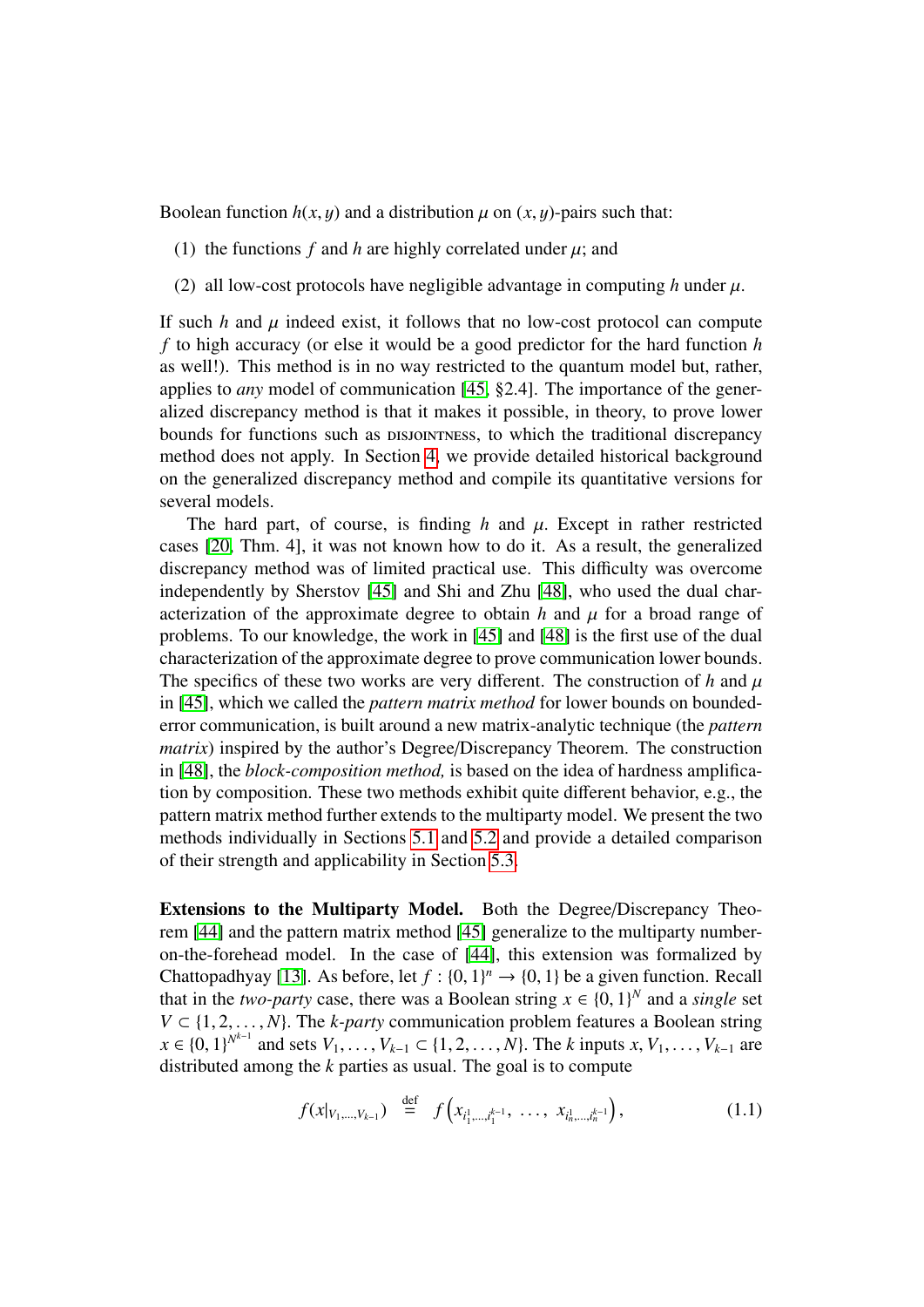where  $i_1^j < i_2^j < \cdots < i_n^j$  are the elements of  $V_j$  (for  $j = 1, 2, \ldots, k - 1$ ). This way, again no party knows at once the Boolean string *x* and the relevant bits in it. With this setup in place, it becomes relatively straightforward to bound the discrepancy by traversing the same line of reasoning as in [\[44\]](#page-33-5). The extension of the pattern matrix method [\[45\]](#page-33-6) to the multiparty model uses a similar setup and was done by Lee and Shraibman [\[31\]](#page-33-7) and independently by Chattopadhyay and Ada [\[12\]](#page-31-7). We present the proofs of these extensions in Section [6,](#page-25-0) placing them in close correspondence with the two-party case. These extensions do not subsume the two-party results, however (see Section [6](#page-25-0) for details).

The authors of [\[31\]](#page-33-7) and [\[12\]](#page-31-7) gave important applications of their work to the *k*-party randomized communication complexity of  $DSJONTNESS$ , improving it from  $\Omega(\frac{1}{k}$  $\Omega(\frac{1}{k}\log n)$  to  $n^{\Omega(1/k)}2^{-O(2^k)}$ . As a corollary, they separated the multiparty communication classes NP<sup>c</sup> and BPP<sup>c</sup> for  $k = (1 - o(1)) \log_2 \log_2 n$  parties. They also obtained new results for Lovász-Schrijver proof systems, in light of the work due to Beame, Pitassi, and Segerlind [\[8\]](#page-31-9).

Separation of  $NP_k^{cc}$  and  $BPP_k^{cc}$ . The separation of the classes  $NP_k^{cc}$  and  $BPP_k^{cc}$ in [\[31,](#page-33-7) [12\]](#page-31-7) for  $k = (1 - o(1)) \log_2 \log_2 n$  parties was followed by another exciting development, due to David and Pitassi [\[15\]](#page-31-8), who separated these classes for  $k \leq (1 - \epsilon) \log_2 n$  parties. Here  $\epsilon > 0$  is an arbitrary constant. Since the current<br>barrier for explicit lower bounds on multiparty communication complexity is prebarrier for explicit lower bounds on multiparty communication complexity is precisely  $k = \log_2 n$ , David and Pitassi's separation matches the state of the art. We<br>present this work in Section 7. The powerful idea in this result was to redefine present this work in Section [7.](#page-28-0) The powerful idea in this result was to redefine the projection operator  $x|_{V_1,\dots,V_{k-1}}$  in [\(1.1\)](#page-3-0). Specifically, David and Pitassi observed<br>that it and each to define the projection operator of random, using the probabilistic that it suffices to define the projection operator at random, using the probabilistic method. This insight removed the key technical obstacle present in [\[31,](#page-33-7) [12\]](#page-31-7). In a follow-up work by David, Pitassi, and Viola [\[16\]](#page-32-9), the probabilistic construction was derandomized to yield an *explicit* separation.

Other Related Work. For completeness, we will mention several duality-based results in communication complexity that fall outside the scope of this survey. Recent work has seen other applications of dual polynomials [\[46,](#page-34-4) [42\]](#page-33-8), which are considerably more complicated and no longer correspond to the approximate degree or threshold degree. More broadly, several recent results feature other forms of duality [\[32,](#page-33-9) [33\]](#page-33-10), such as the duality of norms or semidefinite programming duality.

### 2 Preliminaries

This section reviews our notation and provides relevant technical background.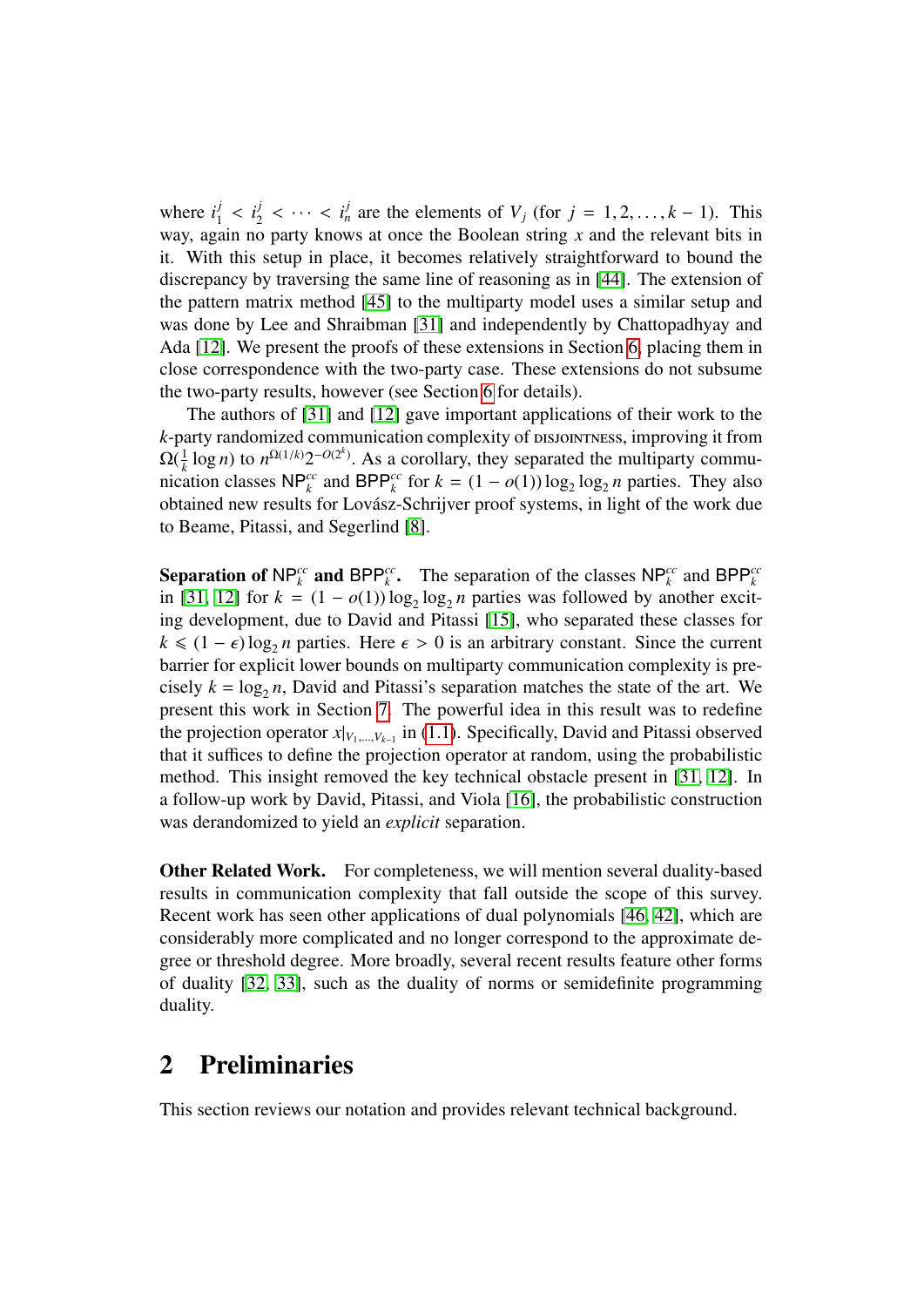#### 2.1 General Background

A *Boolean function* is a mapping  $X \to \{0, 1\}$ , where X is a finite set such as  $X = \{0, 1\}^n$  or  $X = \{0, 1\}^n \times \{0, 1\}^n$ . The notation [*n*] stands for the set  $\{1, 2, ..., n\}$ .<br>For integers *N n* with  $N > n$  the symbol  $\binom{[N]}{N}$  denotes the family of all size-*n* For integers *N*, *n* with  $N \ge n$ , the symbol  $\binom{[N]}{n}$ <br>subsets of {1 2 *N*} For  $x \in \{0, 1\}^n$  we write  $\binom{N}{n}$  denotes the family of all size-*n* subsets of  $\{1, 2, ..., N\}$ . For  $x \in \{0, 1\}^n$ , we write  $|x| = x_1 + \cdots + x_n$ . For  $x, y \in \{0, 1\}^n$ <br>the notation  $x \wedge u$  refers as usual to the component-wise AND of x and u. In the notation  $x \wedge y$  refers as usual to the component-wise AND of *x* and *y*. In particular  $|x \wedge y|$  stands for the number of positions where *x* and *y* both have a 1 particular,  $|x \wedge y|$  stands for the number of positions where *x* and *y* both have a 1. Throughout this manuscript, "log" refers to the logarithm to base 2.

For tensors  $A, B: X_1 \times \cdots \times X_k \to \mathbb{R}$  (where  $X_i$  is a finite set,  $i = 1, 2, \ldots, k$ ),<br>re  $(A, B) = \sum_{x \in A} A(x, y) B(x, y)$ . When A and B are yecdefine  $\langle A, B \rangle = \sum_{(x_1, \dots, x_k) \in X_1 \times \dots \times X_k} A(x_1, \dots, x_k) B(x_1, \dots, x_k)$ . When *A* and *B* are vectors or matrices this is the standard definition of inner product. The *Hadamard* tors or matrices, this is the standard definition of inner product. The *Hadamard product* of *A* and *B* is the tensor  $A \circ B : X_1 \times \cdots \times X_k \to \mathbb{R}$  given by  $(A \circ B)(x_1, \ldots, x_k) = A(x_1, \ldots, x_k)B(x_1, \ldots, x_k).$ 

The symbol  $\mathbb{R}^{m \times n}$  refers to the family of all  $m \times n$  matrices with real entries. The  $(i, j)$ th entry of a matrix *A* is denoted by  $A_{ij}$ . We frequently use "genericentry" notation to specify a matrix succinctly: we write  $A = [F(i, j)]_{i,j}$  to mean that the  $(i, j)$ <sup>th</sup> entry of A is given by the expression  $F(i, j)$ . In most matrices that that the  $(i, j)$ th entry of *A* is given by the expression  $F(i, j)$ . In most matrices that arise in this work, the exact ordering of the columns (and rows) is irrelevant. In such cases we describe a matrix by the notation  $[F(i, j)]_{i \in I, j \in J}$ , where *I* and *J* are some index sets some index sets.

Let  $A \in \mathbb{R}^{m \times n}$ . We use the following standard notation:  $||A||_{\infty} = \max_{i,j} |A_{ij}|$ <br> $||A||_{\infty} = \sum_{i} |A_{i,j}|$  We denote the singular values of A by  $\sigma_i(A) > \sigma_i(A)$ and  $||A||_1 = \sum_{i,j} |A_{ij}|$ . We denote the singular values of *A* by  $\sigma_1(A) \ge \sigma_2(A) \ge$ <br>  $\Rightarrow \sigma_1 \le \sigma_2(A) \ge 0$ . Recall that the spectral norm of *A* is given by  $||A|| =$  $\ldots \geq \sigma_{\min\{m,n\}}(A) \geq 0$ . Recall that the spectral norm of *A* is given by  $||A|| =$  $\max_{x \in \mathbb{R}^n, \|x\|=1} \|Ax\| = \sigma_1(A)$ . An excellent reference on matrix analysis is [\[18\]](#page-32-10).

We conclude with a review of the Fourier transform over  $\mathbb{Z}_2^n$  $n_2^n$ . Consider the<br>roduct  $\langle f, g \rangle =$ vector space of functions  $\{0, 1\}^n \to \mathbb{R}$ , equipped with the inner product  $\langle f, g \rangle =$ <br> $2^{-n} \sum_{x \in \mathbb{R}^n} f(x)g(x)$ . For  $S \subseteq [n]$ , define  $y \in [0, 1]^n \to [-1, +1]$  by  $y \in (x) =$  $2^{-n} \sum_{x \in \{0,1\}^n} f(x)g(x)$ . For  $S \subseteq [n]$ , define  $\chi_S : \{0,1\}^n \to \{-1,+1\}$  by  $\chi_S(x) = (-1)^{\sum_{i \in S} x_i}$ . Then  $\chi_S$  be an orthonormal basis for the inner product space in  $(-1)^{\sum_{i\in S} x_i}$ . Then  $\{\chi_S\}_{S\subseteq[n]}$  is an orthonormal basis for the inner product space in question. As a result every function  $f: \{0, 1\}^n \to \mathbb{R}$  has a unique representation question. As a result, every function  $f : \{0, 1\}^n \to \mathbb{R}$  has a unique representation<br>of the form  $f(x) = \sum_{x \in \mathcal{F}} \hat{f}(S) \chi_2(x)$ , where  $\hat{f}(S) = \langle f, \chi_2 \rangle$ . The reals  $\hat{f}(S)$ of the form  $f(x) = \sum_{S \subseteq [n]} \hat{f}(S) \chi_S(x)$ , where  $\hat{f}(S) = \langle f, \chi_S \rangle$ . The reals  $\hat{f}(S)$ <br>are called the *Fourier coefficients* of f. The following fact is immediate from the are called the *Fourier coefficients of f*. The following fact is immediate from the definition of  $\hat{f}(S)$ :

<span id="page-5-0"></span>**Proposition 2.1.** *Fix*  $f : \{0, 1\}^n \to \mathbb{R}$ *. Then* 

$$
\max_{S \subseteq [n]} |\hat{f}(S)| \leq 2^{-n} \sum_{x \in \{0,1\}^n} |f(x)|.
$$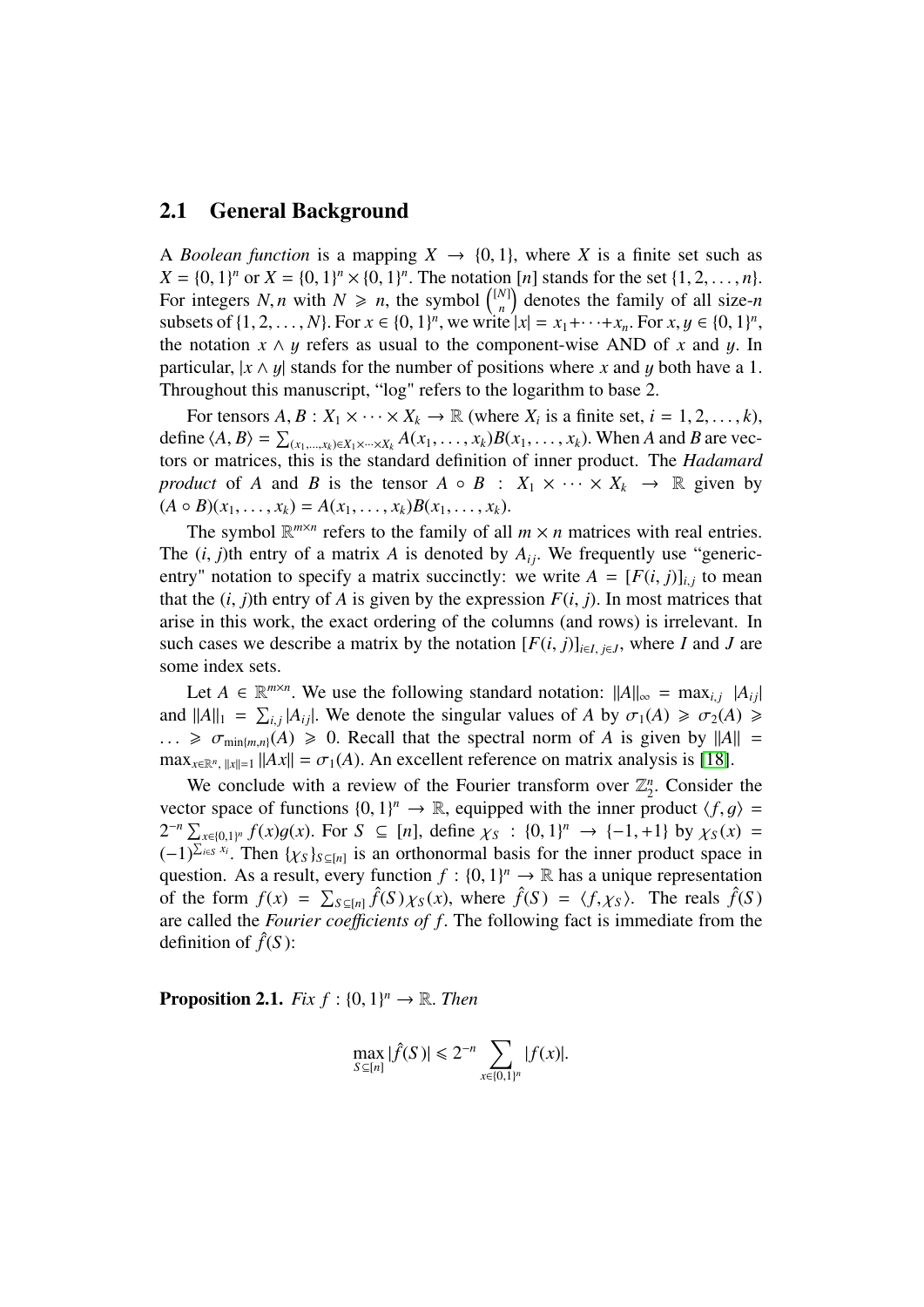### <span id="page-6-0"></span>2.2 Communication Complexity

This survey features several standard models of communication. In the case of two communicating parties, one considers a function  $f: X \times Y \to \{0, 1\}$ , where *X* and *Y* are some finite sets. Alice receives an input  $x \in X$ , Bob receives  $y \in Y$ , and their objective is to predict  $f(x, y)$  with good accuracy. To this end, Alice and Bob share a communication channel (classical or quantum, depending on the model). Alice and Bob's communication protocol is said to have *error*  $\epsilon$  if it outputs the correct answer  $f(x, y)$  with probability at least  $1 - \epsilon$  on every input. The *cost* of a given protocol is the maximum number of bits exchanged on any input. The two-party models of interest to us are the randomized model, the quantum model without prior entanglement, and the quantum model with prior entanglement. The least cost of an  $\epsilon$ -error protocol for f in these models is denoted by  $R_{\epsilon}(f)$ ,  $Q_{\epsilon}(f)$ , and  $Q_{\epsilon}^{*}(f)$ , respectively. It is standard practice to omit the subscript  $\epsilon$  when er-<br>ror parameter is  $\epsilon = 1/3$ . Recall that the error probability of a protocol can be ror parameter is  $\epsilon = 1/3$ . Recall that the error probability of a protocol can be decreased from 1/3 to any other constant  $\epsilon > 0$  at the expense of increasing the decreased from 1/3 to any other constant  $\epsilon > 0$  at the expense of increasing the communication cost by a constant factor; we will use this fact in many proofs of this survey, often without explicitly mentioning it. Excellent references on these communication models are [\[22\]](#page-32-11) and [\[50\]](#page-34-5).

A generalization of two-party communication is *number-on-the-forehead multiparty* communication. Here one considers a function  $f: X_1 \times \cdots \times X_k \to \{0, 1\}$ for some finite sets  $X_1, \ldots, X_k$ . There are *k* players. A given input  $(x_1, \ldots, x_k) \in$ <br>*X*,  $\times \ldots \times X$ , is distributed among the players by placing *x*, on the forehead of player  $X_1 \times \cdots \times X_k$  is distributed among the players by placing  $x_i$  on the forehead of player *i* (for  $i = 1, \ldots, k$ ). In other words, player *i* knows  $x_1, \ldots, x_{i-1}, x_{i+1}, \ldots, x_k$  but not  $x_i$ . The players can communicate by writing bits on a shared blackboard, visible to all They additionally have access to a shared source of random bits. Their goal to all. They additionally have access to a shared source of random bits. Their goal is to devise a communication protocol that will allow them to accurately predict the value of *f* on every input. Analogous to the two-party case, the *randomized* communication complexity  $R_{\epsilon}^{k}(f)$  is the least cost of an  $\epsilon$ -error communication<br>protocol for f in this model. The final section of this paper also considers the protocol for *f* in this model. The final section of this paper also considers the *nondeterministic* communication complexity  $N^k(f)$ , which is the minimum cost of a protocol for f that always outputs the correct answer on the inputs  $f^{-1}(0)$ of a protocol for *f* that always outputs the correct answer on the inputs  $f^{-1}(0)$ and has error probability less than 1 on each of the inputs  $f^{-1}(1)$ . Analogous to computational complexity.  $BPP^{cc}$  (respectively,  $NPP^{cc}$ ) is the class of functions computational complexity,  $BPP_k^{cc}$  (respectively,  $NP_k^{cc}$ ) is the class of functions  $f: (\{0, 1\}^n)^k \to \{0, 1\}$  with  $R^k(f) \le (\log n)^{O(1)}$  (respectively,  $N^k(f) \le (\log n)^{O(1)}$ ).<br>See [22] for further details See [\[22\]](#page-32-11) for further details.

A crucial tool for proving communication lower bounds is the *discrepancy method.* Given a function  $f: X \times Y \rightarrow \{0, 1\}$  and a distribution  $\mu$  on  $X \times Y$ , the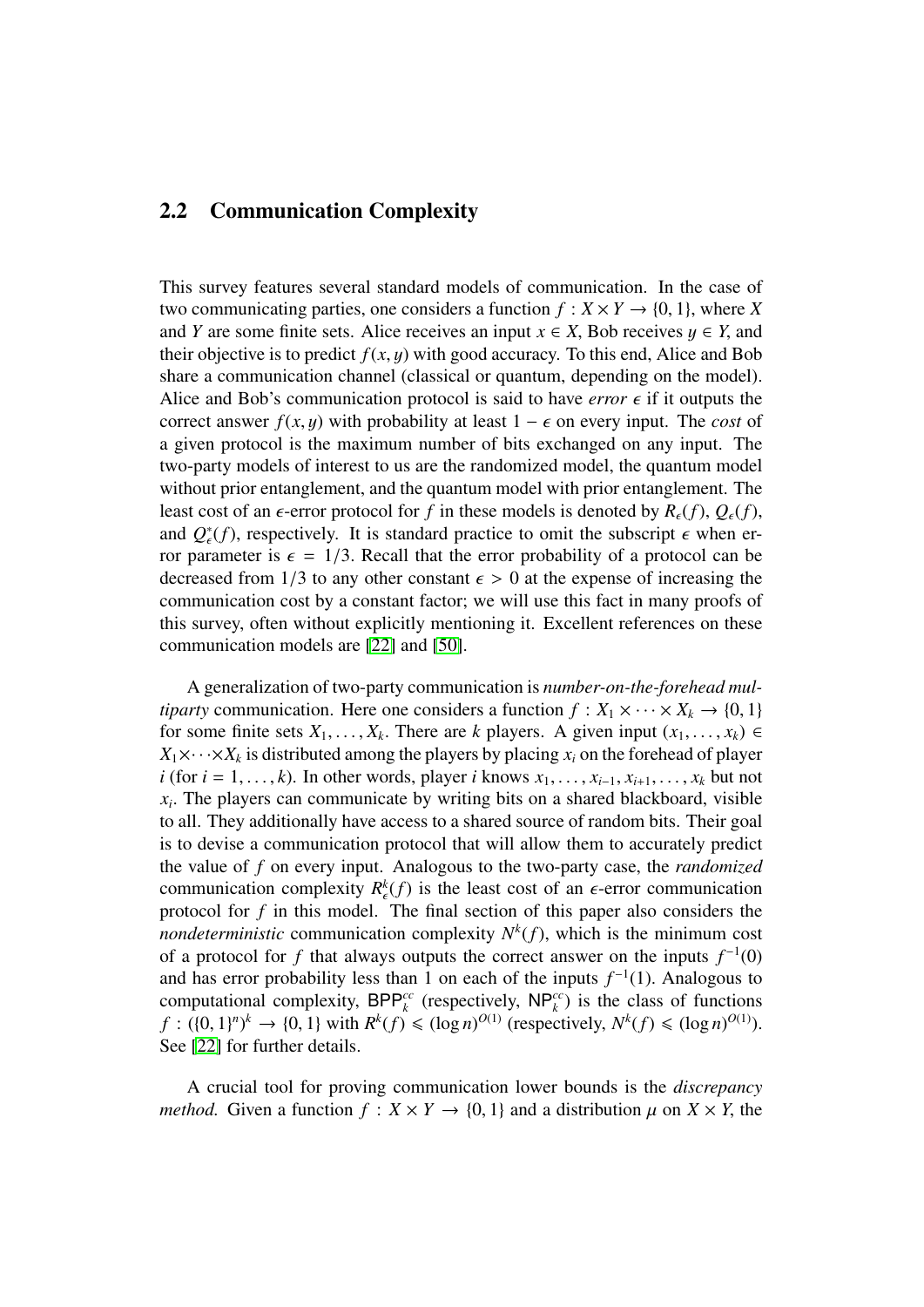*discrepancy of f with respect to*  $\mu$  is defined as

$$
\operatorname{disc}_{\mu}(f) = \max_{\substack{S \subseteq X, \\ T \subseteq Y}} \quad \left| \sum_{x \in S} \sum_{y \in T} (-1)^{f(x,y)} \mu(x,y) \right|.
$$

This definition generalizes to the multiparty case as follows. Fix  $f: X_1 \times \cdots \times X_k \to$ {0, 1} and a distribution  $\mu$  on  $X_1 \times \cdots \times X_k$ . The *discrepancy of f with respect to*  $\mu$  is defined as is defined as

$$
\text{disc}_{\mu}(f) = \max_{\phi_1, ..., \phi_k} \left| \sum_{\substack{(x_1, ..., x_k) \\ \in X_1 \times ... \times X_k}} \psi(x_1, ..., x_k) \prod_{i=1}^k \phi_i(x_1, ..., x_{i-1}, x_{i+1}, ..., x_k) \right|,
$$

where  $\psi(x_1, \ldots, x_k) = (-1)^{f(x_1, \ldots, x_k)} \mu(x_1, \ldots, x_k)$  and the maximum ranges over all functions  $\phi_i : X_1 \times \cdots X_{i-1} \times X_{i+1} \times \cdots X_k \rightarrow \{0, 1\}$ , for  $i = 1, 2, \ldots, k$ . Note that for  $k - 2$  this definition is identical to the one given previously for the two-party for  $k = 2$ , this definition is identical to the one given previously for the two-party model. We put disc( $f$ ) = min<sub>µ</sub> disc<sub>µ</sub>( $f$ ). We identify a function  $f: X_1 \times \cdots \times X_k \rightarrow$ {0, 1} with its *communication tensor*  $M(x_1, \ldots, x_k) = (-1)^{f(x_1, \ldots, x_k)}$  and speak of the discrepancy of M and f interchangeably (and likewise for other complexity the discrepancy of *M* and *f* interchangeably (and likewise for other complexity measures, such as  $R^k(f)$ ).

Discrepancy is difficult to analyze as defined. Typically, one uses the following well-known estimate, derived by repeated applications of the Cauchy-Schwartz inequality.

<span id="page-7-0"></span>**Theorem 2.2** ([\[7,](#page-31-10) [14,](#page-31-11) [40\]](#page-33-11)). *Fix*  $f : X_1 \times \cdots \times X_k \rightarrow \{0, 1\}$  *and a distribution*  $\mu$  *on*  $X_1 \times \cdots \times X_k$ . *Put*  $\psi(x_1, \ldots, x_k) = (-1)^{f(x_1, \ldots, x_k)} \mu(x_1, \ldots, x_k)$ . *Then* 

$$
\left(\frac{\mathrm{disc}_{\mu}(f)}{|X_{1}|\cdots|X_{k}|}\right)^{2^{k-1}} \leq \mathop{\mathbf{E}}_{\substack{x_{1}^{0}\in X_{1}\\x_{1}^{1}\in X_{1}}}\cdots \mathop{\mathbf{E}}_{\substack{x_{k-1}^{0}\in X_{k-1}\\x_{k-1}^{1}\in X_{k-1}}}\left|\mathop{\mathbf{E}}_{x_{k}\in X_{k}}\prod_{z\in\{0,1\}^{k-1}}\psi(x_{1}^{z_{1}},\ldots,x_{k-1}^{z_{k-1}},x_{k})\right|.
$$

In the case of  $k = 2$  parties, there are other ways to estimate the discrepancy, e.g., using the spectral norm of a matrix.

<span id="page-7-1"></span>For a function  $f: X_1 \times \cdots \times X_k \to \{0, 1\}$  and a distribution  $\mu$  over  $X_1 \times$  $\cdots \times X_k$ , let  $D_{\epsilon}^{k,\mu}(f)$  denote the least cost of a deterministic protocol for *f* whose probability of error with respect to  $\mu$  is at most  $\epsilon$ . This quantity is known as the µ*-distributional complexity* of *<sup>f</sup>*. Since a randomized protocol can be viewed as a probability distribution over deterministic protocols, we immediately have that  $R_{\epsilon}^{k}(f) \ge \max_{\mu} D_{\epsilon}^{k,\mu}(f)$ . We are now ready to state the discrepancy method.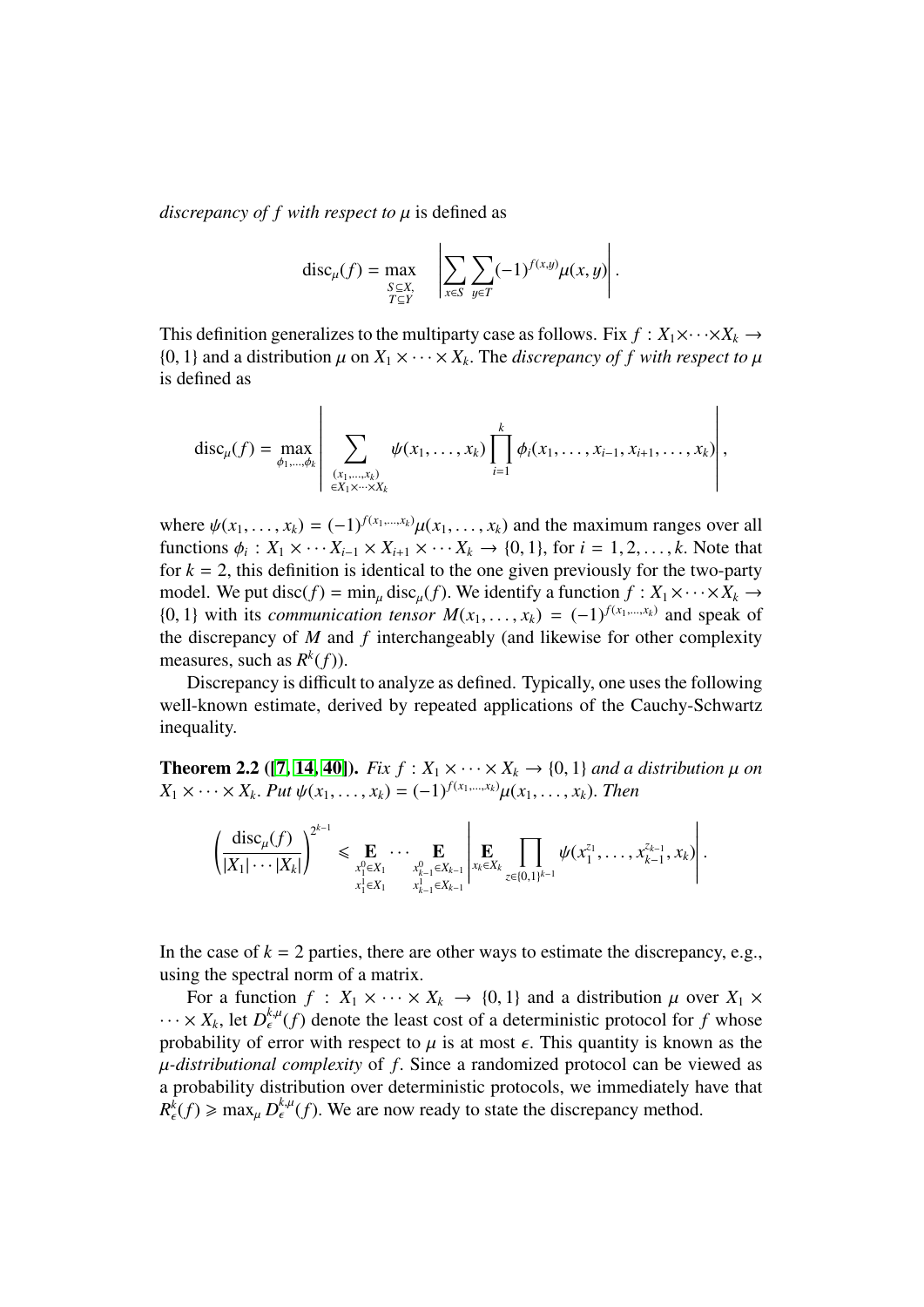**Theorem 2.3 (Discrepancy method; see [\[22\]](#page-32-11)).** *For every f* :  $X_1 \times \cdots \times X_k \rightarrow$  $\{0, 1\}$ , *every distribution*  $\mu$  *on*  $X_1 \times \cdots \times X_k$ , *and every*  $\gamma \in (0, 1]$ ,

$$
R_{1/2-\gamma/2}^k \ge D_{1/2-\gamma/2}^{k,\mu}(f) \ge \log_2 \frac{\gamma}{\text{disc}_{\mu}(f)}.
$$

In other words, a function with small discrepancy is hard to compute to any nontrivial advantage over random guessing (let alone compute it to high accuracy). In the case of  $k = 2$  parties, discrepancy yields analogous lower bounds even in the quantum model, regardless of prior entanglement [\[26,](#page-32-12) [20,](#page-32-8) [32\]](#page-33-9).

## <span id="page-8-0"></span>3 The Degree/Discrepancy Theorem

This section presents the author's Degree/Discrepancy Theorem, whose proof technique is the foundation for much of the subsequent work surveyed in this article [\[45,](#page-33-6) [13,](#page-31-6) [31,](#page-33-7) [12,](#page-31-7) [15\]](#page-31-8).

The original motivation behind this result came from circuit complexity. A natural and well-studied computational model is that of a polynomial-size circuit of majority gates. Research has shown that majority circuits of depth 2 and 3 already possess surprising computational power. Indeed, it is a long-standing open problem [\[24\]](#page-32-0) to exhibit a Boolean function that *cannot* be computed by a depth-3 majority circuit of polynomial size.

Another extensively studied model is that of polynomial-size constant-depth circuits with AND, OR, NOT gates, denoted by  $AC^0$ . Allender's classic result [2] circuits with and, or, nor gates, denoted by  $AC^0$ . Allender's classic result [\[2\]](#page-31-12) states that every function in  $AC^0$  can be computed by a depth-3 majority circuit of quasipolynomial size. Krause and Pudlák [\[24,](#page-32-0) §6] ask whether this simulation can be improved, i.e., whether every function in  $AC^0$  can be computed by a depth-2 majority circuit of quasipolynomial size. We recently gave a strong negative answer to this question:

<span id="page-8-1"></span>**Theorem 3.1 ([\[44\]](#page-33-5)).** *There is a function*  $F : \{0, 1\}^n \to \{0, 1\}$ , *explicitly given and* computable by an  $AC^0$  circuit of denth 3, whose computation requires a majority computable by an AC<sup>0</sup> circuit of depth 3, whose computation requires a majority<br>vote of  $exp(O(n^{1/5}))$  threshold gates *vote of*  $exp(\Omega(n^{1/5}))$  *threshold gates.* 

We proved Theorem [3.1](#page-8-1) by exhibiting an  $AC^0$  function with exponentially small discrepancy. All previously known functions with exponentially small discrepancy (e.g.,  $[17, 35]$  $[17, 35]$ ) contained PARITY or MAJORITY as a subfunction and therefore could not be computed in  $AC^0$ . Buhrman et al. [\[10\]](#page-31-5) obtained, independently of the<br>author and with much different techniques, another  $AC^0$  function with exponenauthor and with much different techniques, another  $AC<sup>0</sup>$  function with exponentially small discrepancy, thereby also answering Krause and Pudlák's question.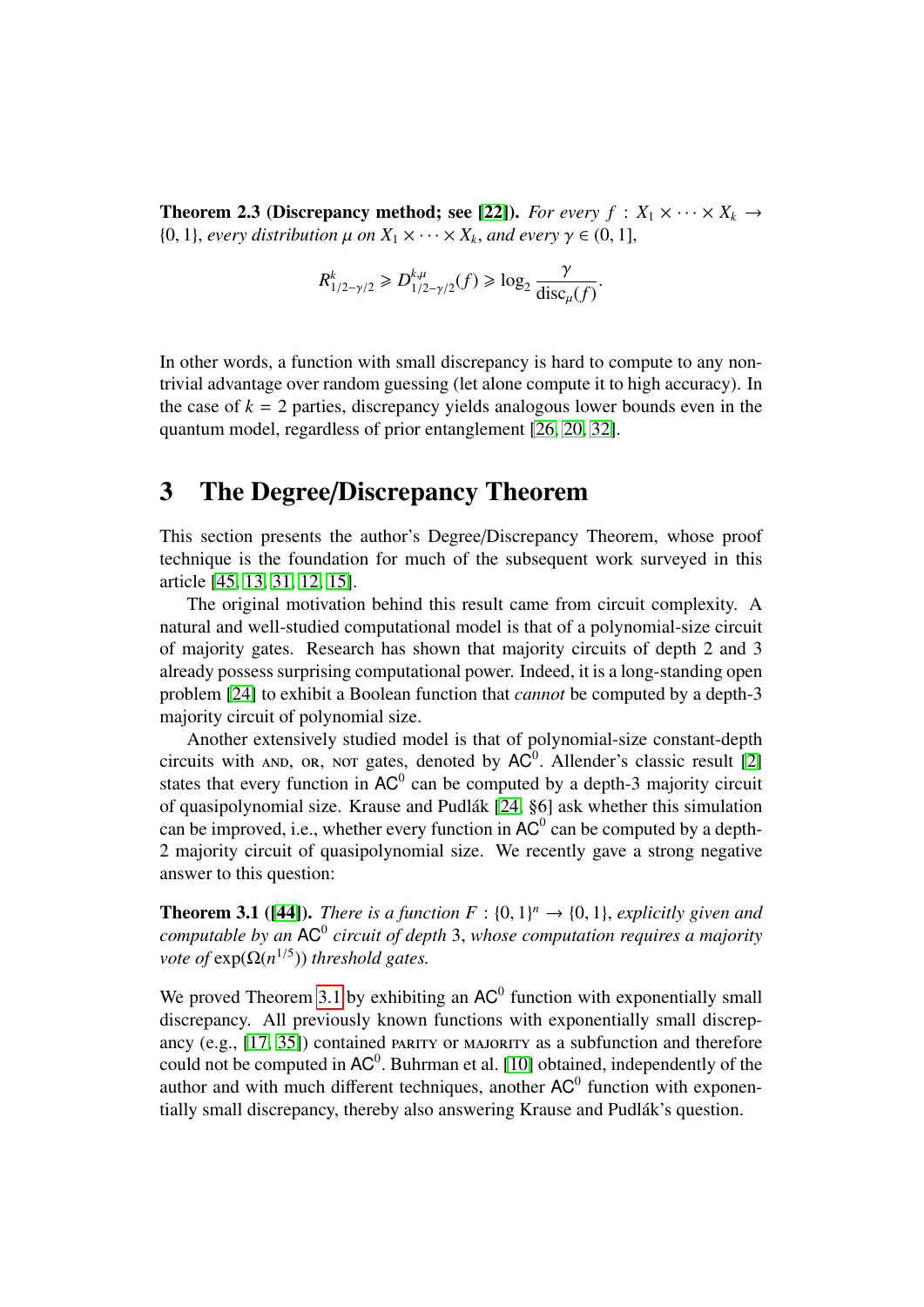#### 3.1 Bounding the Discrepancy via the Threshold Degree

To construct an  $AC^0$  function with small discrepancy, we developed in [\[44\]](#page-33-5) a novel technique for generating low-discrepancy functions, which we now describe. This technique is not specialized in any way to  $AC^0$  but, rather, is based on the abstract notion of threshold degree.

For a Boolean function  $f : \{0, 1\}^n \to \{0, 1\}$  $f : \{0, 1\}^n \to \{0, 1\}$  $f : \{0, 1\}^n \to \{0, 1\}$ , recall from Section 1 that its<br>called degree deg (f) is the minimum degree of a polynomial  $p(x, y)$ *threshold degree* deg<sub><sup>+</sub>(*f*) is the minimum degree of a polynomial  $p(x_1, \ldots, x_n)$ </sub></sup> with  $p(x) > 0 \Leftrightarrow f(x) = 1$  and  $p(x) < 0 \Leftrightarrow f(x) = 0$ . In many cases [\[34\]](#page-33-0), it is straightforward to obtain strong lower bounds on the threshold degree. Since the threshold degree is a measure of the complexity of a given Boolean function, it is natural to wonder whether it can yield lower bounds on communication in a suitable setting. As we prove in [\[44\]](#page-33-5), this intuition turns out to be correct for every *f*.

More precisely, fix a Boolean function  $f : \{0, 1\}^n \to \{0, 1\}$  with threshold ree d I et N be a given integer  $N > n$  In [441] we introduced the two-party degree *d*. Let *N* be a given integer,  $N \ge n$ . In [\[44\]](#page-33-5), we introduced the two-party communication problem of computing

 $f(x|_V)$ ,

where the Boolean string  $x \in \{0, 1\}^N$  is Alice's input and the set  $V \subset \{1, 2, ..., N\}$ <br>of size  $|V| = n$  is Bob's input. The symbol  $x|_V$  stands for the projection of x onto of size  $|V| = n$  is Bob's input. The symbol  $x|_V$  stands for the projection of *x* onto the indices in *V*, in other words,  $x|_V = (x_{i_1}, x_{i_2}, \dots, x_{i_n}) \in \{0, 1\}^n$ , where  $i_1 < i_2 < \dots < i_n$  are the elements of *V* Intuitively, this problem models a situation when  $\cdots$  <  $i_n$  are the elements of *V*. Intuitively, this problem models a situation when Alice and Bob's joint computation depends on only *n* of the inputs  $x_1, x_2, \ldots, x_N$ . Alice knows the values of all the inputs  $x_1, x_2, \ldots, x_N$  but does not know which *n* of them are relevant. Bob, on the other hand, knows which *n* inputs are relevant but does not know their values. As one would hope, it turns out that *d* is a lower bound on the communication requirements of this problem:

<span id="page-9-0"></span>**Theorem 3.2 (Degree/Discrepancy Theorem [\[44\]](#page-33-5)).** *Let*  $f : \{0, 1\}^n \rightarrow \{0, 1\}$  *be given with threshold degree*  $d > 1$ , *Let N be g* given integer  $N > n$ . Define  $F =$ *given with threshold degree d*  $\geq$  1. *Let N be a given integer, N*  $\geq$  *n. Define F* =  $[f(x|_V)]_{x,V}$ , where the rows are indexed by  $x \in \{0,1\}^N$  and columns by  $V \in \binom{[N]}{n}$ *n Then*

$$
\operatorname{disc}(F) \le \left(\frac{4\mathrm{e}n^2}{Nd}\right)^{d/2}
$$

To our knowledge, Theorem [3.2](#page-9-0) is the first use of the threshold degree to prove communication lower bounds. Given a function *<sup>f</sup>* with threshold degree *<sup>d</sup>*, Theorem [3.2](#page-9-0) generates a communication problem with discrepancy at most 2<sup>−</sup>*<sup>d</sup>* (by setting  $N \ge 16$ en<sup>2</sup>/*d*). This exponentially small discrepancy immediately gives an  $O(d)$  lower bound on communication in a variety of models (deterministic an Ω(*d*) lower bound on communication in a variety of models (deterministic,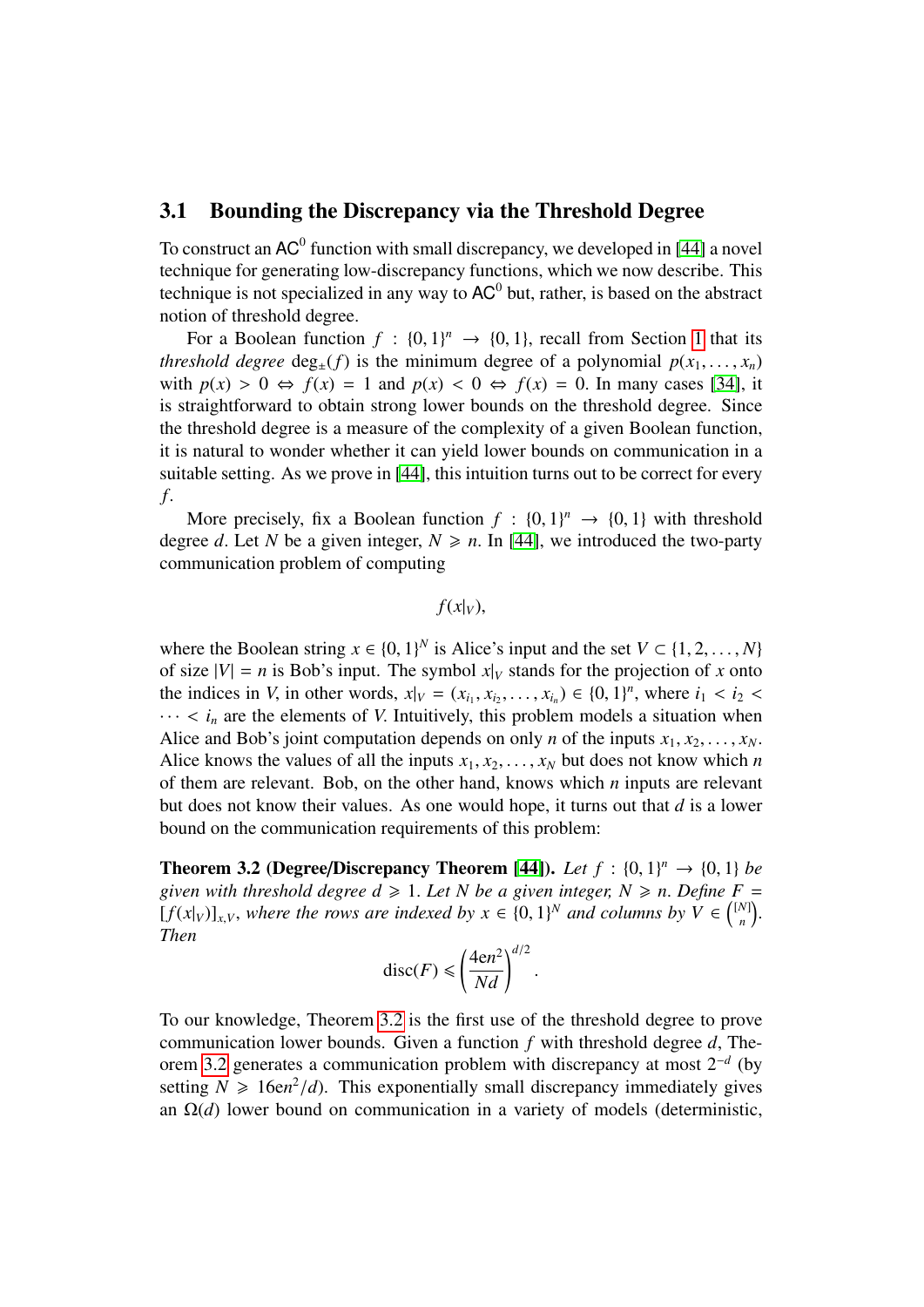nondeterministic, randomized, quantum with and without entanglement; see Section [2.2\)](#page-6-0). Moreover, the resulting lower bounds on communication remain valid when Alice and Bob merely seek to predict the answer with nonnegligible advantage, a critical aspect for lower bounds against threshold circuits.

We will give a detailed proof of the Degree/Discrepancy Theorem in the next subsection. For now we will briefly sketch how we used it in [\[44\]](#page-33-5) to prove the main result of that paper, Theorem [3.1](#page-8-1) above, on the existence of an  $AC^0$  function that requires a depth-2 majority circuit of exponential size. Consider the function

$$
f(x) = \bigvee_{i=1}^{m} \bigwedge_{j=1}^{4m^2} x_{ij},
$$

for which Minsky and Papert [\[34\]](#page-33-0) showed that  $deg_{+}(f) = m$ . Since f has high threshold degree, an application of Theorem [3.2](#page-9-0) to *f* yields a communication problem with low discrepancy. This communication problem itself can be viewed as an  $AC^0$  circuit of depth 3. Recalling that its discrepancy is exponentially small,<br>we conclude that it cannot be computed by a depth-2 majority circuit of subexpowe conclude that it cannot be computed by a depth-2 majority circuit of subexponential size.

#### 3.2 Proof of the Degree/Discrepancy Theorem

A key ingredient in our proof is the following dual characterization of the threshold degree, which is a classical result known in greater generality as Gordan's Transposition Theorem [\[43,](#page-33-13) §7.8]:

<span id="page-10-0"></span>**Theorem 3.3.** Let  $f : \{0, 1\}^n \to \{0, 1\}$  be arbitrary, d a nonnegative integer.<br>Then exactly one of the following holds: (1) f has threshold degree at most d: *Then exactly one of the following holds:* (1) *f has threshold degree at most d*; (2) *there is a distribution*  $\mu$  *over*  $\{0, 1\}^n$  *such that*  $\mathbf{E}_{x \sim \mu} [(-1)^{f(x)} \chi_S(x)] = 0$  *for*  $|S| = 0.1$  $|S| = 0, 1, \ldots, d$ .

Theorem [3.3](#page-10-0) follows from linear-programming duality. We will also make the following simple observation.

<span id="page-10-1"></span>**Observation 3.4.** Let  $\kappa(x)$  be a probability distribution on  $\{0, 1\}^r$ . Fix  $i_1, \ldots, i_r$ <br> $\in \{1, 2, \ldots, r\}$ . Then  $\Sigma_{\text{max}}$ ,  $\kappa(x, \ldots, x_r) \leq 2^{r - |\{i_1, \ldots, i_r\}|}$ , where  $|\{i_r\} - i_r|$  denotes  $\in \{1, 2, \ldots, r\}$ . Then  $\sum_{x \in \{0,1\}^r} \kappa(x_{i_1}, \ldots, x_{i_r}) \leq 2^{r - |i_1, \ldots, i_r|}$ , where  $|\{i_1, \ldots, i_r\}|$  denotes *the number of distinct integers among*  $i_1, \ldots, i_r$ *.* 

We are now ready for the proof of the Degree/Discrepancy Theorem.

**Theorem [3.2](#page-9-0)** (Restated from p.). *Let*  $f : \{0, 1\}^n \rightarrow \{0, 1\}$  *be given with threshold* degree  $d > 1$ , *Let* N be a given integer  $N > n$ . Define  $F = [f(x_0)]$  where the *degree d*  $\geq 1$ *. Let N be a given integer, N*  $\geq n$ *. Define F =*  $[f(x|_V)]_{x,V}$ *, where the rows are indexed by*  $x \in \{0, 1\}^N$  *and columns by*  $V \in \binom{[N]}{n}$ *n* . *Then*

$$
\operatorname{disc}(F) \le \left(\frac{4\mathrm{e}n^2}{Nd}\right)^{d/2}.
$$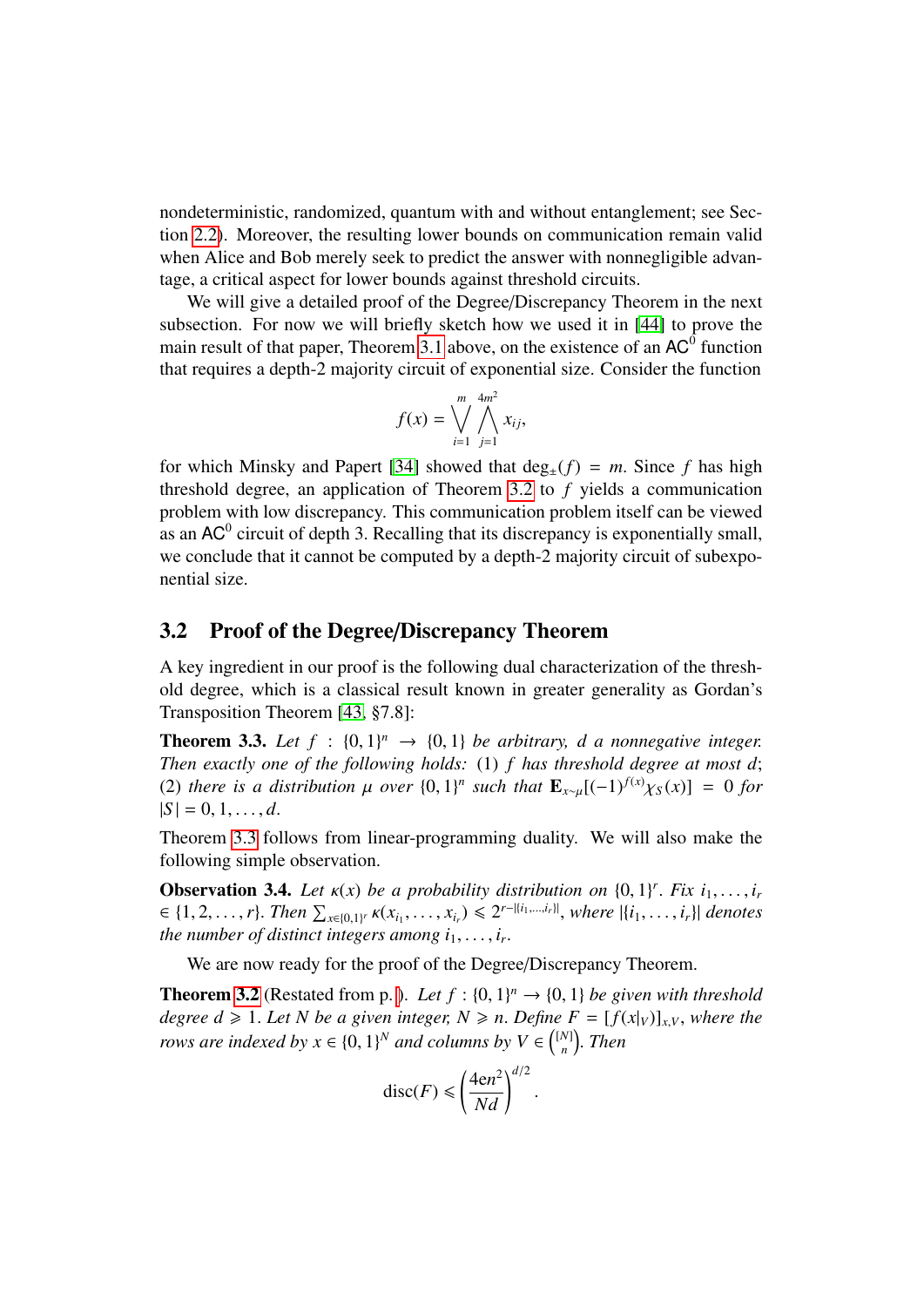*Proof* [\[44\]](#page-33-5). Let  $\mu$  be a probability distribution over  $\{0, 1\}^n$  with respect to which **F**  $[(-1)^{f(z)}p(z)] = 0$  for every real-valued function *n* of  $d = 1$  or fewer of the  $\mathbf{E}_{z \sim \mu}$ [(−1)<sup>*f*(*z*)</sup>*p*(*z*)] = 0 for every real-valued function *p* of *d* − 1 or fewer of the variables  $z_1, \ldots, z_n$ . The existence of  $\mu$  is assured by Theorem [3.3.](#page-10-0) We will analyze the discrepancy of *F* with respect to the distribution

$$
\lambda(x, V) = 2^{-N+n} {N \choose n}^{-1} \mu(x|_V).
$$

Define  $\psi : \{0, 1\}^n \to \mathbb{R}$  by  $\psi(z) = (-1)^{f(z)} \mu(z)$ . By Theorem [2.2,](#page-7-0)

<span id="page-11-2"></span>
$$
\operatorname{disc}_{\lambda}(F)^2 \leq 4^n \mathop{\mathbf{E}}_{V,W} |\Gamma(V,W)|, \tag{3.1}
$$

where we put  $\Gamma(V, W) = \mathbf{E}_x[\psi(x|_V)\psi(x|_W)]$ . To analyze this expression, we prove two key claims.

<span id="page-11-0"></span>**Claim 3.5.** *Assume that*  $|V \cap W| \le d - 1$ . *Then*  $\Gamma(V, W) = 0$ .

*Proof.* The claim is immediate from the fact that the Fourier transform of  $\psi$  is supported on characters of order *d* and higher. For completeness, we will now give a more detailed and elementary explanation. Assume for notational convenience that  $V = \{1, 2, ..., n\}$ . Then

$$
\Gamma(V, W) = \mathbf{E}[\mu(x_1, ..., x_n)(-1)^{f(x_1, ..., x_n)}\psi(x|_W)]
$$
  
=  $\frac{1}{2^N} \sum_{x_1, ..., x_n} \mu(x_1, ..., x_n)(-1)^{f(x_1, ..., x_n)} \sum_{x_{n+1}, ..., x_N} \psi(x|_W)$   
=  $\frac{1}{2^N} \sum_{(x_1, ..., x_n) \sim \mu} \left[ (-1)^{f(x_1, ..., x_n)} \cdot \left( \sum_{x_{n+1}, ..., x_N} \psi(x|_W) \right) \right].$ 

Since  $|V \cap W| \le d - 1$ , the starred expression is a real-valued function of at most  $d - 1$  variables. The claim follows by the definition of u. □ *d* − 1 variables. The claim follows by the definition of  $\mu$ .

<span id="page-11-1"></span>**Claim 3.6.** *Assume that*  $|V \cap W| = i$ . *Then*  $|\Gamma(V, W)| \le 2^{i-2n}$ 

*Proof.* The claim is immediate from Observation [3.4.](#page-10-1) For completeness, we will give a more detailed explanation. For notational convenience, assume that

$$
V = \{1, 2, ..., n\},
$$
  
 
$$
W = \{1, 2, ..., i\} \cup \{n + 1, n + 2, ..., n + (n - i)\}.
$$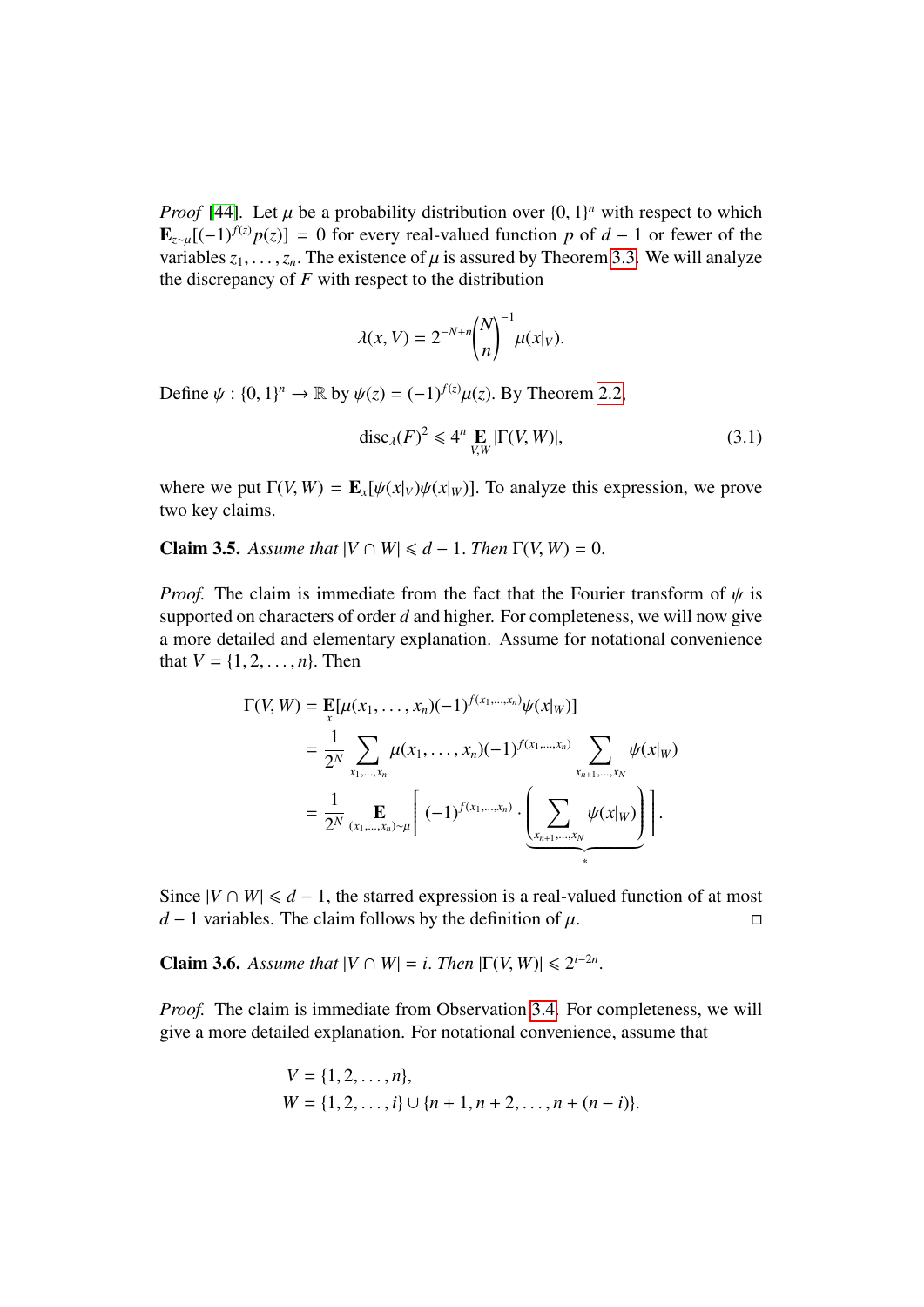We have:

$$
|\Gamma(V, W)| \leq \mathbf{E}[|\psi(x|_V)\psi(x|_W)|]
$$
  
=  $\mathbf{E} \left[\mu(x_1, ..., x_n)\mu(x_1, ..., x_i, x_{n+1}, ..., x_{2n-i})\right]$   
 $\leq \mathbf{E} \left[\mu(x_1, ..., x_n)\right] \cdot \max_{x_1, ..., x_i} \mathbf{E} \left[\mu(x_1, ..., x_k, x_{n+1}, ..., x_{2n-i})\right].$   
=  $2^{-n}$ 

The bounds  $2^{-n}$  and  $2^{-(n-i)}$  follow because  $\mu$  is a probability distribution.  $\Box$ 

In view of Claims [3.5](#page-11-0) and [3.6,](#page-11-1) inequality [\(3.1\)](#page-11-2) simplifies to

$$
\mathrm{disc}_{\lambda}(F)^2 \leqslant \sum_{i=d}^n 2^i \mathbf{P}[|V \cap W| = i],
$$

which completes the proof of Theorem [3.2](#page-9-0) after some routine calculations.  $\Box$ 

The discrepancy bound in Theorem [3.2](#page-9-0) is not tight. In follow-up work (see Section [5.1\)](#page-16-0), the author proved a substantially stronger bound using matrixanalytic techniques. However, that matrix-analytic approach does not seem to extend to the multiparty model, and as we will see later in Sections [6](#page-25-0) and [7,](#page-28-0) all multiparty papers in this survey use adaptations of the analysis just presented.

### <span id="page-12-0"></span>4 The Generalized Discrepancy Method

As we saw in Section [2.2,](#page-6-0) the discrepancy method is particularly strong in that it gives communication lower bounds not only for bounded-error protocols but also for protocols with error vanishingly close to  $\frac{1}{2}$ . Ironically, this strength of the discrepancy method is also its weakness. For example, the property function discrepancy method is also its weakness. For example, the DISJOINTNESS function  $\text{DISJ}(x, y) = \bigvee_{i=1}^{n} (x_i \wedge y_i)$  has a simple low-cost protocol with error  $\frac{1}{2} - \Omega\left(\frac{1}{n}\right)$  $\frac{1}{n}$ . As a result, DISJOINTNESS has high discrepancy, and no useful lower bounds can be obtained for it via the discrepancy method. Yet it is well-known that has bounded-error communication complexity  $\Omega(n)$  in the randomized model [\[27,](#page-32-14) [39\]](#page-33-14) and  $\Omega(\sqrt{n})$  in the quantum model [\[41\]](#page-33-4).

The remainder of this survey (Sections [5–](#page-15-0)[7\)](#page-28-0) is concerned with boundederror communication. Crucial to this development is the *generalized* discrepancy method, an ingenious extension of the traditional discrepancy method that avoids the difficulty just cited. To our knowledge, this idea originated in a paper by Klauck [\[20,](#page-32-8) Thm. 4] and was reformulated in its current form by Razborov [\[41\]](#page-33-4). The development in [\[20\]](#page-32-8) and [\[41\]](#page-33-4) takes place in the quantum model of communication. However, the basic mathematical technique is in no way restricted to the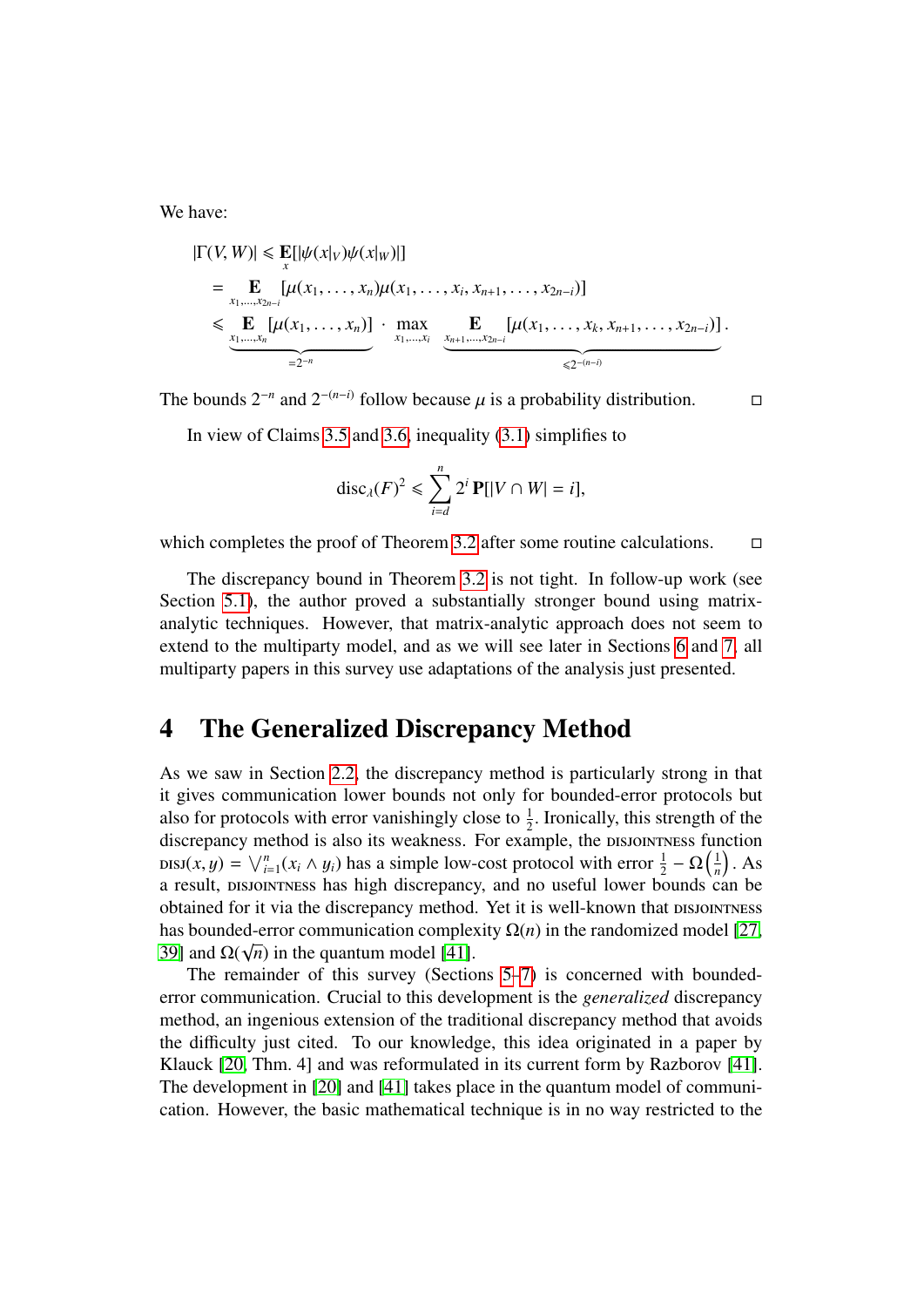quantum model, and we will focus here on a model-independent version of the generalized discrepancy method from [\[45,](#page-33-6) §2.4].

Specifically, consider an *arbitrary* communication model and let  $f : X \times Y \rightarrow$ {0, <sup>1</sup>} be a given function whose communication complexity we wish to estimate. Suppose we can find a function  $h: X \times Y \to \{0, 1\}$  and a distribution  $\mu$  on  $X \times Y$ that satisfy the following two properties.

1. Correlation of *f* and *h*. The functions *f* and *h* are well correlated under  $\mu$ :

<span id="page-13-1"></span>
$$
\mathbf{E}_{(x,y)\sim\mu}\left[(-1)^{f(x,y)+h(x,y)}\right] \geq \epsilon,\tag{4.1}
$$

where  $\epsilon > 0$  is typically a constant.

2. Hardness of *<sup>h</sup>*. No low-cost protocol <sup>Π</sup> in the given model of communication can compute *h* to a substantial advantage under  $\mu$ . Formally, if  $\Pi$  is a protocol in the given model with cost *<sup>C</sup>*, then

<span id="page-13-0"></span>
$$
\mathbf{E}_{(x,y)\sim\mu} \left[ (-1)^{h(x,y)} \mathbf{E} \left[ (-1)^{\Pi(x,y)} \right] \right] \leq 2^{O(C)} \gamma,
$$
\n(4.2)

where  $\gamma = o(1)$ . The inner expectation in [\(4.2\)](#page-13-0) is over the internal operation of the protocol on the fixed input (*x*, y).

If the above two conditions hold, we claim that any protocol in the given model that computes *f* with error at most  $\epsilon/3$  on each input must have cost  $\Omega(\log \frac{\epsilon}{\gamma})$ <br>Indeed let  $\Pi$  be a protocol with  $\text{P}[\Pi(x, y) + f(x, y)] \le \epsilon/3$  for all  $x, y$ . The Indeed, let  $\Pi$  be a protocol with  $\mathbf{P}[\Pi(x,y) \neq f(x,y)] \leq \epsilon/3$  for all  $x, y$ . Then standard manipulations reveal: standard manipulations reveal:

$$
\mathop{\mathbf{E}}_{(x,y)\sim\mu} \left[ (-1)^{h(x,y)} \mathop{\mathbf{E}} \left[ (-1)^{\Pi(x,y)} \right] \right] \ge \mathop{\mathbf{E}}_{(x,y)\sim\mu} \left[ (-1)^{f(x,y)+h(x,y)} \right] - 2 \cdot \frac{\epsilon}{3} \overset{(4.1)}{\ge} \frac{\epsilon}{3}
$$

In view of [\(4.2\)](#page-13-0), this shows that  $\Pi$  must have cost  $\Omega\left(\log \frac{\epsilon}{\gamma}\right)$ 

The above framework from [\[45\]](#page-33-6) is meant to emphasize the basic mathematical technique in question, which is independent of the communication model. Indeed, the communication model enters the picture only in [\(4.2\)](#page-13-0). It is here that the analysis must exploit the particularities of the model. To place an upper bound on the advantage under  $\mu$  in the quantum model with entanglement, one considers<br>the quantity  $||K||\sqrt{|K||V|}$  where  $K = [(1)^{h(x,y)}u(x,y)]$  . In the randomized model the quantity  $||K||\sqrt{|X||Y|}$ , where  $K = [(-1)^{h(x,y)}\mu(x,y)]_{x,y}$ . In the randomized model<br>and the quantum model without entanglement, the quantity to estimate hanners to and the quantum model without entanglement, the quantity to estimate happens to be disc<sub>u</sub>(h). (In fact, Linial and Shraibman [\[32\]](#page-33-9) recently showed that disc<sub>u</sub>(h) also works in the quantum model with entanglement.)

<span id="page-13-2"></span>For future reference, we now record a quantitative version of the generalized discrepancy method for the quantum model.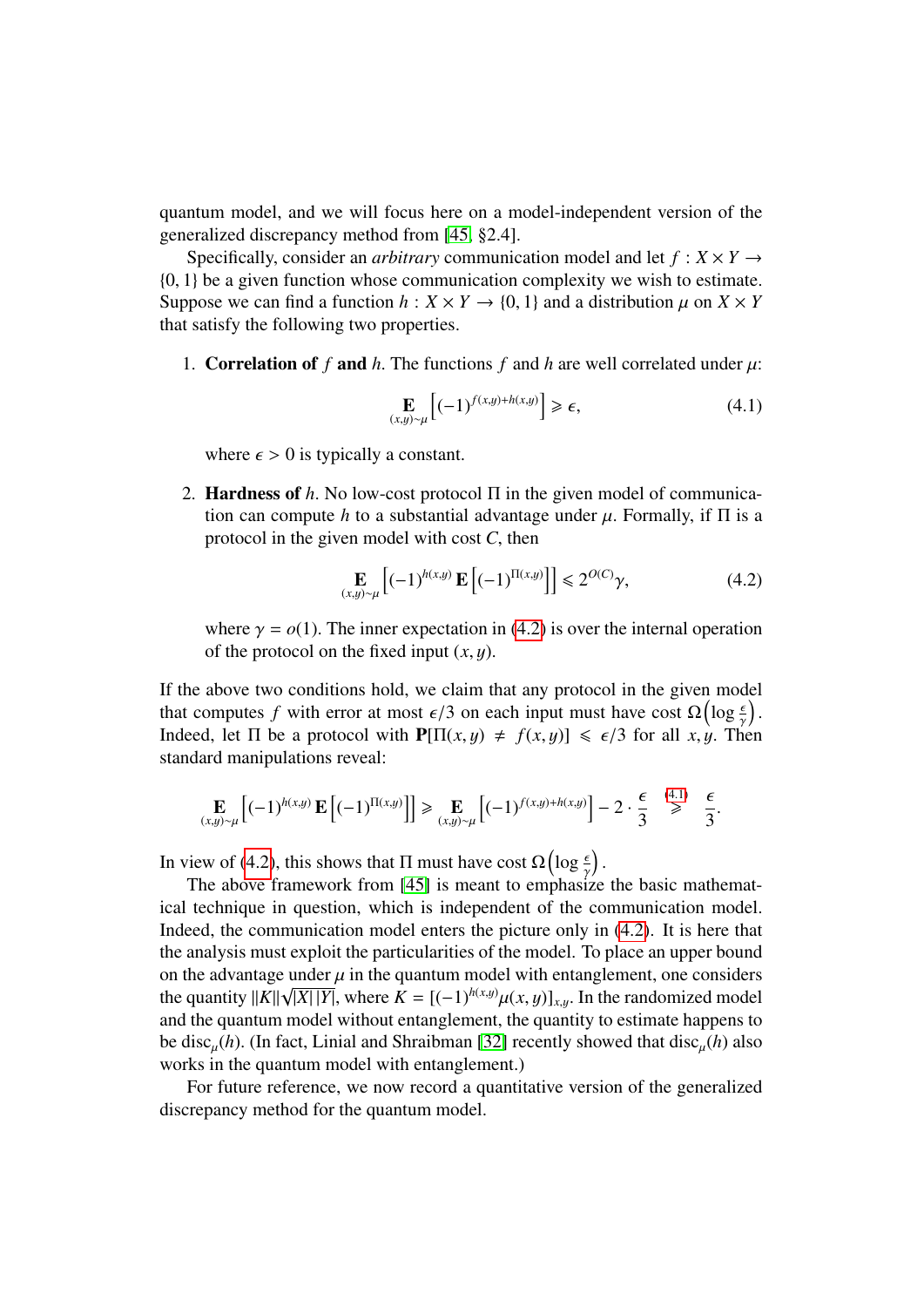**Theorem 4.1** ([\[45\]](#page-33-6), implicit in [\[41,](#page-33-4) [48\]](#page-34-3)). Let *X*, *Y* be finite sets and  $f: X \times Y \rightarrow Y$  $\{0, 1\}$  *a* given function. Let  $K = [K_{x}$ <sub>*x*u</sub><sub> $x \in X$ </sub>, *u*∈*Y be any real matrix with*  $||K||_1 = 1$ . *Then for each*  $\epsilon > 0$ ,

$$
4^{\mathcal{Q}_{\epsilon}(f)} \geq 4^{\mathcal{Q}^*_{\epsilon}(f)} \geq \frac{\langle F, K \rangle - 2\epsilon}{3\,||K||\sqrt{|X|}|Y|},
$$

*where*  $F = \left[(-1)^{f(x,y)}\right]$ *<sup>x</sup>*∈*X*, y∈*<sup>Y</sup>* .

Observe that Theorem [4.1](#page-13-2) uses slightly more succinct notation (matrix vs. function; weighted sum vs. expectation) but is equivalent to the abstract formulation above.

So far, we have focused on two-party communication. This discussion extends essentially word-for-word to the multiparty model, with discrepancy serving once again as the natural measure of the advantage attainable by low-cost protocols. This extension was formalized by Lee and Shraibman [\[31,](#page-33-7) Thms. 6, 7] and independently by Chattopadhyay and Ada [\[12,](#page-31-7) Lem. 3.2], who proved [\(4.3\)](#page-14-0) and [\(4.4\)](#page-14-1) below, respectively:

**Theorem 4.2 (cf. [\[31,](#page-33-7) [12\]](#page-31-7)).** *Fix F* :  $X_1 \times \cdots \times X_k$  → {−1, +1} *and*  $\epsilon \in [0, 1/2)$ . *Then*

<span id="page-14-0"></span>
$$
2^{R_{\epsilon}^k(F)} \geqslant (1 - \epsilon) \max_{H, P} \left\{ \frac{\langle H \circ P, F \rangle - \frac{1}{1 - \epsilon} \epsilon}{\text{disc}_P(H)} \right\} \tag{4.3}
$$

*and*

<span id="page-14-1"></span>
$$
2^{R_{\epsilon}^k(F)} \ge \max_{H,P} \left\{ \frac{\langle H \circ P, F \rangle - 2\epsilon}{\text{disc}_P(H)} \right\},\tag{4.4}
$$

*where in both cases H ranges over sign tensors and P ranges over tensors with*  $P \ge 0$  *and*  $||P||_1 = 1$ .

*Proof.* Fix an optimal  $\epsilon$ -error protocol  $\Pi$  for *F*. Define  $\tilde{F}(x_1, \ldots, x_k)$  =  $\mathbf{E}[(-1)^{\Pi(x_1,\dots,x_k)}]$ , where the expectation is over any internal randomization in  $\Pi$ .<br>Let  $\delta \in (0, 1]$  be a parameter to be fixed later. Then Let  $\delta \in (0, 1]$  be a parameter to be fixed later. Then

$$
2^{R_{\epsilon}^{k}(F)} \operatorname{disc}_{P}(H) \ge \langle H \circ P, \tilde{F} \rangle
$$
  
=  $\delta \left\{ \langle H \circ P, F \rangle + \left\langle H \circ P, \frac{1}{\delta} \tilde{F} - F \right\rangle \right\}$   
 $\ge \delta \left\{ \langle H \circ P, F \rangle - \frac{1}{\delta} \max \{ |1 - \delta - 2\epsilon|, 1 - \delta \} \right\}$ 

where the first inequality restates the original discrepancy method (Theorem [2.3\)](#page-7-1). Now [\(4.3\)](#page-14-0) and [\(4.4\)](#page-14-1) follow by setting  $\delta = 1 - \epsilon$  and  $\delta = 1$ , respectively.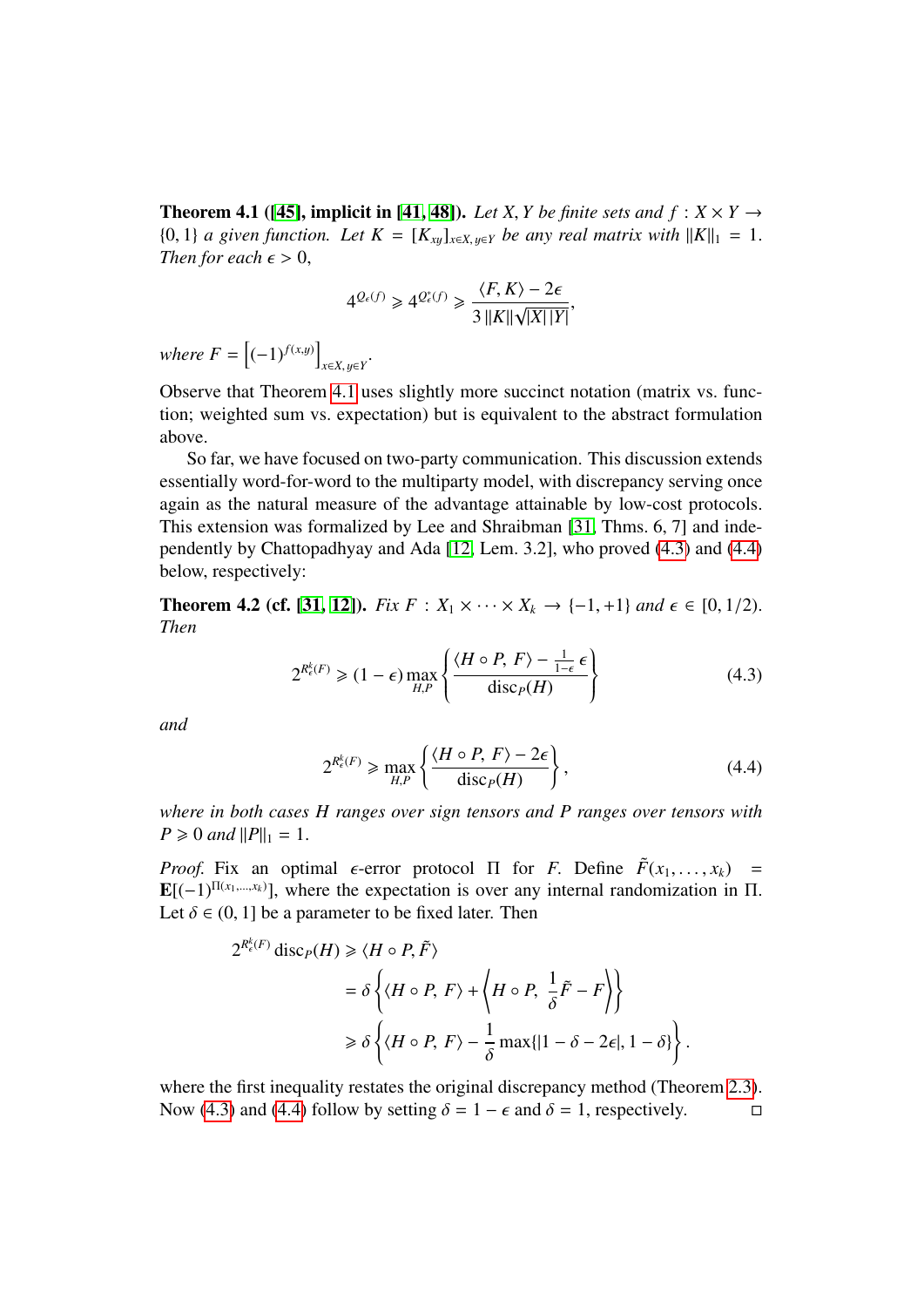The proof in [\[12\]](#page-31-7) is similar to the one just given for the special case  $\delta = 1$ . The proof in [\[31\]](#page-33-7) is rather different and works by defining a suitable norm and passing to its dual. The norm-based approach was employed earlier by Linial and Shraibman [\[32\]](#page-33-9) and can be thought of as a purely analytic analogue of the generalized discrepancy method.

### <span id="page-15-0"></span>5 Two-Party Bounded-Error Communication

For a function  $f : \{0, 1\}^n \to \mathbb{R}$  $f : \{0, 1\}^n \to \mathbb{R}$  $f : \{0, 1\}^n \to \mathbb{R}$ , recall from Section 1 that its  $\epsilon$ -approximate degree<br>deg (f) is the least degree of a polynomial  $p(x, y)$  with  $|f(x) - p(x)| \le \epsilon$  for deg<sub> $\epsilon$ </sub>(*f*) is the least degree of a polynomial  $p(x_1, \ldots, x_n)$  with  $|f(x) - p(x)| \leq \epsilon$  for all  $x \in \{0, 1\}^n$ . We move on to discuss two recent papers on bounded-error comall  $x \in \{0, 1\}^n$ . We move on to discuss two recent papers on bounded-error com-<br>munication that use the notion of approximate degree to contribute strong lower munication that use the notion of approximate degree to contribute strong lower bounds for rather broad classes of functions, subsuming Razborov's breakthrough work on symmetric predicates [\[41\]](#page-33-4). These lower bounds are valid not only in the randomized model, but also in the quantum model (regardless of entanglement).

The setting in which to view these two works is Klauck and Razborov's generalized discrepancy method (see Sections [1](#page-1-0) and [4\)](#page-12-0). Let *F* be a sign matrix whose bounded-error quantum communication complexity is of interest. The quantum version of this method (Theorem [4.1\)](#page-13-2) states that to prove a communication lower bound for *F*, it suffices to exhibit a real matrix *K* such that  $\langle F, K \rangle$  is large but  $||K||$ is small. The importance of the generalized discrepancy method is that it makes it possible, in theory, to prove lower bounds for functions such as  $Disjon$  respectively. which the traditional discrepancy method (Theorem [2.3\)](#page-7-1) does not apply.

The hard part, of course, is finding the matrix *<sup>K</sup>*. Except in rather restricted cases [\[20,](#page-32-8) Thm. 4], it was not known how to do it. As a result, the generalized discrepancy method was of limited practical use. (In particular, Razborov's celebrated work [\[41\]](#page-33-4) did not use the generalized discrepancy method. Instead, he introduced a novel alternate technique that was restricted to symmetric functions.) This difficulty was overcome independently by Sherstov [\[45\]](#page-33-6) and Shi and Zhu [\[48\]](#page-34-3), who used the dual characterization of the approximate degree to obtain the matrix  $K$  for a broad range of problems. To our knowledge, the work in [\[45\]](#page-33-6) and [\[48\]](#page-34-3) is the first use of the dual characterization of the approximate degree to prove communication lower bounds.

<span id="page-15-1"></span>The specifics of these two works are very different. The construction of *K* in [\[45\]](#page-33-6), which we called the *pattern matrix method* for lower bounds on boundederror communication, is built around a new matrix-analytic technique (the *pattern matrix*) inspired by the author's Degree/Discrepancy Theorem. The construction of *K* in [\[48\]](#page-34-3), the *block-composition method,* is based on the idea of hardness amplification by composition. What unites them is use of the dual characterization of the approximate degree, given by the following theorem.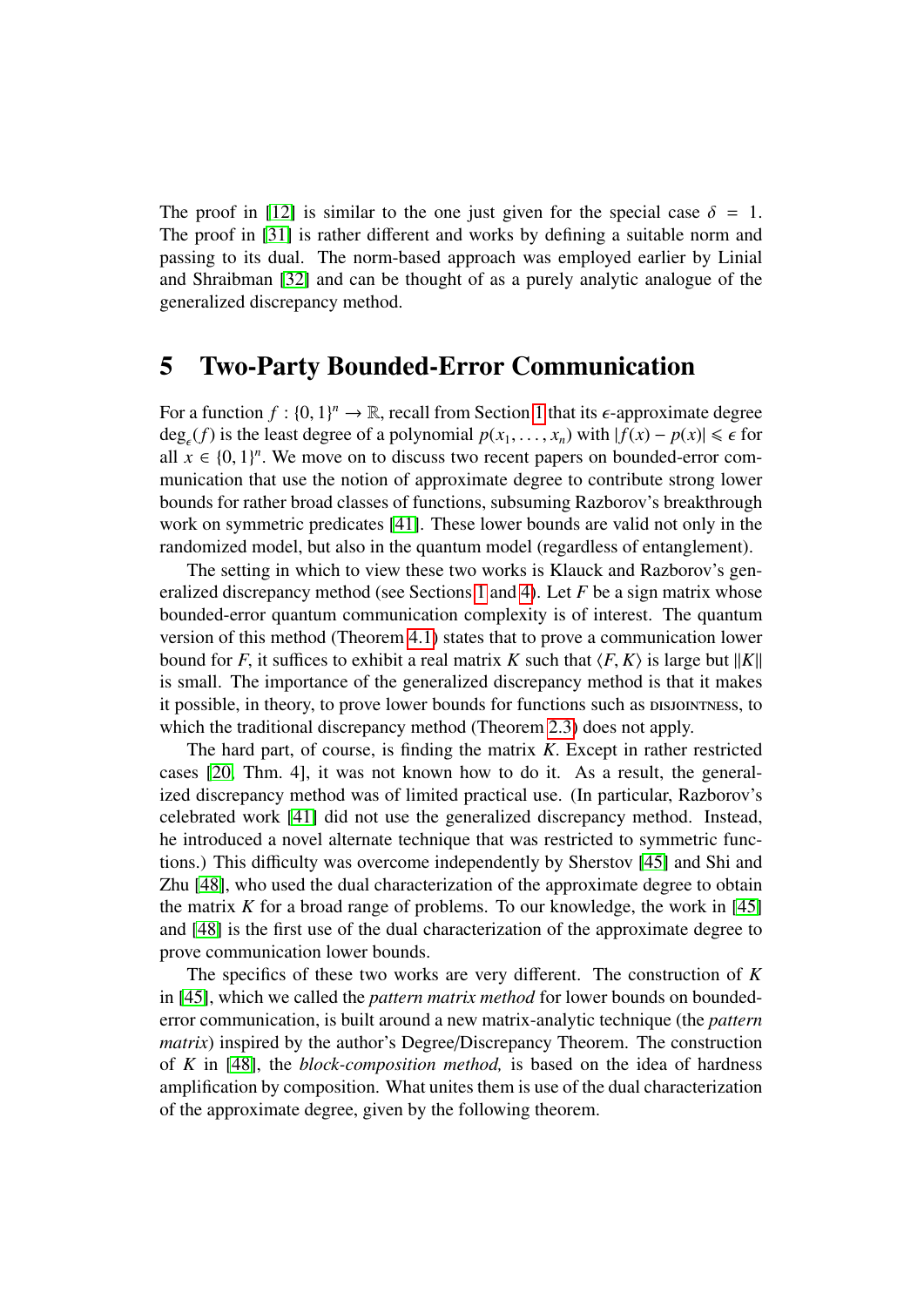**Theorem 5.1** ([\[45,](#page-33-6) [48\]](#page-34-3)). *Fix*  $\epsilon \ge 0$ . *Let*  $f : \{0, 1\}^n \to \mathbb{R}$  *be given with*  $d =$ <br>deg (f) > 1. Then there is a function  $d \cdot 10^{-1}$   $\to \mathbb{R}$  such that:  $deg_{\epsilon}(f) \geq 1$ . Then there is a function  $\psi : \{0, 1\}^n \to \mathbb{R}$  such that:

$$
\hat{\psi}(S) = 0 \qquad \text{for } |S| < d,
$$
\n
$$
\sum_{z \in \{0,1\}^n} |\psi(z)| = 1,
$$
\n
$$
\sum_{z \in \{0,1\}^n} \psi(z)f(z) > \epsilon.
$$

Theorem [5.1](#page-15-1) follows from linear-programming duality. We shall first cover the two papers individually in Sections [5.1](#page-16-0) and [5.2](#page-21-0) and then compare them in detail in Section [5.3.](#page-24-0)

#### <span id="page-16-0"></span>5.1 The Pattern Matrix Method

The setting for this work resembles that of the Degree/Discrepancy Theorem in [\[44\]](#page-33-5) (see Section [3\)](#page-8-0). Let *N* and *n* be positive integers, where  $n \le N/2$ . For convenience, we will further assume that  $n \mid N$ . Fix an arbitrary function  $f: \{0, 1\}^n \to \{0, 1\}$ . Consider the communication problem of computing

$$
f(x|_V),
$$

where the bit string  $x \in \{0, 1\}^N$  is Alice's input and the set  $V \subset \{1, 2, ..., N\}$  with  $|V| = n$  is Bob's input. As before,  $x|_V$  denotes the projection of x onto the indices  $|V| = n$  is Bob's input. As before,  $x|_V$  denotes the projection of *x* onto the indices in *V*, i.e.,  $x|_V = (x_{i_1}, x_{i_2}, \dots, x_{i_n}) \in \{0, 1\}^n$  where  $i_1 < i_2 < \dots < i_n$  are the elements of *<sup>V</sup>*.

The similarities with [\[44\]](#page-33-5), however, do not extend beyond this point. Unlike that earlier work, we will actually study the *easier* communication problem in which Bob's input *V* is restricted to a rather special form. Namely, we will only allow those sets *V* that contain precisely one element from each block in the following partition of  $\{1, 2, \ldots, N\}$ :

<span id="page-16-2"></span>
$$
\left\{1,2,\ldots,\frac{N}{n}\right\} \cup \left\{\frac{N}{n}+1,\ldots,\frac{2N}{n}\right\} \cup \cdots \cup \left\{\frac{(n-1)N}{n}+1,\ldots,N\right\}.
$$
 (5.1)

<span id="page-16-1"></span>Even for this easier communication problem, we will prove a much stronger result than what would have been possible in the original setting with the methods of [\[44\]](#page-33-5). In particular, we will considerably improve the Degree/Discrepancy Theorem from [\[44\]](#page-33-5) along the way. The main results of this work are as follows.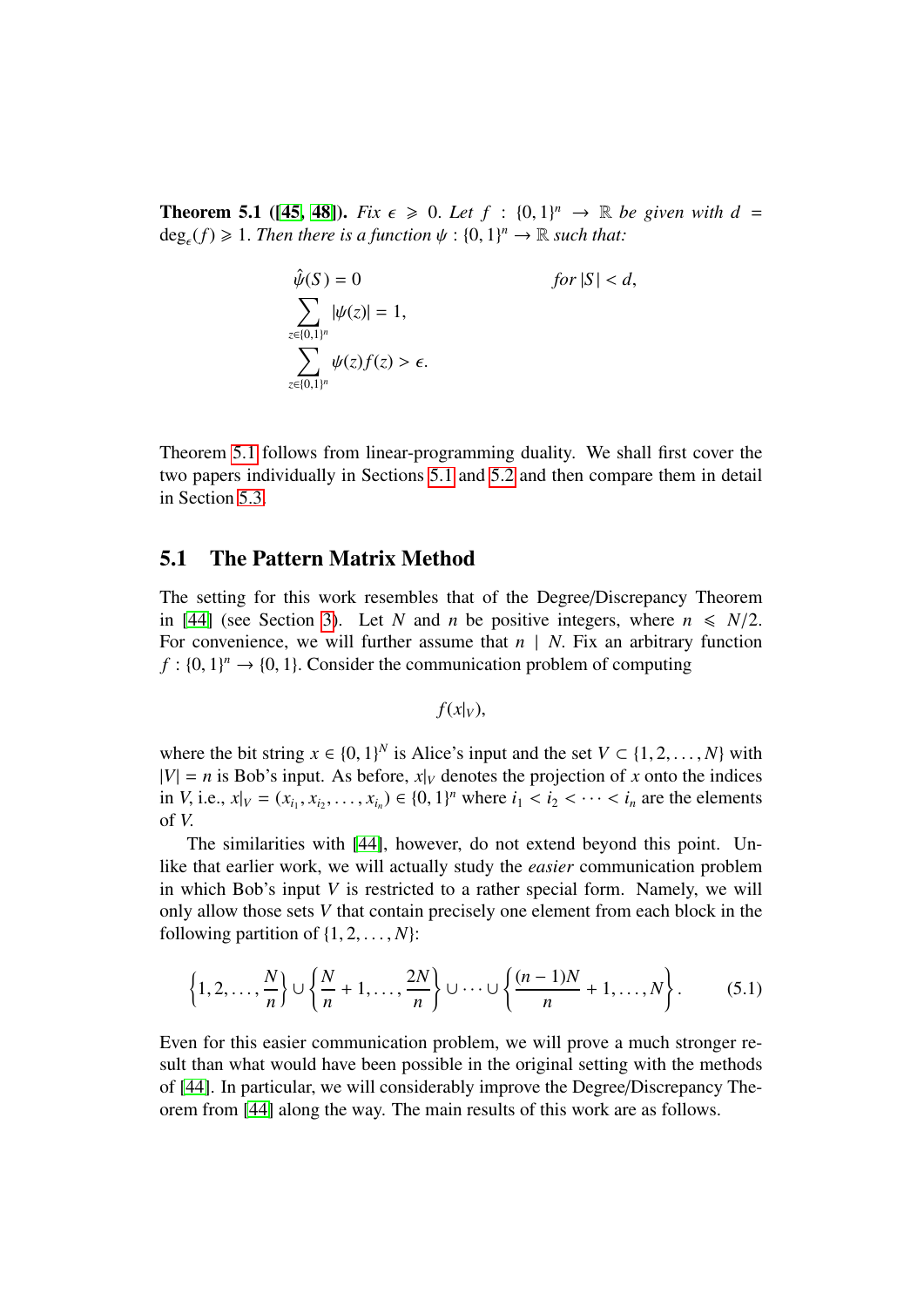Theorem 5.2 ([\[45\]](#page-33-6)). *Any classical or quantum protocol, with or without prior entanglement, that computes*  $f(x|_V)$  *with error probability at most* 1/5 *on each input has communication cost at least*

$$
\frac{1}{4} \deg_{1/3}(f) \cdot \log \left\lfloor \frac{N}{2n} \right\rfloor - 2.
$$

In view of the restricted form of Bob's inputs, we can restate Theorem [5.2](#page-16-1) in terms of function composition. Setting  $N = 4n$  for concreteness, we have:

**Corollary 5.3 ([\[45\]](#page-33-6)).** *Let*  $f : \{0, 1\}^n \to \{0, 1\}$  *be given. Define*  $F : \{0, 1\}^{4n} \times$ <br> $\{0, 1\}^{4n} \to \{0, 1\}$  by  $\{0, 1\}^{4n} \rightarrow \{0, 1\}$  *by* 

$$
F(x, y) = f\left(x_1y_1 \lor x_2y_2 \lor x_3y_3 \lor x_4y_4, x_5y_5 \lor x_6y_6 \lor x_7y_7 \lor x_8y_8, \right.\n\vdots\n\quad\nx_{4n-3}y_{4n-3} \lor x_{4n-2}y_{4n-2} \lor x_{4n-1}y_{4n-1} \lor x_{4n}y_{4n}\right)
$$

*where*  $x_i y_i = (x_i \wedge y_i)$ . *Any classical or quantum protocol, with or without prior entanglement, that computes F*(*x*, y) *with error probability at most* <sup>1</sup>/<sup>5</sup> *on each input has cost at least*  $\frac{1}{4}$  deg<sub>1/3</sub> $(f)$  – 2.

,

We now turn to the proof. Let  $V(N, n)$  denote the set of Bob's inputs, i.e., the family of subsets  $V \subseteq [N]$  that have exactly one element in each of the blocks of the partition [\(5.1\)](#page-16-2). Clearly,  $|\mathcal{V}(N,n)| = (N/n)^n$ . We will be working with the following family of matrices following family of matrices.

**Definition 5.4 (Pattern matrix [\[45\]](#page-33-6)).** For  $\phi : \{0, 1\}^n \to \mathbb{R}$ , the  $(N, n, \phi)$ -pattern matrix is the real matrix A given by *matrix* is the real matrix *A* given by

$$
A = [\phi(x|_V \oplus w)]_{x \in \{0,1\}^N, (V,w) \in V(N,n) \times \{0,1\}^n}
$$

In words, *A* is the matrix of size  $2^N$  by  $2^n (N/n)^n$  whose rows are indexed by<br>ags  $x \in \{0, 1\}^N$  whose columns are indexed by pairs  $(V, w) \in V(N, n) \times \{0, 1\}^n$ strings  $x \in \{0, 1\}^N$ , whose columns are indexed by pairs  $(V, w) \in \mathcal{V}(N, n) \times \{0, 1\}^n$ <br>and whose entries are given by  $A_{(W, \lambda)} = \phi(x|_{U, \lambda} \oplus w)$ . The logic behind the term and whose entries are given by  $A_{x,(V,w)} = \phi(x|_V \oplus w)$ . The logic behind the term<br>"pattern matrix" is as follows: a mosaic arises from repetitions of a pattern in the "pattern matrix" is as follows: a mosaic arises from repetitions of a pattern in the same way that *A* arises from applications of  $\phi$  to various subsets of the variables.

<span id="page-17-0"></span>Our intermediate goal will be to determine the spectral norm of any given pattern matrix *<sup>A</sup>*. Toward that end, we will actually end up determining every singular value of *A* and its multiplicity. Our approach will be to represent *A* as the sum of simpler matrices and analyze them instead. For this to work, we need to be able to reconstruct the singular values of *A* from those of the simpler matrices. Just when this can be done is the subject of the following lemma from [\[45\]](#page-33-6).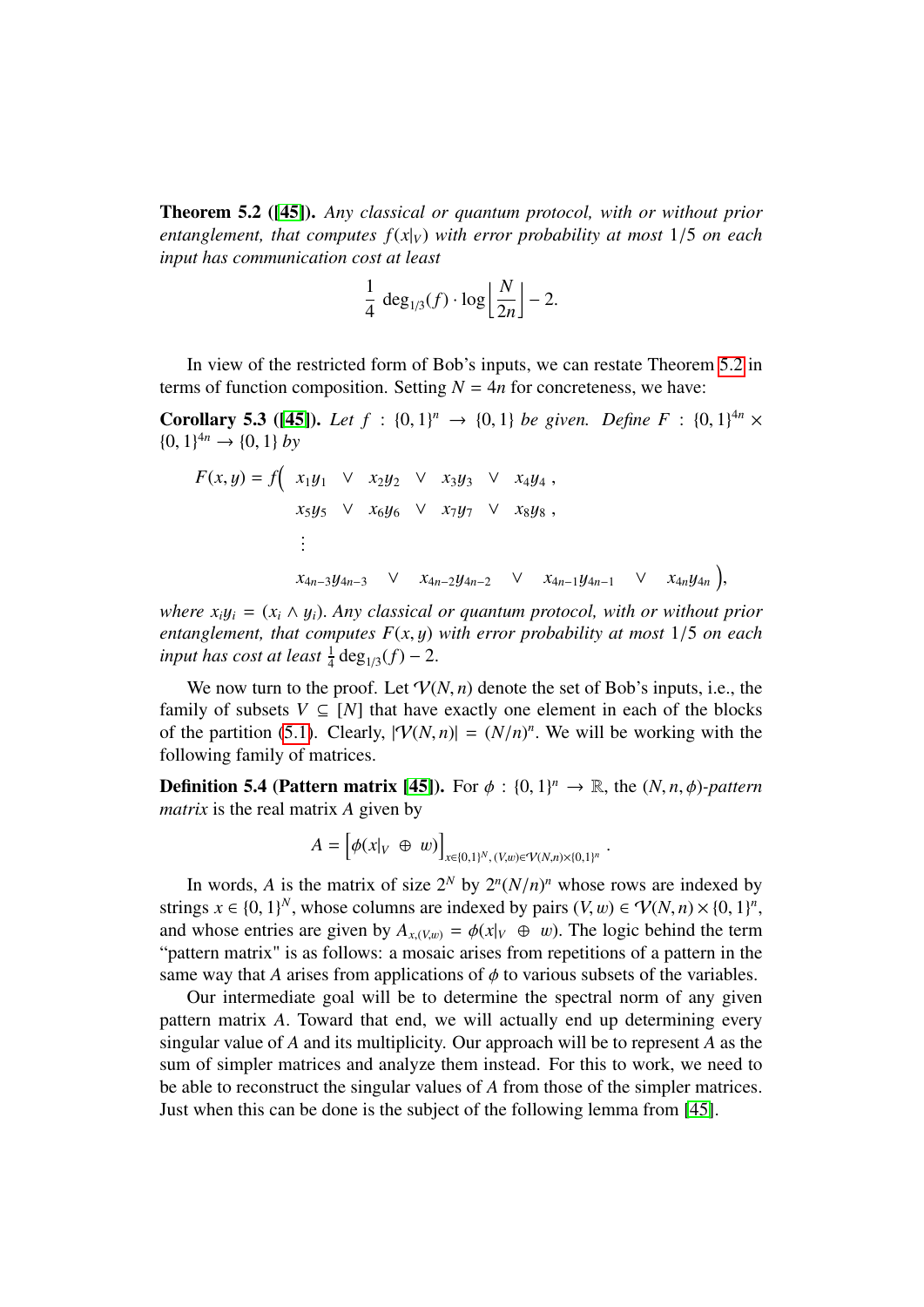Lemma 5.5 (Singular values of a matrix sum [\[45\]](#page-33-6)). *Let A*, *B be real matrices with*  $AB^T = 0$  *and*  $A^T B = 0$ *. Then the nonzero singular values of*  $A + B$ *, counting multiplicities, are*  $\sigma_1(A), \ldots, \sigma_{\text{rank }A}(A), \sigma_1(B), \ldots, \sigma_{\text{rank }B}(B)$ .

We are ready to analyze the singular values of a pattern matrix.

<span id="page-18-0"></span>**Theorem 5.6 (Singular values of a pattern matrix [\[45\]](#page-33-6)).** *Let*  $\phi : \{0, 1\}^n \to \mathbb{R}$  *be* given *Let* A be the (N, n,  $\phi$ )-pattern matrix. Then the nonzero singular values of *given. Let A be the* (*N*, *<sup>n</sup>*, φ)*-pattern matrix. Then the nonzero singular values of <sup>A</sup>*, *counting multiplicities, are:*

$$
\bigcup_{S:\hat{\phi}(S)\neq 0} \left\{ \sqrt{2^{N+n} \left(\frac{N}{n}\right)^n} \cdot |\hat{\phi}(S)| \left(\frac{n}{N}\right)^{|S|/2}, \text{ repeated } \left(\frac{N}{n}\right)^{|S|} \text{ times} \right\}.
$$

*In particular,*

$$
||A|| = \sqrt{2^{N+n} \left(\frac{N}{n}\right)^n} \max_{S \subseteq [n]} \left\{ |\hat{\phi}(S)| \left(\frac{n}{N}\right)^{|S|/2} \right\}.
$$

*Proof* [\[45\]](#page-33-6). For each  $S \subseteq [n]$ , let  $A_S$  be the  $(N, n, \chi_S)$ -pattern matrix. Then  $A = \sum_{S \subseteq [n]} \hat{\phi}(S) A_S$ . For any  $S, T \subseteq [n]$  with  $S \neq T$ , a calculation reveals that  $A_S A_T^T = 0$  $S \subseteq [n]$   $\hat{\phi}(S)A_S$ . For any *S*,  $T \subseteq [n]$  with  $S \neq T$ , a calculation reveals that  $A_S A_T^T = 0$ <br>*Id*  $A^T A_T = 0$ . By I emma 5.5, this means that the nonzero singular values of A and  $A_S^T A_T = 0$ . By Lemma [5.5,](#page-17-0) this means that the nonzero singular values of *A* are the union of the nonzero singular values of all  $\hat{\phi}(S)A_S$  counting multiplicities are the union of the nonzero singular values of all  $\hat{\phi}(S)A_S$ , counting multiplicities. Therefore, the proof will be complete once we show that the only nonzero singular value of  $A_S^T A_S$  is  $2^{N+n} (N/n)^{n-|S|}$ , with multiplicity  $(N/n)^{|S|}$ <br>For this, it is convenient to write  $A^T A_S$  as the Kroneck

For this, it is convenient to write  $A_S^T A_S$  as the Kronecker product

$$
A_S^{\mathsf{T}} A_S = [\chi_S(w) \chi_S(w')]_{w,w'} \otimes \left[ \sum_{x \in \{0,1\}^N} \chi_S(x|_V) \chi_S(x|_{V'}) \right]_{V,V'}.
$$

The first matrix in this factorization has rank 1 and entries  $\pm 1$ , which means that its only nonzero singular value is 2*<sup>n</sup>* with multiplicity 1. The other matrix, call it *M*, is permutation-similar to  $2^N$  diag(*J*, *J*, . . . , *J*), where *J* is the all-ones square matrix of order  $(N/n)^{n-|S|}$ . This means that the only nonzero singular value of *M* is  $2^N (N/n)^{n-|S|}$  with multiplicity  $(N/n)^{|S|}$ . It follows from elementary properties of is  $2^N (N/n)^{n-|S|}$  with multiplicity  $(N/n)^{|S|}$ . It follows from elementary properties of the Kronecker product that the spectrum of  $A^T A_{S}$  is as desired the Kronecker product that the spectrum of  $A_S^T A_S$  is as desired.

<span id="page-18-1"></span>We are now prepared to formulate and prove the *pattern matrix method* for lower bounds on bounded-error communication, which gives strong lower bounds for every pattern matrix generated by a Boolean function with high approximate degree. Theorem [5.2](#page-16-1) and its corollary will fall out readily as consequences.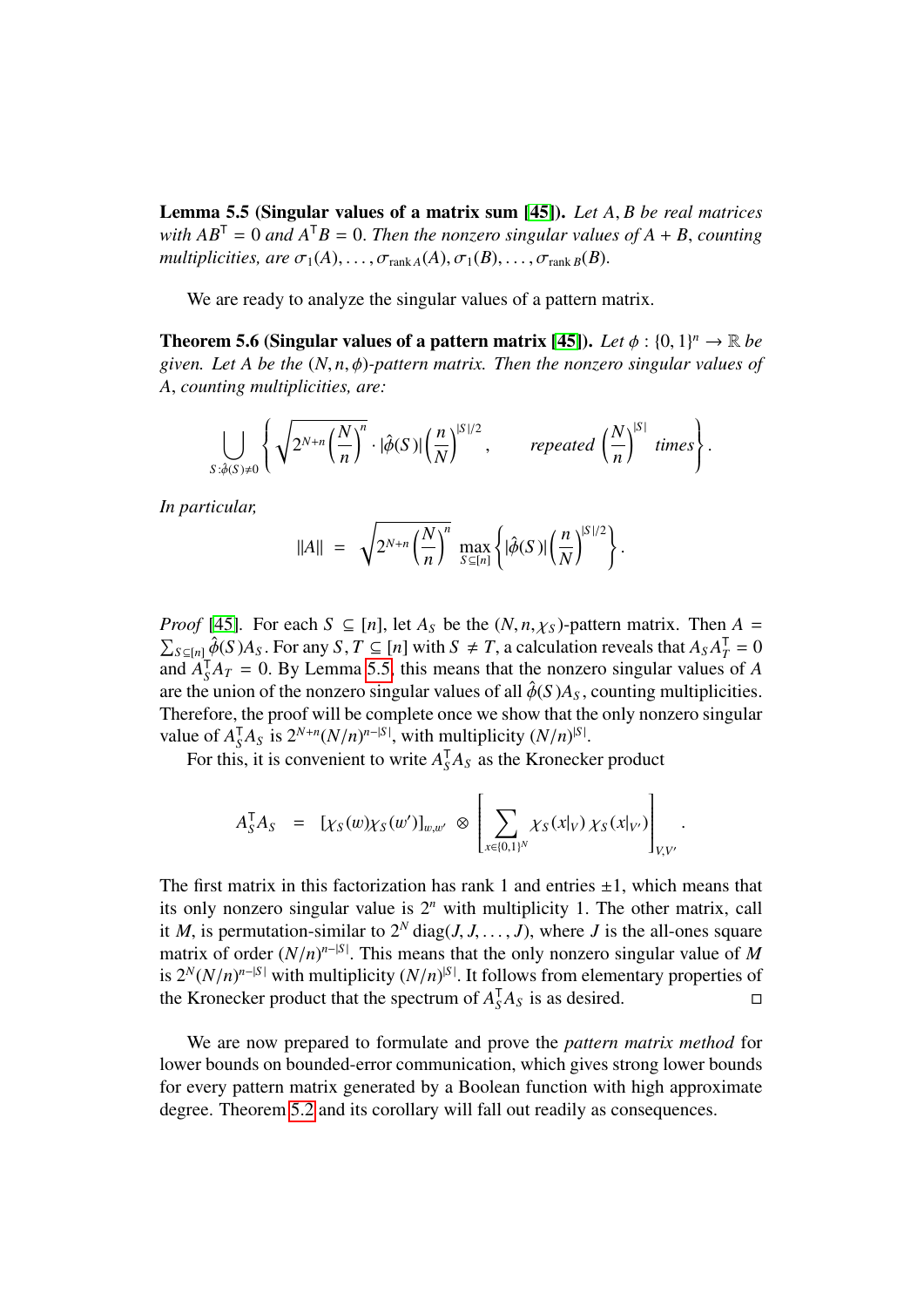Theorem 5.7 (Pattern matrix method [\[45\]](#page-33-6)). *Let F be the* (*N*, *<sup>n</sup>*, *<sup>f</sup>*)*-pattern matrix, where*  $f : \{0, 1\}^n \to \{0, 1\}$  *is given. Put d* =  $\deg_{1/3}(f)$ *. Then* 

$$
Q_{1/5}(F) \geq Q_{1/5}^*(F) > \frac{1}{4}d\log\left(\frac{N}{n}\right) - 2.
$$

*Proof* [\[45\]](#page-33-6). Define  $f^* : \{0, 1\}^n \to \{-1, +1\}$  by  $f^*(z) = (-1)^{f(z)}$ . Then it is easy to verify that deg  $(f^*) = d$ . By Theorem 5.1, there is a function  $y \in \{0, 1\}^n \to \mathbb{R}$ verify that  $deg_{2/3}(f^*) = d$ . By Theorem [5.1,](#page-15-1) there is a function  $\psi : \{0, 1\}^n \to \mathbb{R}$ <br>such that such that:

$$
\hat{\psi}(S) = 0 \qquad \text{for } |S| < d,\tag{5.2}
$$

$$
\sum_{z \in \{0,1\}^n} |\psi(z)| = 1,\tag{5.3}
$$

$$
\sum_{z \in \{0,1\}^n} \psi(z) f^*(z) > \frac{2}{3}.\tag{5.4}
$$

Let *M* be the  $(N, n, f^*)$ -pattern matrix. Let *K* be the  $(N, n, 2^{-N}(N/n)^{-n}\psi)$ -pattern<br>matrix. Immediate consequences of (5.3) and (5.4) are: matrix. Immediate consequences of [\(5.3\)](#page-19-0) and [\(5.4\)](#page-19-1) are:

<span id="page-19-4"></span><span id="page-19-2"></span><span id="page-19-1"></span><span id="page-19-0"></span>
$$
||K||_1 = 1,
$$
  $\langle K, M \rangle > \frac{2}{3}.$  (5.5)

Our last task is to calculate  $||K||$ . By [\(5.3\)](#page-19-0) and Proposition [2.1,](#page-5-0)

<span id="page-19-3"></span>
$$
\max_{S \subseteq [n]} |\hat{\psi}(S)| \leq 2^{-n}.\tag{5.6}
$$

Theorem [5.6](#page-18-0) yields, in view of  $(5.2)$  and  $(5.6)$ :

<span id="page-19-5"></span>
$$
||K|| \le \left(\frac{n}{N}\right)^{d/2} \left(2^{N+n} \left(\frac{N}{n}\right)^n\right)^{-1/2}.
$$
 (5.7)

The desired lower bounds on quantum communication now follow directly from  $(5.5)$  and  $(5.7)$  by the generalized discrepancy method (Theorem [4.1\)](#page-13-2).

*Remark* 5.8. In the proof of Theorem [5.7,](#page-18-1) we bounded  $||K||$  using the subtle calculations of the spectrum of a pattern matrix. Another possibility would be to bound  $||K||$  precisely in the same way that we bounded the discrepancy in the Degree/Discrepancy Theorem (see Section [3\)](#page-8-0). This, however, would result in polynomially weaker lower bounds on communication.

Theorem [5.7](#page-18-1) immediately implies Theorem [5.2](#page-16-1) above and its corollary:

*Proof of Theorem* [5.2](#page-16-1) [\[45\]](#page-33-6). The  $\left(\left\lfloor \frac{N}{2n} \right\rfloor n, n, f\right)$ -pattern matrix occurs as a submatrix of  $\left\lfloor f(x|\cdot) \right\rfloor$ of  $[f(x|<sub>V</sub>)]<sub>x∈{0,1</sub>}<sup>N</sup>,<sub>V∈V(N,n)</sub>$  $\Box$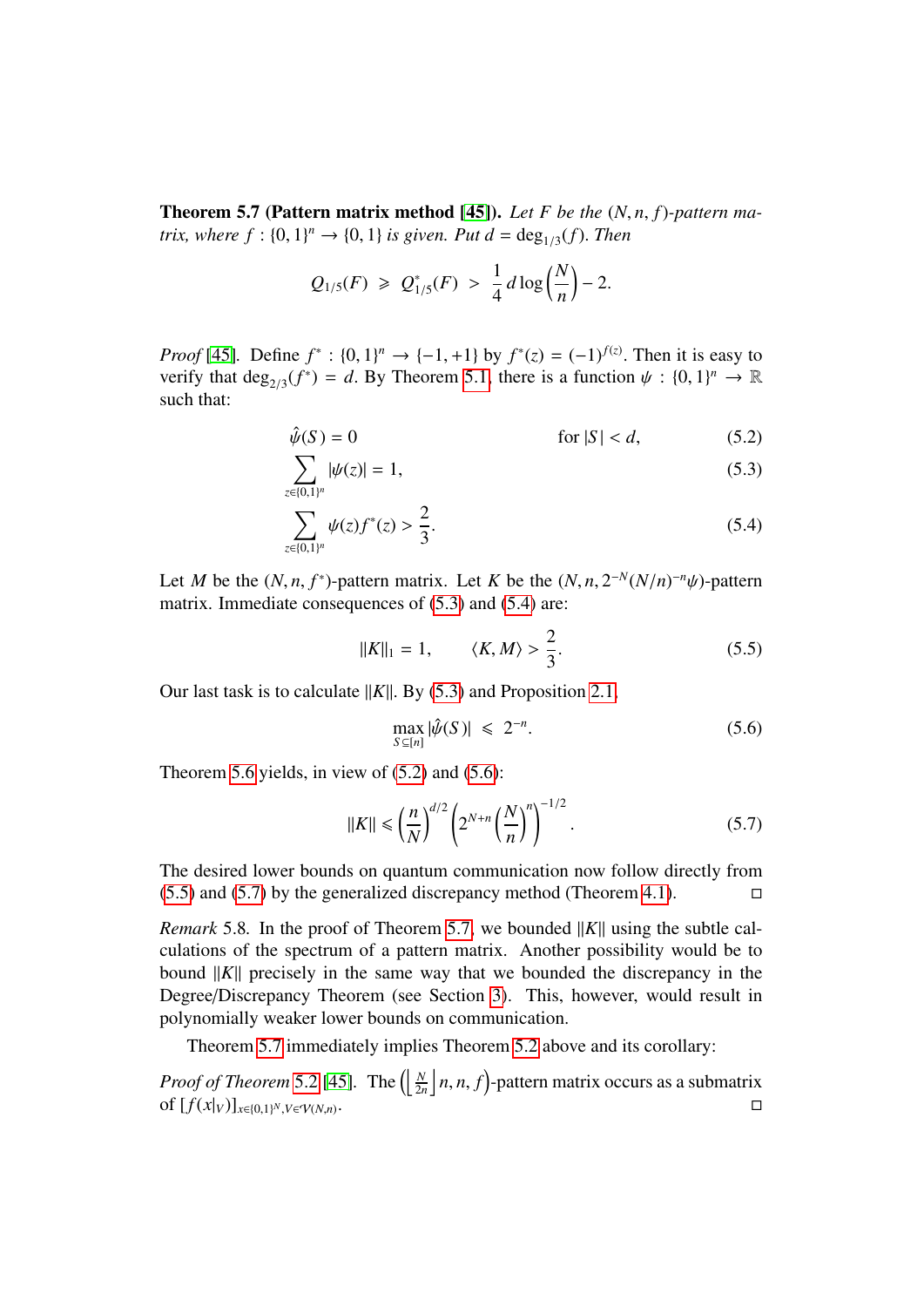Improved Degree/Discrepancy Theorem. We will mention a few more applications of this work. The first of these is an improved version of the author's Degree/Discrepancy Theorem (Theorem [3.2\)](#page-9-0).

<span id="page-20-0"></span>**Theorem 5.9 ([\[45\]](#page-33-6)).** Let F be the  $(N, n, f)$ -pattern matrix, where  $f : \{0, 1\}^n \rightarrow$ <br>10. 1) has threshold degree d. Then disc(F) <  $(n/N)^{d/2}$ {0, 1} *has threshold degree d. Then* disc(*F*)  $\leq$   $(n/N)^{d/2}$ 

The proof is similar to the proof of the pattern matrix method. Theorem [5.9](#page-20-0) improves considerably on the original Degree/Discrepancy Theorem. To illustrate, consider  $f(x) = \sqrt{\frac{m}{i}} \wedge \frac{m^2}{j}$  $j=1 \ x_{ij}$ , a function on  $n = m^3$  variables. Applying Theo-rem [5.9](#page-20-0) to *f* leads to an  $exp(-\Theta(n^{1/3}))$  upper bound on the discrepancy of AC<sup>0</sup> improving on the previous bound of  $exp(-\Theta(n^{1/5}))$  from [\[44\]](#page-33-5). The  $exp(-\Theta(n^{1/3}))$ bound is also the bound obtained by Buhrman et al. [\[10\]](#page-31-5) independently of the author [\[44,](#page-33-5) [45\]](#page-33-6), using a different function and different techniques.

Razborov's Lower Bounds for Symmetric Functions. As another application, we are able to give an alternate proof of Razborov's breakthrough result on the quantum communication complexity of symmetric functions [\[41\]](#page-33-4). Consider a communication problem in which Alice has a string  $x \in \{0, 1\}^n$ , Bob has a string  $u \in \{0, 1\}^n$  and their objective is to compute  $y \in \{0, 1\}^n$ , and their objective is to compute

 $D(|x \wedge y|)$ 

for some predicate  $D : \{0, 1, \ldots, n\} \rightarrow \{0, 1\}$  fixed in advance. This general setting encompasses several familiar functions, such as DISJOINTNESS (determining if *x* and  $y$  intersect) and INNER PRODUCT MODULO 2 (determining if  $x$  and  $y$  intersect in an odd number of positions).

As it turns out, the hardness of this general communication problem depends on whether *D* changes value close to the middle of the range  $\{0, 1, \ldots, n\}$ . Specifically, define  $\ell_0(D) \in \{0, 1, ..., \lfloor n/2 \rfloor\}$  and  $\ell_1(D) \in \{0, 1, ..., \lfloor n/2 \rfloor\}$  to be the smallest integers such that *D* is constant in the range  $[\ell_0(D), n-\ell_1(D)]$ . Razborov established optimal lower bounds on the quantum communication complexity of every function of the form  $D(|x \wedge y|)$ :

<span id="page-20-1"></span>**Theorem 5.10 (Razborov [\[41\]](#page-33-4)).** *Let*  $D : \{0, 1, ..., n\} \to \{0, 1\}$  *be an arbitrary predicate. Put*  $f(x, y) = D(|x \wedge y|)$ *. Then* 

$$
Q_{1/3}(f) \geq Q_{1/3}^*(f) \geq \Omega\big(\sqrt{n\ell_0(D)} + \ell_1(D)\big).
$$

In particular, DISJOINTNESS has quantum communication complexity  $\Omega(\sqrt{2})$ *n*), regard-<br>[11–4] for less of entanglement. Prior to Razborov's result, the best lower bound [\[11,](#page-31-4) [4\]](#page-31-13) for DISJOINTNESS was only  $\Omega(\log n)$ .

In [\[45\]](#page-33-6), we give a new proof of Razborov's Theorem [5.10](#page-20-1) using a straightforward application of the pattern matrix method.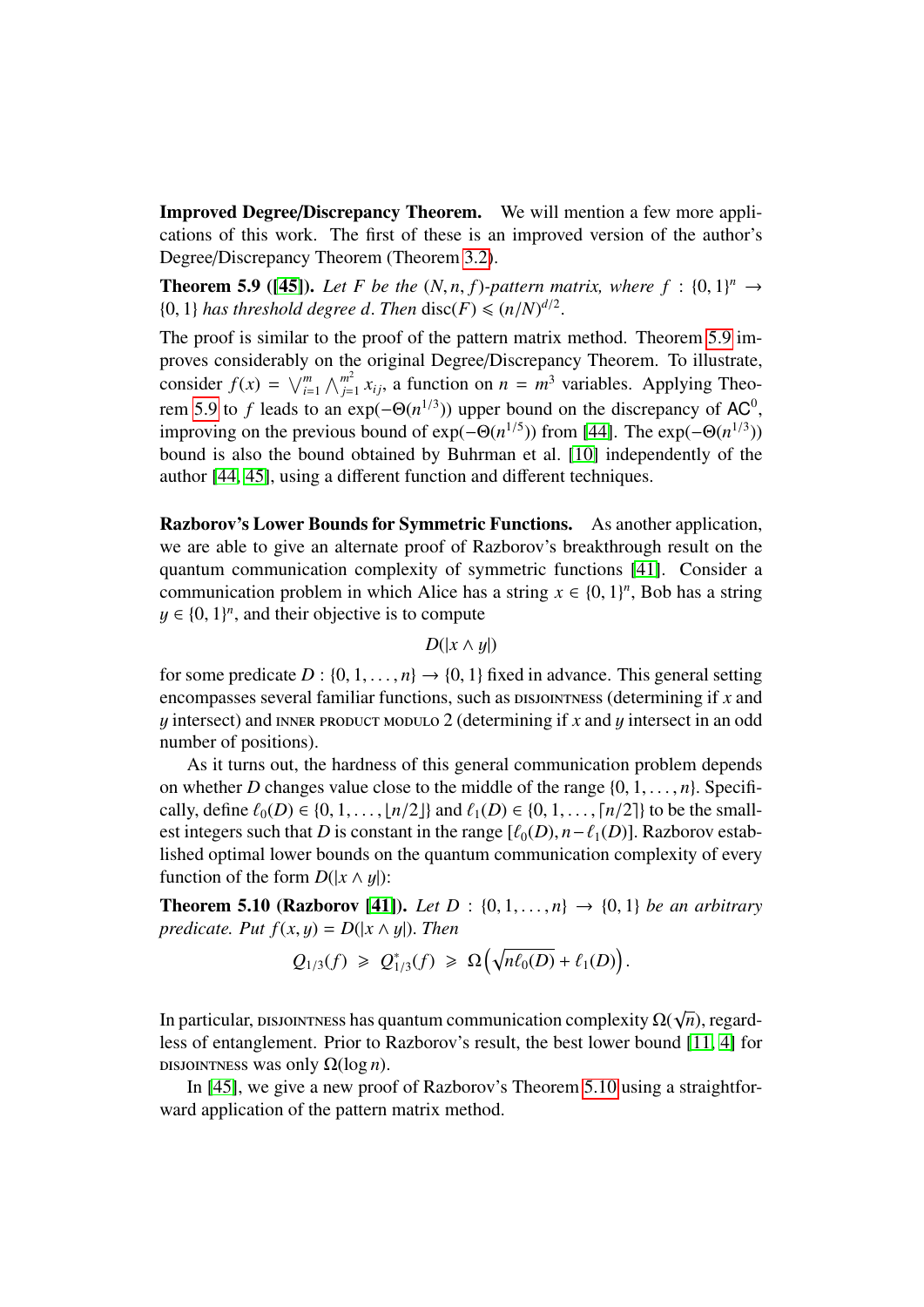#### <span id="page-21-0"></span>5.2 The Block Composition Method

Given functions  $f : \{0, 1\}^n \to \{0, 1\}$  and  $g : \{0, 1\}^k \times \{0, 1\}^k \to \{0, 1\}$ , let  $f \circ g^n$ <br>denote the composition of f with *n* independent copies of a More formally the denote the composition of *<sup>f</sup>* with *<sup>n</sup>* independent copies of g. More formally, the function  $f \circ g^n : \{0, 1\}^{nk} \times \{0, 1\}^{nk} \to \{0, 1\}$  is given by

$$
(f\circ g^n)(x,y)=f(\ldots,g(x^{(i)},y^{(i)}),\ldots),
$$

where  $x = (\ldots, x^{(i)}, \ldots) \in \{0, 1\}^{nk}$  and  $y = (\ldots, y^{(i)}, \ldots) \in \{0, 1\}^{nk}$ <br>This section presents Shi and Zhu's block composition met

This section presents Shi and Zhu's *block composition method* [\[48\]](#page-34-3), which gives a lower bound on the communication complexity of  $f \circ g^n$  in terms of certain<br>properties of f and a. The relevant property of f is simply its approximate degree. properties of *<sup>f</sup>* and g. The relevant property of *<sup>f</sup>* is simply its approximate degree. The relevant property of g is its *spectral discrepancy,* formalized next.

**Definition 5.11 (Spectral discrepancy [\[48\]](#page-34-3)).** Given  $g: \{0, 1\}^k \times \{0, 1\}^k \to \{0, 1\}$ , its spectral discrepancy  $o(a)$  is the least  $a \ge 0$  for which there exist sets A  $B \subset$ its *spectral discrepancy*  $\rho(q)$  is the least  $\rho \geq 0$  for which there exist sets  $A, B \subseteq$  $\{0, 1\}^k$  and a distribution  $\mu$  on  $A \times B$  such that

$$
\left\| \left[ \mu(x, y)(-1)^{g(x, y)} \right]_{x \in A, y \in B} \right\| \leq \frac{\rho}{\sqrt{|A| |B|}}, \tag{5.8}
$$

<span id="page-21-3"></span><span id="page-21-2"></span><span id="page-21-1"></span>
$$
\left\| \left[ \mu(x, y) \right]_{x \in A, y \in B} \right\| \leq \frac{1 + \rho}{\sqrt{|A| |B|}},\tag{5.9}
$$

and

$$
\sum_{(x,y)\in A\times B} \mu(x,y)(-1)^{g(x,y)} = 0.
$$
 (5.10)

In view of [\(5.8\)](#page-21-1) alone, the spectral discrepancy  $\rho(g)$  is an upper bound on the discrepancy disc(q). The key additional requirement [\(5.9\)](#page-21-2) is satisfied, for example, by doubly stochastic matrices [\[18,](#page-32-10) §8.7]: if  $A = B$  and all row and column sums in  $[\mu(x, y)]_{x \in A, y \in A}$  are  $1/|A|$ , then  $\|[\mu(x, y)]_{x \in A, y \in A}\| = 1/|A|$ .

As an illustration, consider the familiar function INNER PRODUCT MODULO 2, given by  $\text{IP}_k(x, y) = \bigoplus_{i=1}^k (x_i \wedge y_i).$ 

<span id="page-21-4"></span>**Proposition 5.12** ([\[48\]](#page-34-3)). *The function*  $P_k$  *has*  $\rho(P_k) \leq 1/$ √  $2^k-1$ .

*Proof* [\[48\]](#page-34-3). Take  $\mu$  to be the uniform distribution over  $A \times B$ , where  $A = \{0, 1\}^k \setminus \{0^k\}$  and  $B = \{0, 1\}^k$  ${0<sup>k</sup>}$  and *B* =  ${0, 1}<sup>k</sup>$ .<br>1980 - Johann Barnett, fransk politiker († 1908)<br>1980 - Johann Barnett, fransk politiker († 1908)

<span id="page-21-5"></span>We are prepared to state the general method.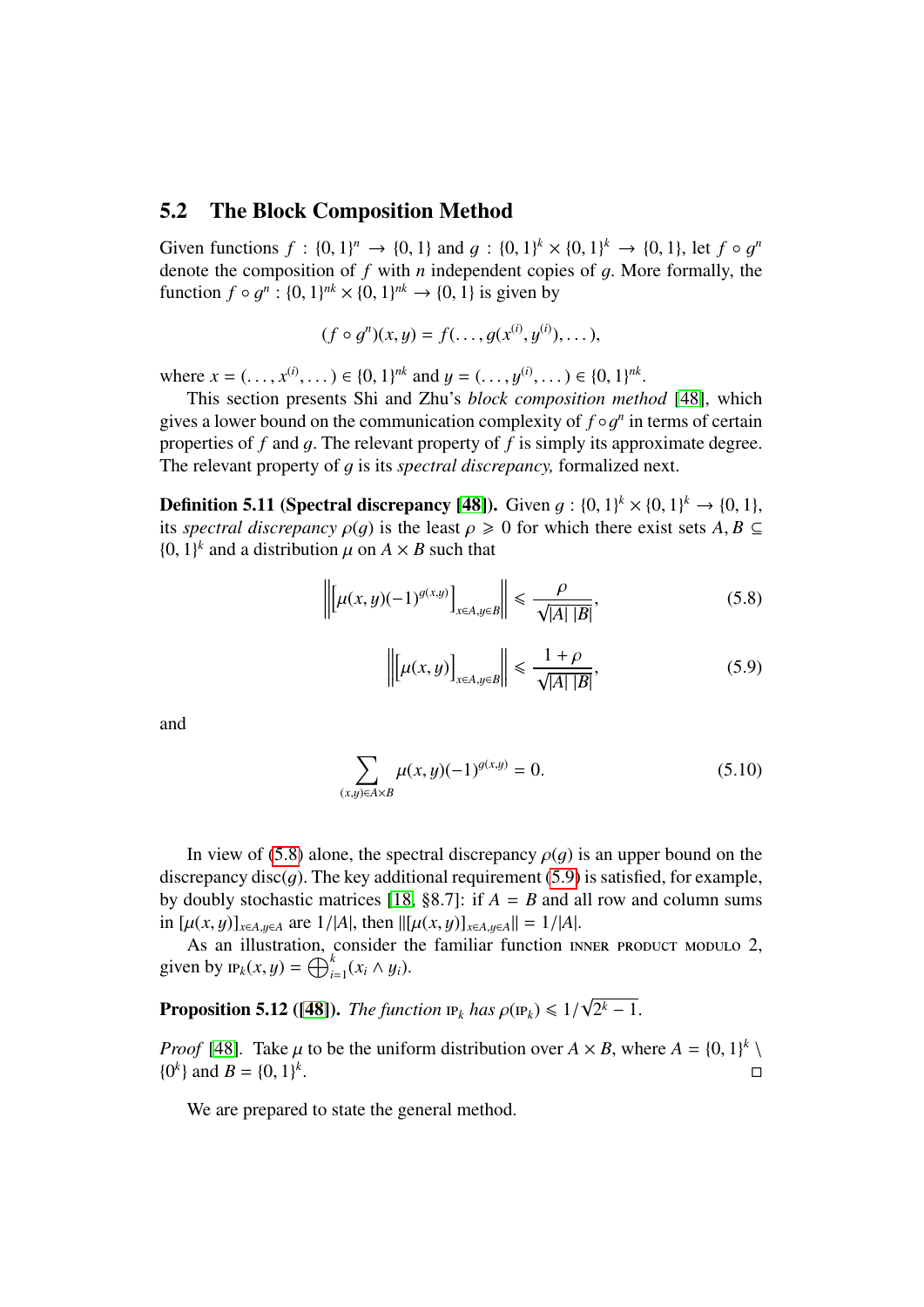**Theorem 5.13 (Block composition method [\[48\]](#page-34-3)).** *Fix*  $f : \{0, 1\}^n \rightarrow \{0, 1\}$  and  $g : \{0, 1\}^k \rightarrow \{0, 1\}^k \rightarrow \{0, 1\}^n$  *Put*  $d = \text{deg}(f)$  and  $g = g(g)$ . If  $g \leq d/(2en)$  then  $g: \{0, 1\}^k \times \{0, 1\}^k \to \{0, 1\}$ . Put  $d = \deg_{1/3}(f)$  and  $\rho = \rho(g)$ . If  $\rho \le d/(2en)$ , then

<span id="page-22-1"></span>
$$
Q(f\circ g^n)\geqslant Q^*(f\circ g^n)=\Omega(d).
$$

*Proof* (adapted from [\[48\]](#page-34-3)). Fix sets  $A, B \subseteq \{0, 1\}^k$  and a distribution  $\mu$  on  $A \times B$ <br>with respect to which  $\rho = \rho(a)$  is achieved. Define  $f^* : \{0, 1\}^n \to \{0, 1\}^n$ *Proof* (adapted from [48]). Fix sets  $A, B \subseteq \{0, 1\}^k$  and a distribution  $\mu$  on  $A \times B$ with respect to which  $\rho = \rho(g)$  is achieved. Define  $f^* : \{0, 1\}^n \to \{-1, +1\}$  by  $f^*(\tau) = (-1)^{f(z)}$ . Then one readily verifies that deg.  $(f^*) = d$ . By Theorem 5.1.  $f^*(z) = (-1)^{f(z)}$ . Then one readily verifies that deg<sub>2/3</sub>( $f^*$ ) = *d*. By Theorem [5.1,](#page-15-1) there exists  $f(x) \cdot f(0, 1)^n \to \mathbb{R}$  such that there exists  $\psi : \{0, 1\}^n \to \mathbb{R}$  such that

<span id="page-22-2"></span>
$$
\hat{\psi}(S) = 0 \qquad \text{for } |S| < d,\tag{5.11}
$$

$$
\sum_{z \in \{0,1\}^n} |\psi(z)| = 1,\tag{5.12}
$$

$$
\sum_{z \in \{0,1\}^n} \psi(z) f^*(z) > \frac{2}{3}.\tag{5.13}
$$

Define matrices

$$
F = \left[f^*(\ldots, g(x^{(i)}, y^{(i)}), \ldots)\right]_{x,y},
$$
  
\n
$$
K = \left[2^n \psi(\ldots, g(x^{(i)}, y^{(i)}), \ldots)\prod_{i=1}^n \mu(x^{(i)}, y^{(i)})\right]_{x,y},
$$

where in both cases the row index  $x = (..., x^{(i)}, ...)$  ranges over  $A^n$  and the column<br>index  $u = ($   $u^{(i)}$   $)$  ranges over  $B^n$ . In view of (5.10) and (5.13) index  $y = (..., y^{(i)}, ...)$  ranges over  $B^n$ . In view of [\(5.10\)](#page-21-3) and [\(5.13\)](#page-22-0),

<span id="page-22-4"></span><span id="page-22-0"></span>
$$
\langle F, K \rangle > \frac{2}{3}.\tag{5.14}
$$

We proceed to bound  $||K||$ . Put

$$
M_S = \left[ \prod_{i \in S} (-1)^{g(x^{(i)}, y^{(i)})} \cdot \prod_{i=1}^n \mu(x^{(i)}, y^{(i)}) \right]_{x, y}, \qquad S \subseteq [n].
$$

Then [\(5.8\)](#page-21-1) and [\(5.9\)](#page-21-2) imply, in view of the tensor structure of  $M<sub>S</sub>$ , that

<span id="page-22-3"></span>
$$
||M_S|| \le |A|^{-n/2} |B|^{-n/2} \rho^{|S|} (1+\rho)^{n-|S|}.
$$
 (5.15)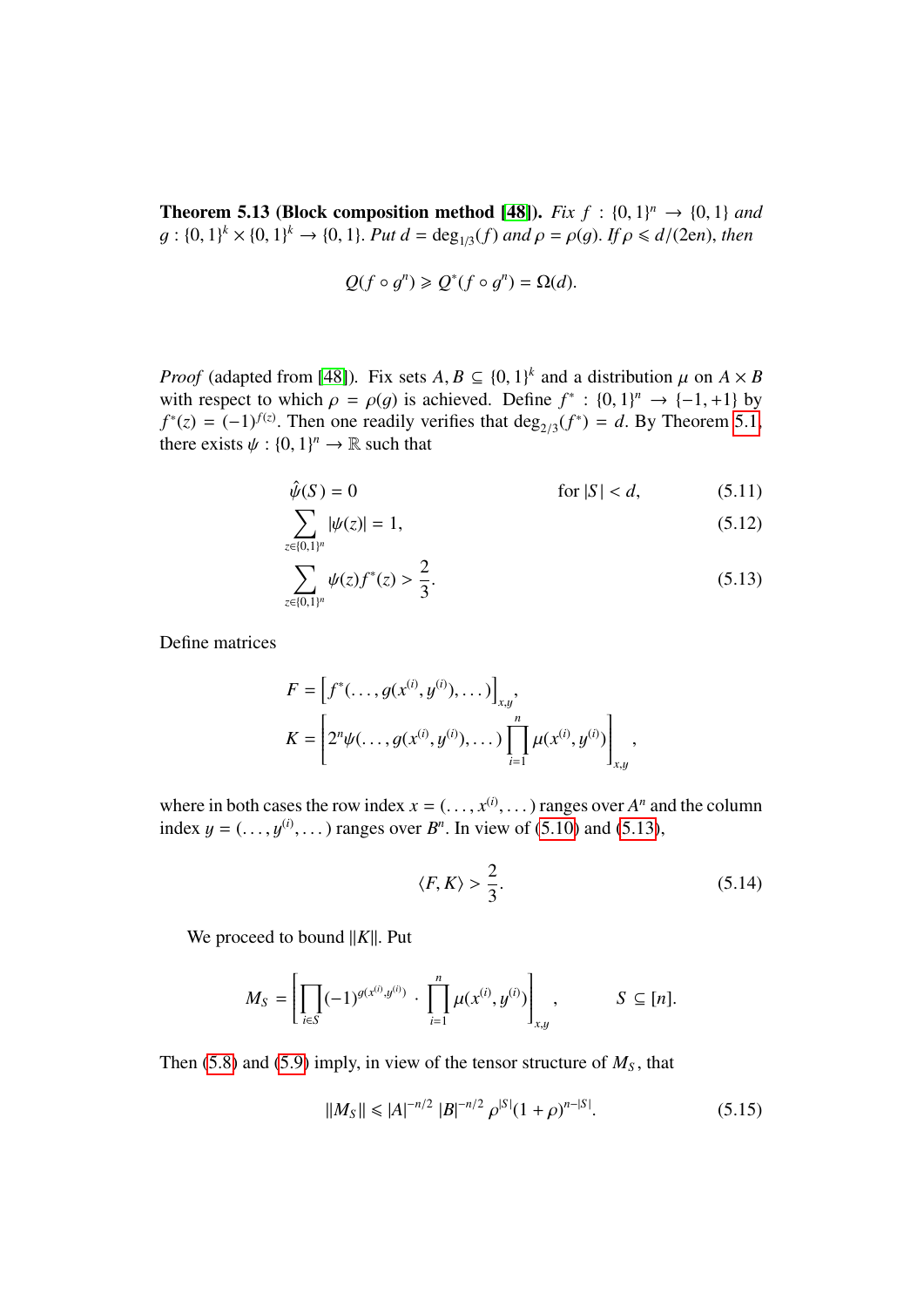On the other hand,

$$
||K|| \le \sum_{S \subseteq [n]} 2^n |\hat{\psi}(S)| ||M_S||
$$
  
\n
$$
= \sum_{|S| \ge d} 2^n |\hat{\psi}(S)| ||M_S||
$$
 by (5.11)  
\n
$$
\le \sum_{|S| \ge d} ||M_S||
$$
 by (5.12) and Proposition 2.1  
\n
$$
\le |A|^{-n/2} |B|^{-n/2} \sum_{i=d}^n {n \choose i} \rho^i (1+\rho)^{n-i}
$$
 by (5.15).

Since  $\rho \le d/(2en)$ , we further have

<span id="page-23-0"></span>
$$
||K|| \leq |A|^{-n/2} |B|^{-n/2} 2^{-\Theta(d)}.
$$
\n(5.16)

In view of [\(5.14\)](#page-22-4) and [\(5.16\)](#page-23-0), the desired lower bound on  $Q^*(F)$  now follows by the generalized discrepancy method (Theorem [4.1\)](#page-13-2).  $\Box$ 

Proposition [5.12](#page-21-4) and Theorem [5.13](#page-21-5) have the following consequence:

<span id="page-23-2"></span>**Theorem 5.14** ([\[48\]](#page-34-3)). *Fix a function*  $f : \{0, 1\}^n \rightarrow \{0, 1\}$  *and an integer*  $k \ge 2 \log n + 5$  *Then*  $O(f \circ \mathbb{P}^n) \ge O(f \circ \mathbb{P}^n) \ge O(\deg(f))$  $2 \log_2 n + 5$ . *Then*  $Q(f \circ \mathbf{P}_k^n) \geq Q^*(f \circ \mathbf{P}_k^n) \geq \Omega(\deg_{1/3}(f)).$ 

For the DISJOINTNESS function  $\text{DIS}^k(x, y) = \bigvee_{i=1}^k (x_i \wedge y_i)$ , Shi and Zhu prove that  $\text{RS}^k(x, y) = O(1/k)$ . Unlike Proposition 5.12, this fact requires a pontrivial proof  $\rho(\text{DISJ}_k) = O(1/k)$ . Unlike Proposition [5.12,](#page-21-4) this fact requires a nontrivial proof using Knuth's calculation of the eigenvalues of certain combinatorial matrices. In conjunction with Theorem [5.13,](#page-21-5) this upper bound on  $\rho$ (*pss<sub>k</sub>*) leads with some work to the following implication:

<span id="page-23-1"></span>**Theorem 5.15 ([\[48\]](#page-34-3)).** *Define f* : {0, 1}<sup>*n*</sup> × {0, 1}<sup>*n*</sup> → {0, 1} *by f*(*x, y*) = *D*( $|x \wedge y|$ ), where *D* : {0, 1} *n*} → {0, 1} *is given*. *Then where D* :  $\{0, 1, ..., n\} \to \{0, 1\}$  *is given. Then* 

$$
Q(f) \geqslant Q^*(f) \geqslant \Omega\left(n^{1/3} \ell_0(D)^{2/3} + \ell_1(D)\right).
$$

The symbols  $\ell_0(D)$  and  $\ell_1(D)$  have their meaning from Section [5.1.](#page-16-0) Theorem [5.15](#page-23-1) is of course a weaker version of Razborov's celebrated lower bounds for symmetric functions (Theorem [5.10\)](#page-20-1), obtained with a different proof.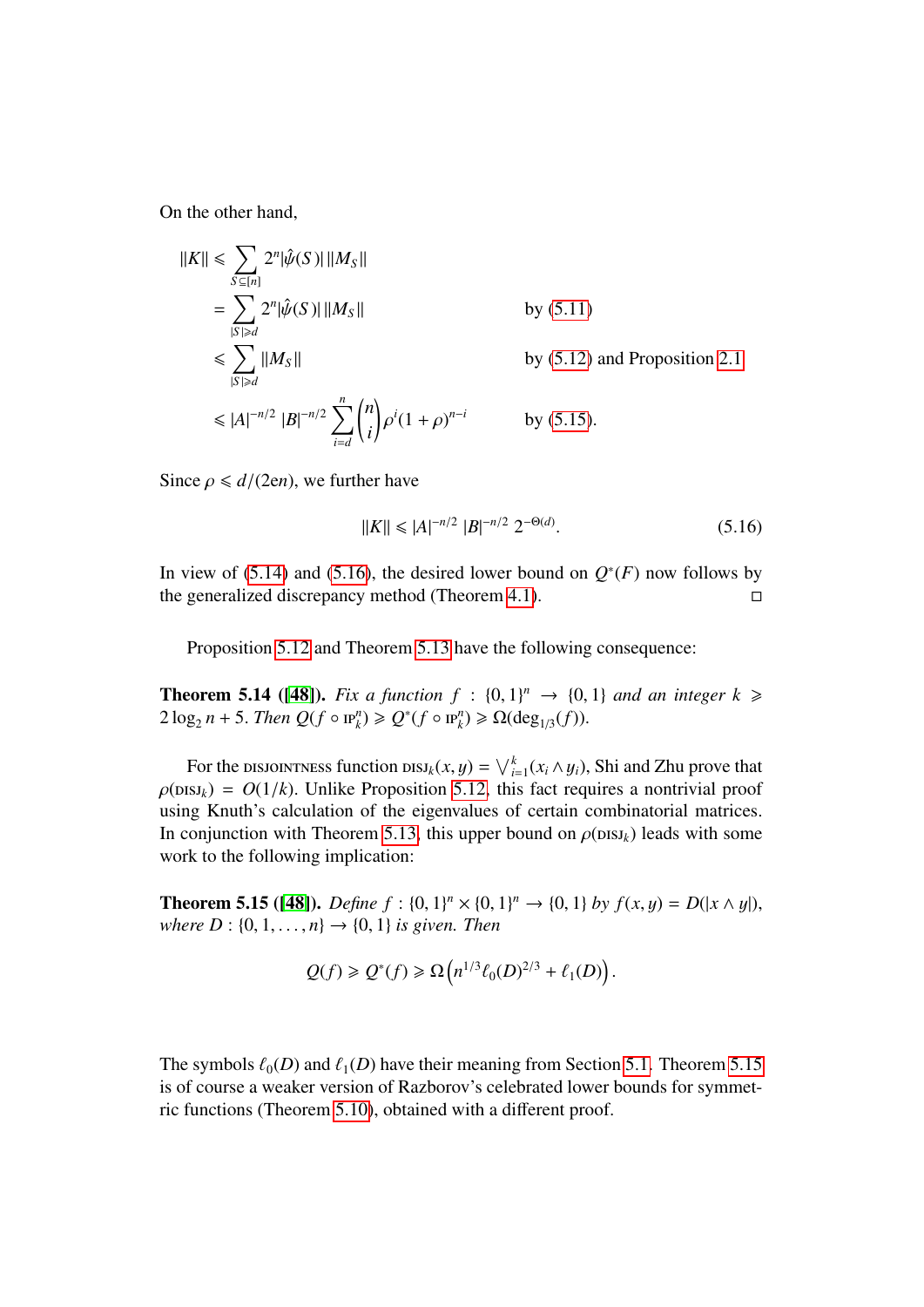#### <span id="page-24-0"></span>5.3 Pattern Matrix Method vs. Block Composition Method

To restate the block composition method,

$$
Q^*(f \circ g^n) \ge \Omega(\deg_{1/3}(f))
$$
 provided that  $\rho(g) \le \frac{\deg_{1/3}(f)}{2en}$ .

The key player in this method is the quantity  $\rho(q)$ , which needs to be small. This poses two complications. First, the function  $q$  will generally need to depend on many variables, from  $k = \Theta(\log n)$  to  $k = n^{\Theta(1)}$ , which weakens the final lower<br>bounds on communication (recall that  $\rho(a) \ge 2^{-k}$  always). For example, the lower bounds on communication (recall that  $\rho(g) \ge 2^{-k}$  always). For example, the lower<br>bounds obtained in [48] for symmetric functions are polynomially weaker than bounds obtained in [\[48\]](#page-34-3) for symmetric functions are polynomially weaker than Razborov's optimal lower bounds (see Theorems [5.15](#page-23-1) and [5.10,](#page-20-1) respectively).

A second complication, as Shi and Zhu note, is that "estimating the quantity  $\rho(q)$  is unfortunately difficult in general" [\[48,](#page-34-3) §4.1]. For example, re-proving Razborov's lower bounds reduces to estimating  $\rho(q)$  with g being the DISJOINTNESS function. Shi and Zhu accomplish this using Hahn matrices, an advanced tool that is also the centerpiece of Razborov's own proof (Razborov's use of Hahn matrices is somewhat more demanding).

These complications do not arise in the pattern matrix method. For example, it implies (by setting  $N = 2n$  in Theorem [5.7\)](#page-18-1) that

$$
Q^*(f \circ g^n) \ge \Omega(\deg_{1/3}(f))
$$

for any function  $g : \{0,1\}^k \times \{0,1\}^k \rightarrow \{0,1\}$  such that the matrix  $[g(x,y)]_{x,y}$ <br>contains the following submatrix up to permutations of rows and columns: contains the following submatrix, up to permutations of rows and columns:

<span id="page-24-1"></span>
$$
\begin{bmatrix} 1 & 0 & 1 & 0 \\ 1 & 0 & 0 & 1 \\ 0 & 1 & 1 & 0 \\ 0 & 1 & 0 & 1 \end{bmatrix}.
$$
 (5.17)

To illustrate, one can take  $q$  to be

$$
g(x,y) = x_1y_1 \vee x_2y_2 \vee x_3y_3 \vee x_4y_4,
$$

or

$$
g(x,y) = x_1y_1y_2 \quad \forall \quad \overline{x_1} \ y_1\overline{y_2} \quad \forall \quad x_2 \ \overline{y_1} \ y_2 \quad \forall \quad \overline{x_2} \ \overline{y_1} \ \overline{y_2}.
$$

(In particular, the pattern matrix method subsumes Theorem [5.14.](#page-23-2)) To summarize, there is a simple function q on only  $k = 2$  variables that works universally for all *f*. This means no technical conditions to check, such as  $\rho(q)$ , and no blow-up in the number of variables. As a result, in [\[45\]](#page-33-6) we are able to re-prove Razborov's optimal lower bounds exactly. Moreover, the technical machinery involved is selfcontained and disjoint from Razborov's proof.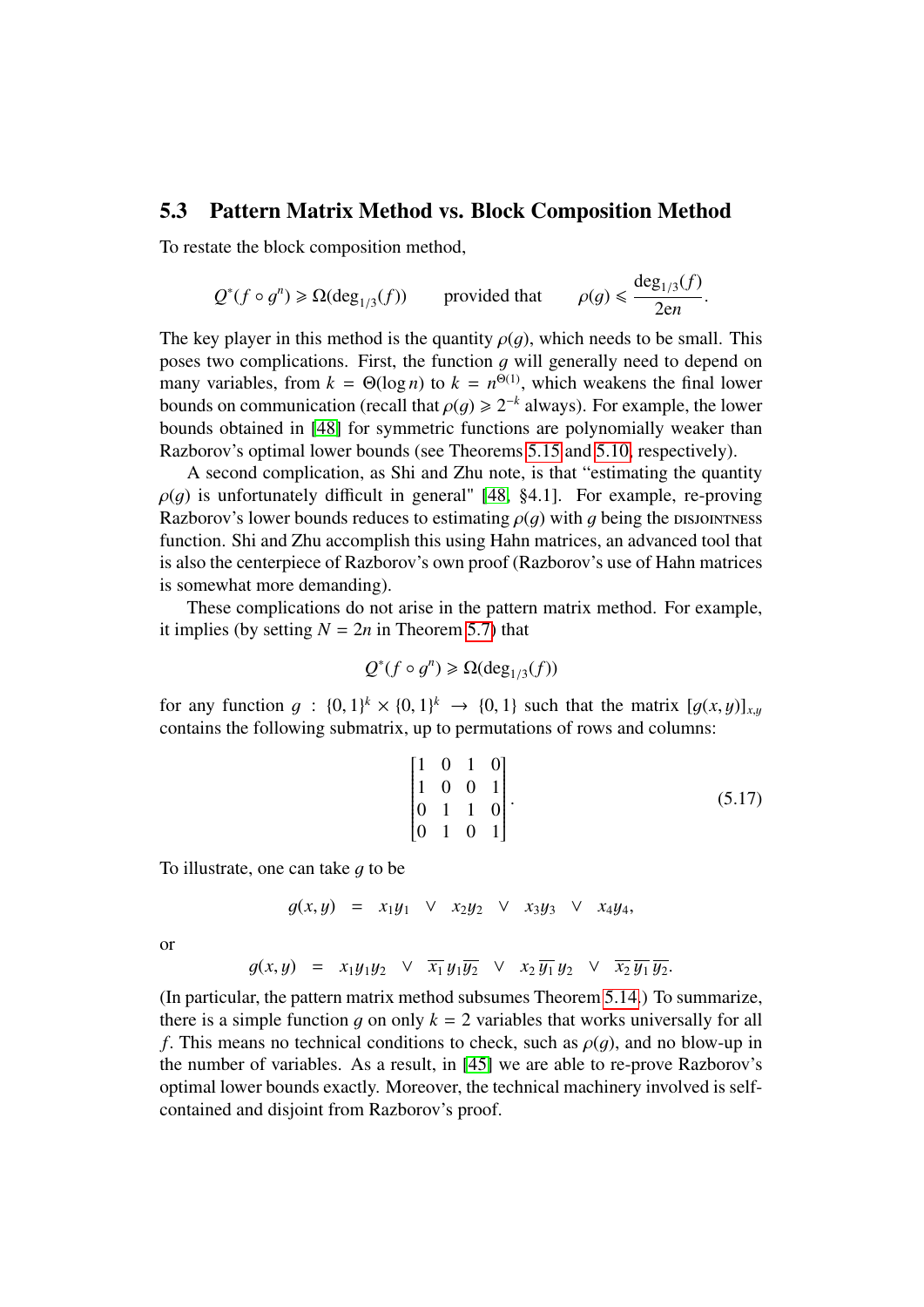We have just seen that the pattern matrix method gives strong lower bounds for many functions to which the block composition method does not apply. However, this does not settle the exact relationship between the scopes of applicability of the two methods. Several natural questions arise. If a function  $g : \{0,1\}^k \times \{0,1\}^k \to \{0,1\}$  has spectral discrepancy  $\rho(g) \leq \frac{1}{2e}$ , does the ma-<br>trix  $[g(x, y)]$  contain (5.17) as a submatrix up to permutations of rows and trix  $[g(x, y)]_{x,y}$  contain [\(5.17\)](#page-24-1) as a submatrix, up to permutations of rows and columns? An affirmative answer would mean that the pattern matrix method has a strictly greater scope of applicability; a negative answer would mean that the block composition method works in some situations where the pattern matrix method does not apply. If the answer is negative, what can be said for  $\rho(q) = o(1)$ or  $\rho(g) = n^{-\Theta(1)}$ ?<br>A pother intri

Another intriguing issue concerns multiparty communication. As we will see in Section [6,](#page-25-0) the pattern matrix method extends readily to the multiparty model. This extension makes heavy use of the fact that the rows of a pattern matrix are applications of the same function to different subsets of the variables. In the general context of block composition (Section [5.2\)](#page-21-0), it is unclear how to carry out this extension. It is inviting to explore a synthesis of the two methods in the multiparty model or another suitable context.

### <span id="page-25-0"></span>6 Extensions to the Multiparty Model

In this section, we present extensions of the Degree/Discrepancy Theorem and of the pattern matrix method to the multiparty model. We start with some notation. Fix a function  $\phi : \{0, 1\}^n \to \mathbb{R}$  and an integer *N* with  $n \mid N$ . Define the  $(k, N, n, \phi)$ -<br>*nattern tensor* as the *k*-argument function  $A : \{0, 1\}^{n/(n)^{k-1} \times \lceil N/n \rceil^n \times \ldots \times \lceil N/n \rceil^n \to \mathbb{R}^n}$ *pattern tensor* as the *k*-argument function  $\overline{A}$  :  $\{0, 1\}^{n(N/n)^{k-1}} \times [N/n]^n \times \cdots \times [N/n]^n \rightarrow \mathbb{R}$  given by  $A(x, V, \ldots, V, \ldots) = \phi(x|x, \ldots, \ldots)$  where  $\mathbb{R}$  given by *A*(*x*, *V*<sub>1</sub>, . . . , *V*<sub>*k*−1</sub>) =  $\phi$ (*x*|*v*<sub>1</sub>,...,*v*<sub>*k*−1</sub>), where

$$
x|_{V_1,\ldots,V_{k-1}} \stackrel{\text{def}}{=} (x_{1,V_1[1],\ldots,V_{k-1}[1]},\ldots,x_{n,V_1[n],\ldots,V_{k-1}[n]}) \in \{0,1\}^n
$$

and  $V_j[i]$  denotes the *i*th element of the *n*-dimensional vector  $V_j$ . (Note that we index the string *x* by viewing it as a *k*-dimensional array of  $n \times (N/n) \times \ldots \times (N/n)$  – index the string *x* by viewing it as a *k*-dimensional array of  $n \times (N/n) \times \cdots \times (N/n) =$  $n(N/n)^{k-1}$  bits.) This definition generalizes the author's pattern matrices if one<br>ignores the ⊕ operator (Section 5.1) ignores the ⊕ operator (Section [5.1\)](#page-16-0).

We are ready for the first result of this section, namely, an extension of the Degree/Discrepancy Theorem (Theorem [3.2\)](#page-9-0) to the multiparty model. This extension was originally obtained by Chattopadhyay [\[13,](#page-31-6) Lem. 2] for slightly different tensors and has since been revisited in one form or another: [\[31,](#page-33-7) Thm. 19], [\[12,](#page-31-7) Lem. 4.2]. The proofs of these several versions are quite similar and are in close correspondence with the original two-party case.

<span id="page-25-1"></span>**Theorem 6.1** ([\[13,](#page-31-6) [31,](#page-33-7) [12\]](#page-31-7)). Let  $f : \{0, 1\}^n \rightarrow \{0, 1\}$  be given with threshold degree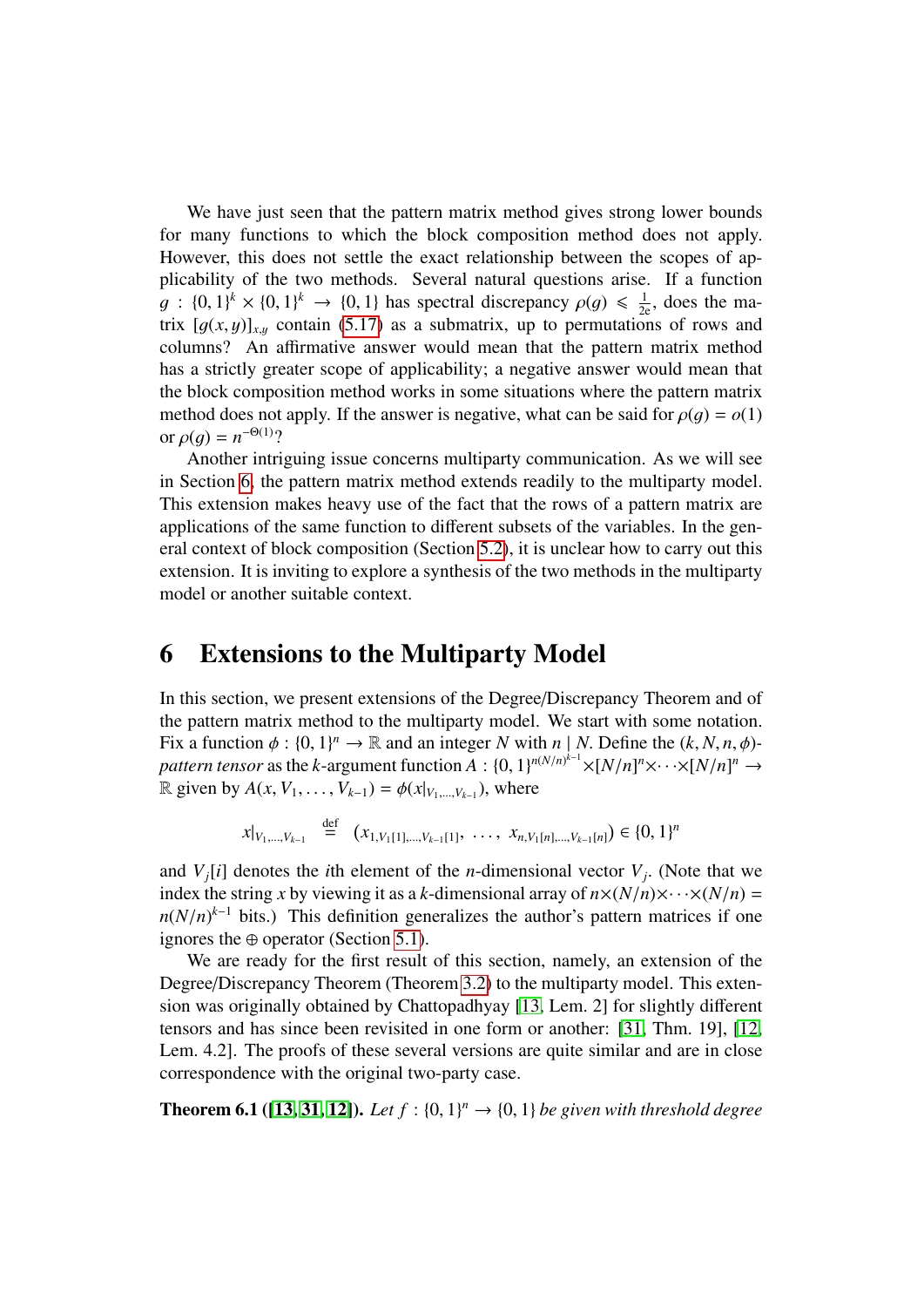$d \ge 1$ . Let N be a given integer,  $n \mid N$ . Let F be the  $(k, N, n, f)$ -pattern tensor. If *N* ≥  $4en^2(k-1)2^{2^{k-1}}/d$ , *then* disc(*F*) ≤  $2^{-d/2^{k-1}}$ 

*Proof* (adapted from [\[13,](#page-31-6) [31,](#page-33-7) [12\]](#page-31-7)). As in the proof of the Degree/Discrepancy Theorem, let  $\mu$  be a probability distribution over  $\{0, 1\}^n$  with respect to which  $\mathbf{F} = [(-1)^{f(z)} p(z)] = 0$  for every real-valued function  $p$  of  $d = 1$  or fewer of the  $\mathbf{E}_{z \sim \mu}[(-1)^{f(z)} p(z)] = 0$  for every real-valued function *p* of *d* − 1 or fewer of the variables  $z_1, \ldots, z_n$ . The existence of  $\mu$  is assured by Theorem [3.3.](#page-10-0) We will analyze the discrepancy of *F* with respect to the distribution

$$
\lambda(x, V_1, \ldots, V_{k-1}) = 2^{-n(N/n)^{k-1}+n} \left(\frac{N}{n}\right)^{-n(k-1)} \mu(x|_{V_1, \ldots, V_{k-1}}).
$$

Define  $\psi : \{0, 1\}^n \to \mathbb{R}$  by  $\psi(z) = (-1)^{f(z)} \mu(z)$ . By Theorem [2.2,](#page-7-0)

<span id="page-26-2"></span>
$$
\operatorname{disc}_{\lambda}(F)^{2^{k-1}} \leq 2^{n2^{k-1}} \mathbf{E} |\Gamma(\mathbf{V})|, \tag{6.1}
$$

where we put  $V = (V_1^0)$  $V_1^0, V_1^1$  $V_{k-1}^1, \ldots, V_{k-1}^0, V_{k-1}^1$  and

$$
\Gamma(\mathbf{V}) = \mathbf{E} \left[ \underbrace{\psi \left( x |_{V_1^0, V_2^0, ..., V_{k-1}^0} \right)}_{(\dagger)} \underbrace{\prod_{z \in \{0,1\}^{k-1} \setminus \{0^{k-1}\} } \psi \left( x |_{V_1^{z_1}, V_2^{z_2}, ..., V_{k-1}^{z_{k-1}} } \right)}_{(\dagger)} \right]
$$

For a fixed choice of <sup>V</sup>, define sets

$$
A = \left\{ (i, V_1^0[i], \dots, V_{k-1}^0[i]) : i = 1, 2, \dots, n \right\},
$$
  
\n
$$
B = \left\{ (i, V_1^{z_1}[i], \dots, V_{k-1}^{z_{k-1}}[i]) : i = 1, 2, \dots, n; z \in \{0, 1\}^{k-1} \setminus \{0^{k-1}\} \right\}.
$$

Clearly, *A* and *B* are the sets of variables featured in the expressions  $(†)$  and  $(†)$ above, respectively. To analyze  $\Gamma(V)$ , we prove two key claims analogous to those in the Degree/Discrepancy Theorem.

<span id="page-26-0"></span>**Claim 6.2.** *Assume that*  $|A \cap B| \le d - 1$ . *Then*  $\Gamma(V) = 0$ .

*Proof.* Immediate from the fact that the Fourier transform of  $\psi$  is supported on characters of order d and higher. characters of order *d* and higher.

<span id="page-26-1"></span>**Claim 6.3.** *Assume that*  $|A \cap B| = i$ *. Then*  $|\Gamma(\mathbf{V})| \le 2^{i2^{k-1} - n2^{k-1}}$ 

*Proof.* Observation [3.4](#page-10-1) shows that  $|\Gamma(V)| \le 2^{-n2^{k-1}} 2^{n2^{k-1}-|A\cup B|}$ . Furthermore, it is straightforward to verify that  $|A| + |B| \ge n2^{k-1} - |A| \cap B|2^{k-1}$ straightforward to verify that  $|A \cup B| \ge n2^{k-1} - |A \cap B|2^{k-1}$ . 2001.<br>2001. – Paris Corpus Corpus Corpus Corpus Corpus Corpus Corpus Corpus Corpus Corpus Corpus Corpus Corpus Corp<br>2001. – Paris Corpus Corpus Corpus Corpus Corpus Corpus Corpus Corpus Corpus Corpus Corpus Corpus Corpus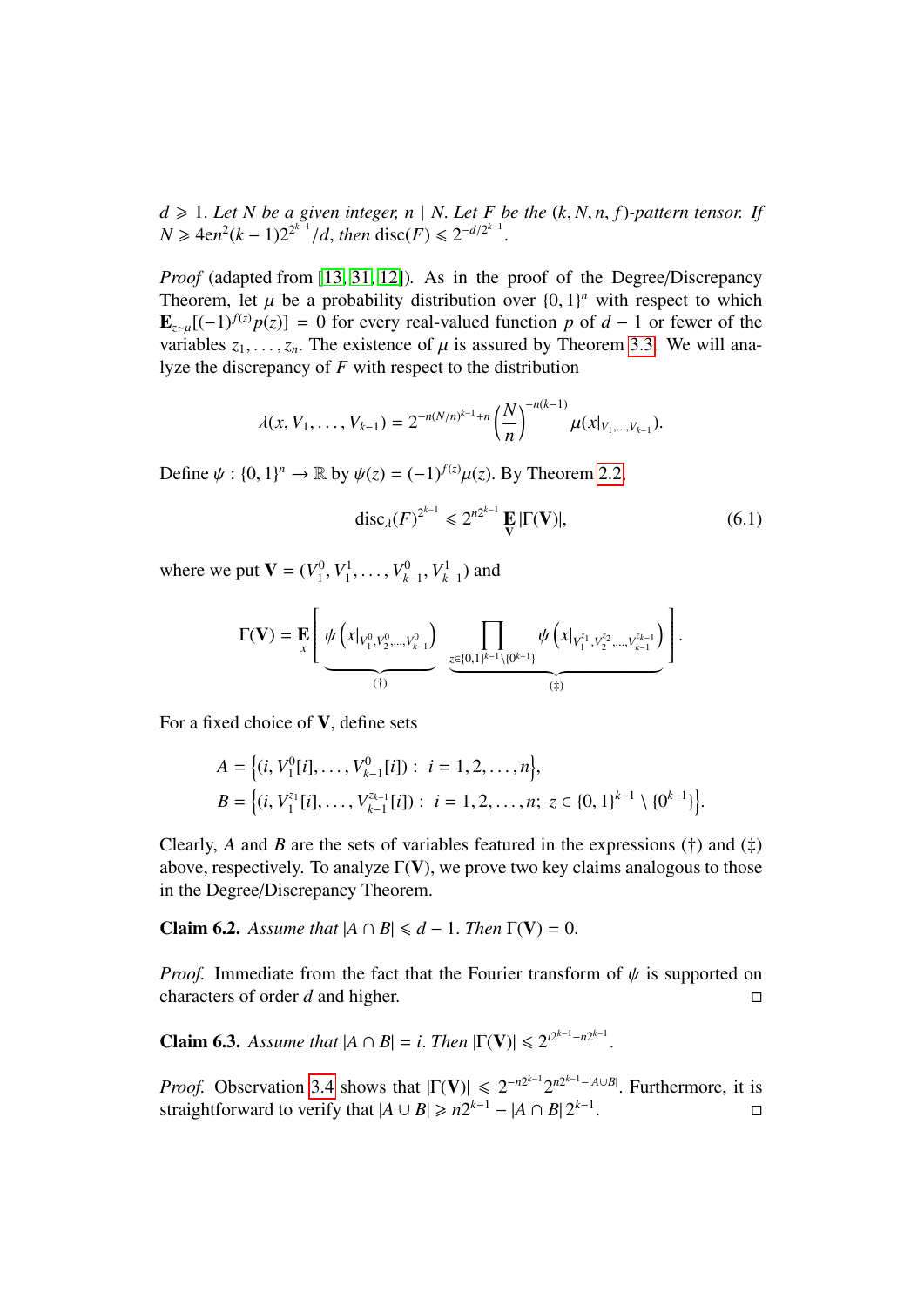In view of Claims [6.2](#page-26-0) and [6.3,](#page-26-1) inequality [\(6.1\)](#page-26-2) simplifies to

$$
\mathrm{disc}_{\lambda}(F)^{2^{k-1}} \leq \sum_{i=d}^{n} 2^{i2^{k-1}} \mathbf{P}[|A \cap B| = i].
$$

It remains to bound  $P[|A \cap B| = i]$ . For a fixed element *a*, we have  $P[a \in B \mid a \in A] \le (k-1)n/N$  by the union bound. Moreover, given two distinct elements *a*, *a*<sup> $\in$ </sup> ∈ *A*, the corresponding events *a* ∈ *B* and *a*<sup> $\in$ </sup> ∈ *B* are independent. Therefore,  $P[|A \cap B| = i] \leq {n \choose i}$  $\binom{n}{i} \left(\frac{(k-1)n}{N}\right)^i$ , which yields the desired bound on disc<sub> $\lambda$ </sub>(*F*).

*Remark* 6.4*.* Recall from Section [5.1](#page-16-0) that the two-party Degree/Discrepancy Theorem was considerably improved in [\[45\]](#page-33-6) using matrix-analytic techniques. Those techniques, however, do not extend to the multiparty model. As a result, Theorem [6.1](#page-25-1) that we have just presented does not subsume the improved Degree/Discrepancy Theorem (Theorem [5.9\)](#page-20-0).

We now present an adaptation of the pattern matrix method (Theorem [5.7\)](#page-18-1) to the multiparty model, obtained by Lee and Shraibman [\[31\]](#page-33-7) and independently by Chattopadhyay and Ada [\[12\]](#page-31-7). The proof is closely analogous to the two-party case. However, the spectral calculations for pattern matrices do not extend to the multiparty model, and one is forced to fall back on the less precise calculations introduced in the Degree/Discrepancy Theorem (Theorem [3.2\)](#page-9-0). In particular, the result we are about to present does not subsume the two-party pattern matrix method.

**Theorem 6.5** ([\[31,](#page-33-7) [12\]](#page-31-7)). Let  $f : \{0, 1\}^n \rightarrow \{0, 1\}$  be given with  $\deg_{1/3}(f) = d \ge 1$ .<br>Let N be a given integer  $n \mid N$  Let E be the (k N n f)-pattern tensor. If N > *Let N* be a given integer, *n* | *N*. *Let F* be the  $(k, N, n, f)$ -pattern tensor. If  $N \ge$   $\Delta$   $\theta^{n^2(k-1)}$  *d* then  $R^k(F) \ge O(d/2^k)$  $4en^2(k-1)2^{2^{k-1}}/d$ , then  $R^k(F) \ge \Omega(d/2^k)$ .

*Proof* (adapted from [\[31,](#page-33-7) [12\]](#page-31-7)). Define  $f^*: \{0, 1\}^n \to \{-1, +1\}$  by  $f^*(z) = (-1)^{f(z)}$ <br>Then it is easy to verify that deg  $(f^*) = d$ . By Theorem 5.1, there is a function Then it is easy to verify that  $deg_{2/3}(f^*) = d$ . By Theorem [5.1,](#page-15-1) there is a function  $u \cdot 10^{-1}$   $\rightarrow \mathbb{R}$  such that:  $\psi : \{0, 1\}^n \to \mathbb{R}$  such that:

<span id="page-27-0"></span>
$$
\hat{\psi}(S) = 0 \qquad \text{for } |S| < d,
$$
\n
$$
\sum_{z \in \{0,1\}^n} |\psi(z)| = 1,
$$
\n
$$
\sum_{z \in \{0,1\}^n} \psi(z) f^*(z) > \frac{2}{3}.\tag{6.2}
$$

Fix a function  $h : \{0, 1\}^n \rightarrow \{-1, +1\}$  and a distribution  $\mu$  on  $\{0, 1\}^n$  such that  $y(x) = h(x)y(x)$ . Let H be the  $(k, N, n, h)$ -pattern tensor. Let H be the that  $\psi(z) = h(x)\mu(x)$ . Let *H* be the  $(k, N, n, h)$ -pattern tensor. Let *P* be the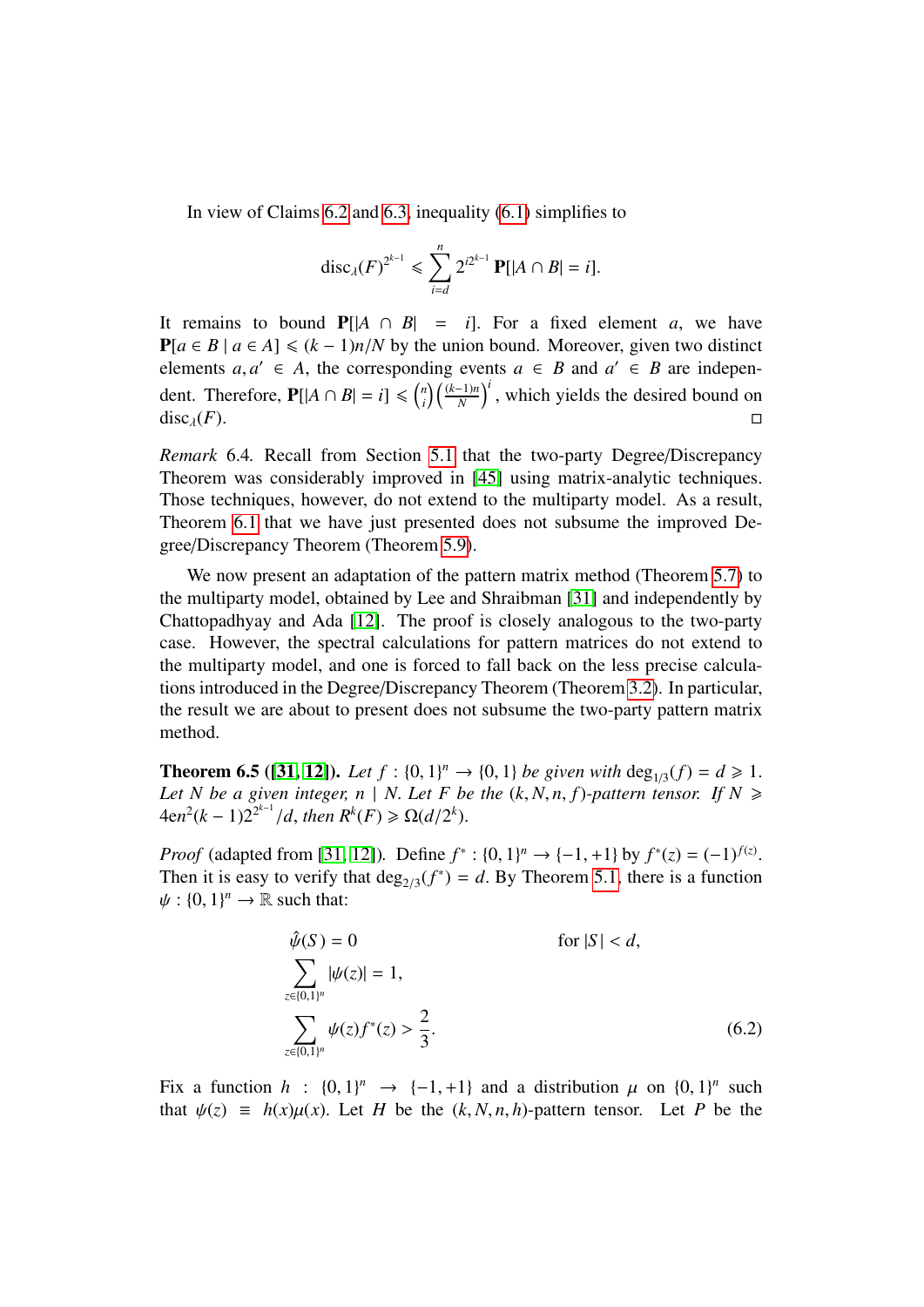$(k, N, n, 2^{-n(N/n)^{k-1}+n}(N/n)^{-n(k-1)}\mu$ -pattern tensor. Then *P* is a probability distribution By (6.2) bution. By  $(6.2)$ ,

<span id="page-28-1"></span>
$$
\langle H \circ P, F^* \rangle > \frac{2}{3},\tag{6.3}
$$

where  $F^*$  is the  $(k, N, n, f^*)$ -pattern tensor. As we saw in the proof of Theorem [6.1,](#page-25-1)

<span id="page-28-2"></span>
$$
\text{disc}_P(H) \leq 2^{-d/2^{k-1}}.\tag{6.4}
$$

The theorem now follows by the generalized discrepancy method (Theorem [4.2\)](#page-14-1) in view of  $(6.3)$  and  $(6.4)$ .

The authors of [\[31\]](#page-33-7) and [\[12\]](#page-31-7) gave important applications of their work to the *k*-party randomized communication complexity of pisson riness, improving it from  $\Omega(\frac{1}{k}$  $\frac{1}{k}$  log *n*) to  $n^{\Omega(1/k)}2^{-O(2^k)}$ . As a corollary, they separated the multiparty commu-<br>ation classes NP<sup>cc</sup> and BPP<sup>cc</sup> for  $k - (1 - o(1)) \log \log n$  parties. They also nication classes  $NP_k^{cc}$  and  $BPP_k^{cc}$  for  $k = (1 - o(1)) \log_2 \log_2 n$  parties. They also obtained new results for Lovász-Schrijver proof systems, in light of the work due to Beame, Pitassi, and Segerlind [\[8\]](#page-31-9).

# <span id="page-28-0"></span>**7** Separation of NP<sup>cc</sup> and BPP<sup>cc</sup>

We conclude this survey with a separation of  $NP_k^{cc}$  and  $BPP_k^{cc}$  for  $k = (1 - \epsilon) \log_2 n$ <br>parties, due to David and Pitassi [15]. This is an exponential improvement over the parties, due to David and Pitassi [\[15\]](#page-31-8). This is an exponential improvement over the previous separation in [\[31,](#page-33-7) [12\]](#page-31-7). The crucial insight in this new work is to redefine the projection operator  $x|_{V_1,\dots,V_{k-1}}$  from Section [6](#page-25-0) using the probabilistic method. This removes the key bottleneck in the previous analyses [\[31,](#page-33-7) [12\]](#page-31-7). Unlike the previous work, however, this new approach no longer applies to *pisjon Thess*.

We start with some notation. Fix integers *n*, *m* with  $n > m$ . Let  $\psi : \{0, 1\}^m \to \mathbb{R}$ <br>a given function with  $\sum_{n=0}^{\infty} |y(n)| = 1$ . Let *d* denote the least order of a be a given function with  $\sum_{z \in \{0,1\}^m} |\psi(z)| = 1$ . Let *d* denote the least order of a<br>popzero Fourier coefficient of  $\psi$  Fix a Boolean function  $h : \{0, 1\}^m \to \{ -1, +1\}$ nonzero Fourier coefficient of  $\psi$ . Fix a Boolean function  $h : \{0, 1\}^m \to \{-1, +1\}$ <br>and a distribution  $\mu$  on  $\{0, 1\}^m$  such that  $\mu(z) = h(z)\mu(z)$ . For a manning  $\alpha$ . and a distribution  $\mu$  on  $\{0, 1\}^m$  such that  $\psi(z) \equiv h(z)\mu(z)$ . For a mapping  $\alpha$ :<br>((0, 1)<sup>n</sup>)<sup>k</sup>  $\rightarrow$  ([n]) define a (k+1)-party communication problem  $H \rightarrow (0, 1)^n$ <sup>k+1</sup>  $\rightarrow$  $((0, 1)^n)^k \to {[n] \choose m}$ <br> $(-1, +1)$  by  $H($ *m*<sup>(*n*</sup>), define a (*k*+1)-party communication problem  $H_{\alpha}$  :  $(\{0, 1\}^n)^{k+1} \rightarrow$ <br>*H(x u, \_\_\_u) = h(x| c*) Analogously define a distribution d  ${-1, +1}$  by  $\hat{H}(x, y_1, \dots, y_k) = h(x|_{\alpha(y_1, \dots, y_k)})$ . Analogously, define a distribution  $\lambda_\alpha$ <br>on  $(\beta \ 1|^{n})^{k+1}$  by  $\lambda(x, y_1, \dots, y_k) = 2^{-(k+1)n+m} u(x)$ on  $((0, 1)^n)^{k+1}$  by  $\lambda(x, y_1, ..., y_k) = 2^{-(k+1)n+m} \mu(x|_{\alpha(y_1,...,y_k)})$ .

<span id="page-28-3"></span>**Theorem 7.1** ([\[15\]](#page-31-8)). Assume that  $n \ge 16$ em<sup>2</sup>2<sup>k</sup>. Then for a uniformly random choice of  $\alpha : (10, 1)^n$ <sup>k</sup>  $\rightarrow$   $\binom{[n]}{n}$ *choice of*  $\alpha$ :  $({0, 1})^n$ <sup> $k$ </sup>  $\rightarrow$   ${[n] \choose m}$ *m* ,

$$
\mathbf{E}_{\alpha}\left[\mathrm{disc}_{\lambda_{\alpha}}(H_{\alpha})^{2^{k}}\right] \leq 2^{-n/2} + 2^{-d2^{k}+1}.
$$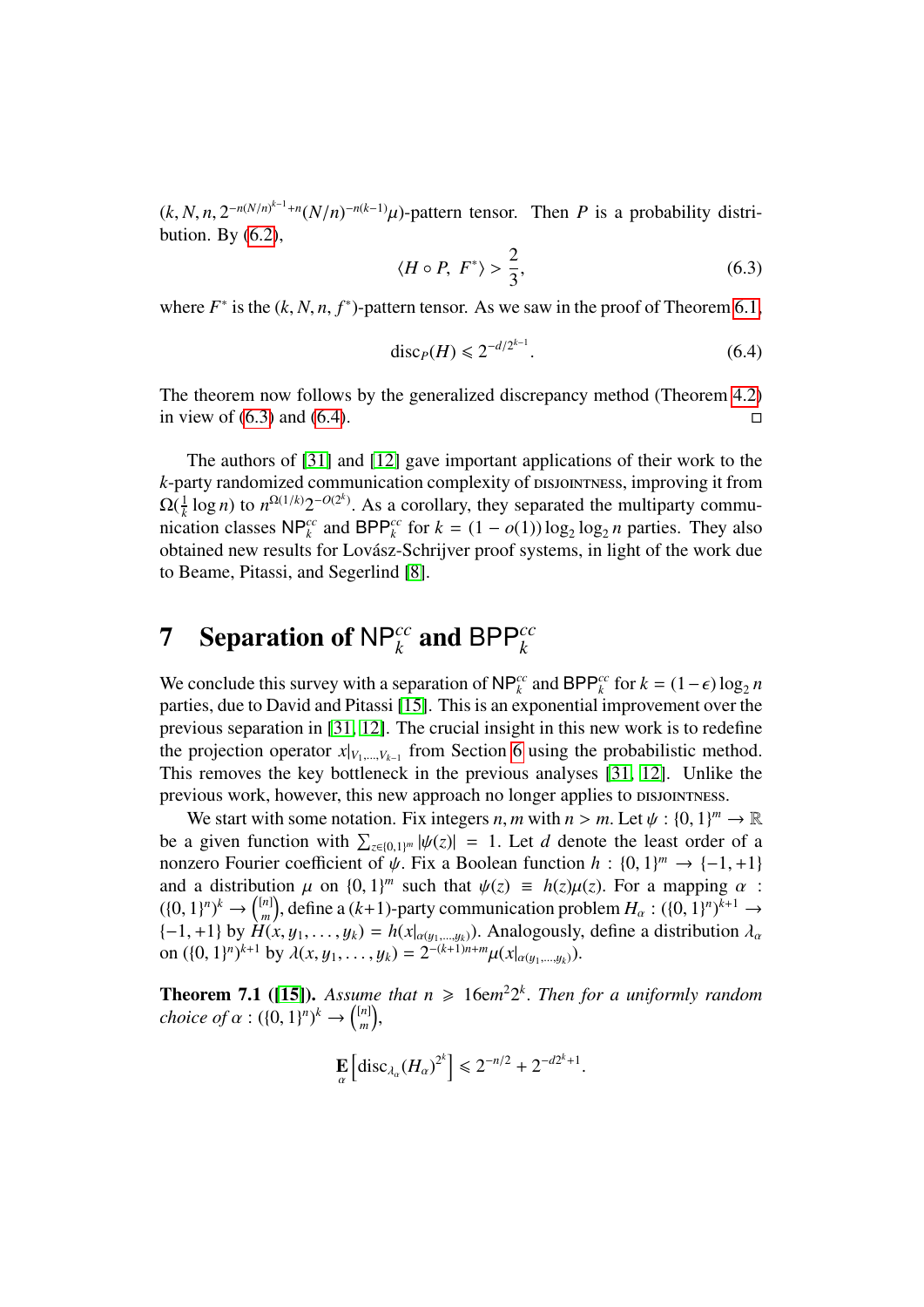*Proof* (adapted from [\[15\]](#page-31-8))*.* By Theorem [2.2,](#page-7-0)

<span id="page-29-0"></span>
$$
\operatorname{disc}_{\lambda_{\alpha}}(H_{\alpha})^{2^{k}} \leq 2^{m2^{k}} \mathop{\mathbf{E}}_{Y} |\Gamma(Y)|,
$$
 (7.1)

where we put  $Y = (y_1^0)$  $y_1^0, y_1^1, \ldots, y_k^0, y_k^1$  and

$$
\Gamma(Y) = \mathbf{E}\left[\prod_{z \in \{0,1\}^k} \psi\left(x|_{\alpha\left(y_1^{z_1}, y_2^{z_2}, \dots, y_k^{z_k}\right)}\right)\right].
$$

For a fixed choice of *Y*, we will use the shorthand  $S_z = \alpha (y_1^{z_1})$ <br> $\Gamma(Y)$ , we prove two key claims analogous to those in the 1  $\Gamma(Y)$ , we prove two key claims analogous to those in the Degree/Discrepancy<br>Theorem and in Theorem 6.1 *zk*  $\chi_k^{z_k}$ ). To analyze Theorem and in Theorem [6.1.](#page-25-1)

<span id="page-29-1"></span>**Claim 7.2.** *Assume that*  $|\bigcup S_z| > m2^k - d2^{k-1}$ *. Then*  $\Gamma(Y) = 0$ *.* 

*Proof.* If  $|\bigcup S_z| > m2^k - d2^{k-1}$ , then some  $S_z$  must feature more than  $m - d$ <br>elements that do not occur in  $|\cdot| = S$ . But this forces  $\Gamma(Y) = 0$  since the Fourier elements that do not occur in  $\bigcup_{u \neq z} S_u$ . But this forces  $\Gamma(Y) = 0$  since the Fourier<br>transform of *N* is supported on characters of order *d* and higher transform of  $\psi$  is supported on characters of order *d* and higher.

<span id="page-29-2"></span>**Claim 7.3.** *For every Y*,  $|\Gamma(Y)| \le 2^{-|\bigcup S_{z}}$ |

*Proof.* Immediate from Observation [3.4.](#page-10-1) □

In view of [\(7.1\)](#page-29-0) and Claims [7.2](#page-29-1) and [7.3,](#page-29-2) we have

$$
\mathop{\mathbf{E}}_{\alpha}\left[ \text{disc}_{\lambda_{\alpha}}(H_{\alpha})^{2^{k}} \right] \leq \sum_{i=d2^{k-1}}^{m2^{k}-m} 2^{i} \mathop{\mathbf{P}}_{Y,\alpha}\left[ \left| \bigcup S_{z} \right| = m2^{k} - i \right].
$$

It remains to bound the probabilities in the last expression. With probability at least  $1 - k2^{-n}$  over the choice of *Y*, the strings  $y_1^0$ <br>Conditioning on this event, the fact that  $\alpha$  is cho  $y_1^0, y_1^0, \ldots, y_k^0, y_k^1$  will all be distinct. Conditioning on this event, the fact that  $\alpha$  is chosen uniformly at random means that the  $2^k$  sets  $S_z$  are distributed independently and uniformly over  $\binom{[n]}{m}$  $\binom{[n]}{m}$ . A calculation now reveals that

$$
\Pr_{Y,\alpha}\left[\left|\bigcup S_z\right|=m2^k-i\right]\leq k2^{-n}+\binom{m2^k}{i}\left(\frac{m2^k}{n}\right)^i\leq k2^{-n}+8^{-i}.
$$

We are ready to present the separation of  $NP_k^{cc}$  and  $BPP_k^{cc}$ .

<span id="page-29-3"></span>**Theorem 7.4 (Separation of NP<sup>cc</sup>**</sup> **and** BPP<sup>cc</sup> [\[15\]](#page-31-8)). *Let k* ≤ (1 −  $\epsilon$ ) log<sub>2</sub> *n*, *where*  $\epsilon > 0$  is a given constant. Then there exists a function  $F : (0, 1)^n k^{+1} \rightarrow 1 - 1 + 1$  $\epsilon > 0$  *is a given constant. Then there exists a function*  $F_{\alpha}$  :  $(\{0, 1\}^n)^{k+1} \rightarrow \{-1, +1\}$ <br>with  $N^{k+1}(F) = O(\log n)$  but  $R^{k+1}(F) = n^{\Omega(1)}$ *with*  $N^{k+1}(F_\alpha) = O(\log n)$  *but*  $R^{k+1}(F_\alpha) = n^{\Omega(1)}$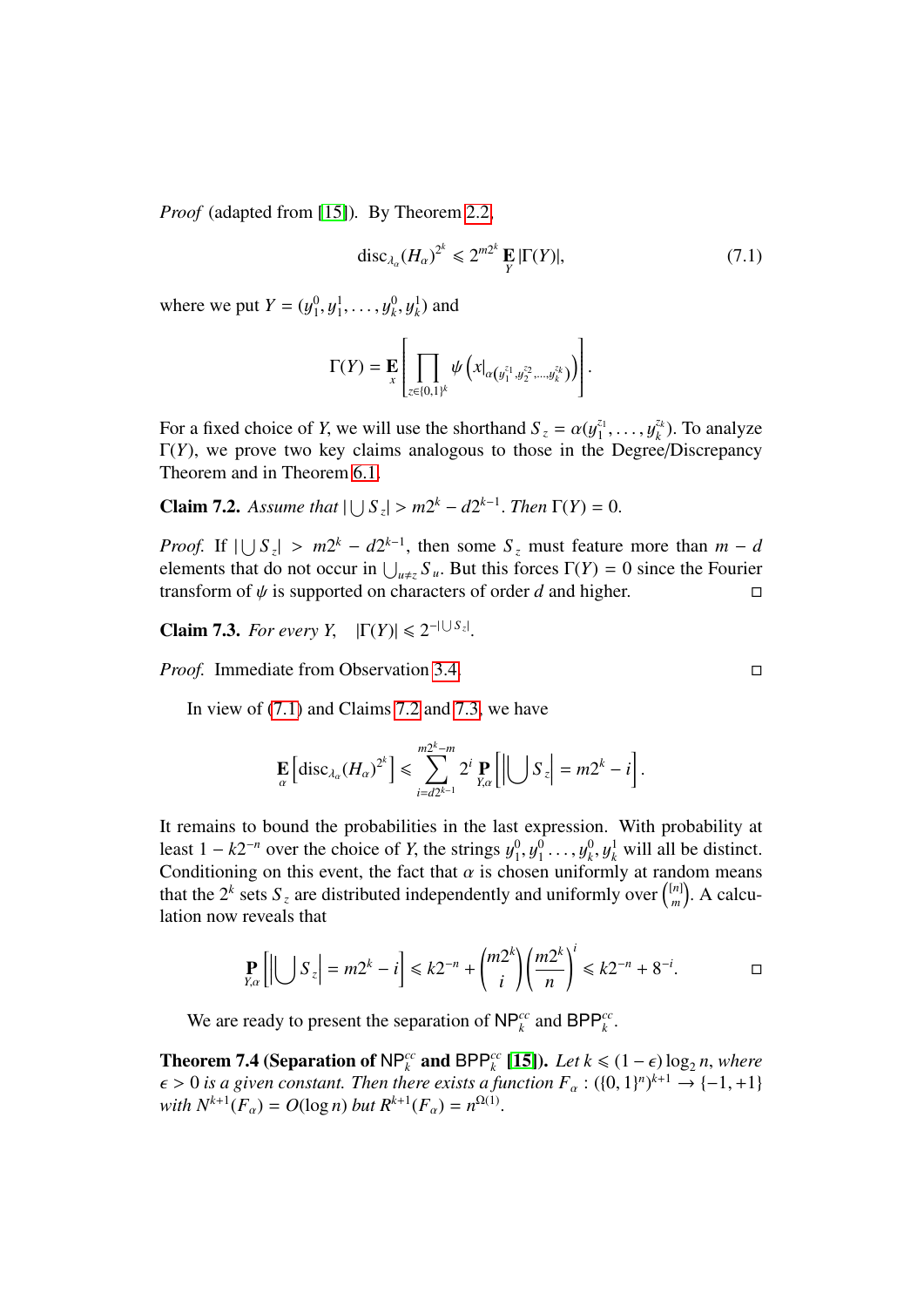*Proof* (adapted from [\[15\]](#page-31-8)). Let  $m = \lfloor n^{\zeta} \rfloor$  for a sufficiently small constant  $\zeta = \zeta(\zeta) > 0$ . As usual define on  $\zeta = \lfloor (0, 1)^m \rfloor \to \zeta = 1 + 11$  by on  $(\zeta) = 1 \Leftrightarrow \zeta = 0^m$  It  $\zeta(\epsilon) > 0$ . As usual, define  $\alpha_m : \{0, 1\}^m \to \{-1, +1\}$  by  $\alpha_m(z) = 1 \Leftrightarrow z = 0^m$ . It<br>is known [36, 38] that deg (op.) =  $\Theta(\sqrt{m})$ . As a result Theorem 5.1 quarantees is known [\[36,](#page-33-2) [38\]](#page-33-3) that deg<sub>1/3</sub>(or<sub>m</sub>) =  $\Theta(\sqrt{m})$ . As a result, Theorem [5.1](#page-15-1) guarantees<br>the existence of a function  $\psi : \{0, 1\}^m \to \mathbb{R}$  such that: the existence of a function  $\psi : \{0, 1\}^m \to \mathbb{R}$  such that:

$$
\hat{\psi}(S) = 0 \qquad \text{for } |S| < \Theta(\sqrt{m}),
$$
\n
$$
\sum_{z \in \{0,1\}^m} |\psi(z)| = 1,
$$
\n
$$
\sum_{z \in \{0,1\}^m} \psi(z) \text{or}_{m}(z) > \frac{1}{3}.
$$

Fix a function  $h : \{0, 1\}^m \to \{-1, +1\}$  and a distribution  $\mu$  on  $\{0, 1\}^m$  such that  $h(x) = h(x)u(x)$ . For a mapping  $\alpha : (\{0, 1\}^n)^k \to (\{n\})$  let H and  $\lambda$  be as defined  $\psi(z) \equiv h(z)\mu(z)$ . For a mapping  $\alpha : (\{0, 1\}^n)^k \to \binom{[n]}{m}$ <br>at the beginning of this section. Then Theorem 7.1 <sup>[n]</sup>, let  $H_{\alpha}$  and  $\lambda_{\alpha}$  be as defined<br>1 shows the existence of  $\alpha$  such at the beginning of this section. Then Theorem [7.1](#page-28-3) shows the existence of  $\alpha$  such that √

$$
\mathrm{disc}_{\lambda_{\alpha}}(H_{\alpha}) \leq 2^{-\Omega(\sqrt{m})}
$$

Using the properties of  $\psi$ , one readily verifies that  $\langle H \circ \lambda_{\alpha}, F_{\alpha} \rangle \ge 1/3$ , where  $F \cdot (10, 1)^{n}$ <sup>k+1</sup>  $\rightarrow$   $[-1, +1]$  is given by  $F \cdot (x, u_1, \ldots, u_k) = \text{OP} \cdot (x | u_1, \ldots, x | u_k)$ .  $F_{\alpha}: ((0, 1)^n)^{k+1} \to \{-1, +1\}$  is given by  $F_{\alpha}(x, y_1, \dots, y_k) = \text{OR}_m(x|_{\alpha(y_1, \dots, y_k)})$ . By the generalized discrepancy method (Theorem 4.2) generalized discrepancy method (Theorem [4.2\)](#page-14-1),

$$
R^{k+1}(F_{\alpha}) \geq \Omega(\sqrt{m}) = n^{\Omega(1)}.
$$

On the other hand,  $F_\alpha$  has nondeterministic complexity  $O(\log n)$ . Namely, wer 1 (who knows  $\mu$ ,  $\mu$ ) nondeterministically selects an element  $i \in$ Player 1 (who knows  $y_1, \ldots, y_k$ ) nondeterministically selects an element  $i \in$  $\alpha(y_1, \ldots, y_k)$  and announces *i*. Player 2 (who knows *x*) then announces  $x_i$  as the output of the protocol. output of the protocol.

A recent follow-up result due to David, Pitassi, and Viola [\[16\]](#page-32-9) derandomizes the choice of  $\alpha$  in Theorem [7.4,](#page-29-3) yielding an *explicit* separation of  $NP_k^{cc}$  and  $BPP_k^{cc}$  for  $k \leq (1 - \epsilon) \log n$  $k \leq (1 - \epsilon) \log_2 n$ .

## Acknowledgments

I would like to thank Anil Ada, Boaz Barak, Arkadev Chattopadhyay, Adam Klivans, Troy Lee, Yaoyun Shi, and Ronald de Wolf for their helpful feedback on a preliminary version of this survey.

### <span id="page-30-0"></span>References

[1] James Aspnes, Richard Beigel, Merrick L. Furst, and Steven Rudich. The expressive power of voting polynomials. *Combinatorica*, 14(2):135–148, 1994.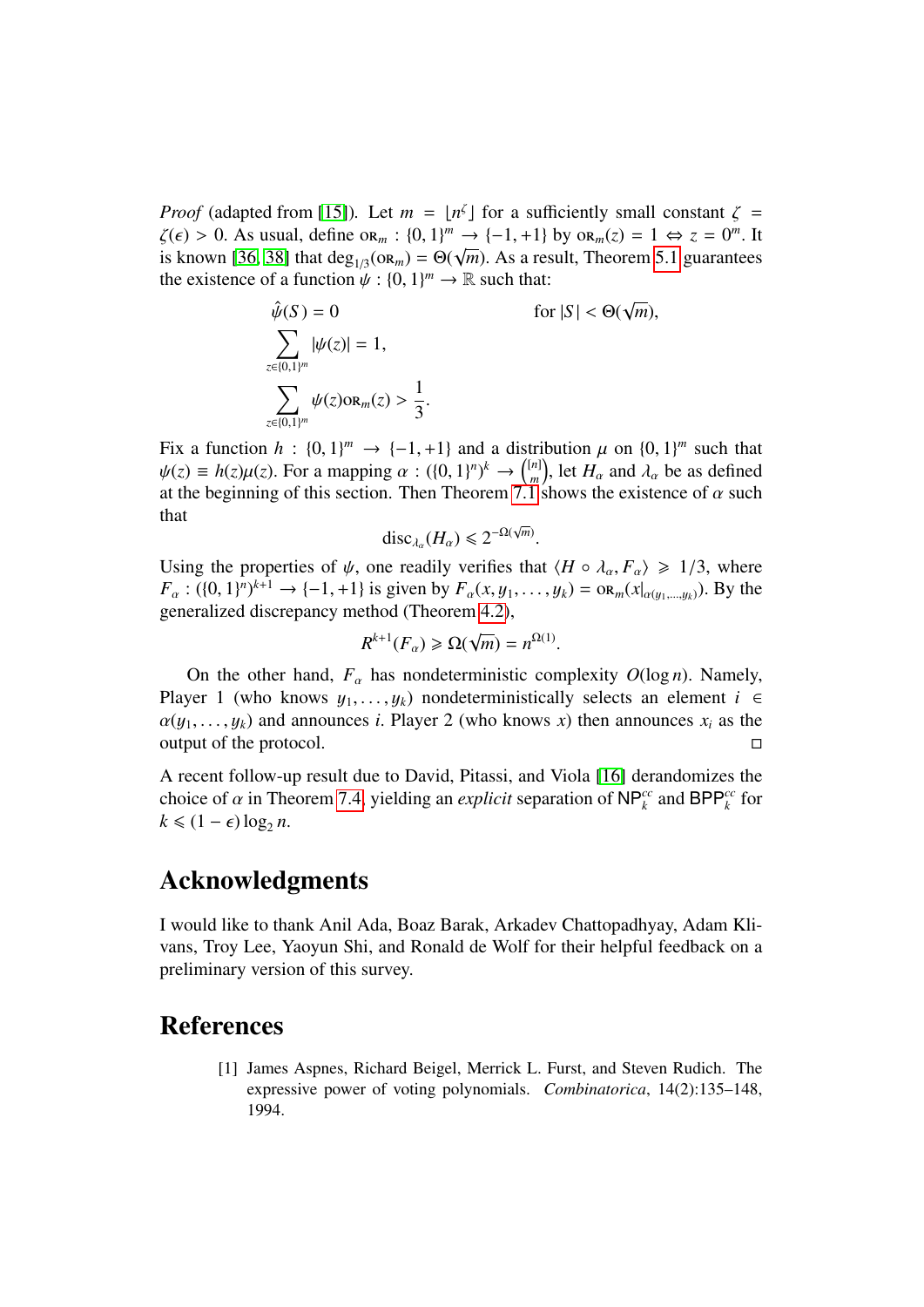- <span id="page-31-12"></span>[2] Eric Allender. A note on the power of threshold circuits. In *Proc. of the 30th Symposium on Foundations of Computer Science (FOCS)*, pages 580–584, 1989.
- <span id="page-31-2"></span>[3] Scott Aaronson and Yaoyun Shi. Quantum lower bounds for the collision and the element distinctness problems. *J. ACM*, 51(4):595–605, 2004.
- <span id="page-31-13"></span>[4] Andris Ambainis, Leonard J. Schulman, Amnon Ta-Shma, Umesh V. Vazirani, and Avi Wigderson. The quantum communication complexity of sampling. *SIAM J. Comput.*, 32(6):1570–1585, 2003.
- <span id="page-31-3"></span>[5] Robert Beals, Harry Buhrman, Richard Cleve, Michele Mosca, and Ronald de Wolf. Quantum lower bounds by polynomials. *J. ACM*, 48(4):778–797, 2001.
- <span id="page-31-1"></span>[6] Harry Buhrman, Richard Cleve, Ronald de Wolf, and Christof Zalka. Bounds for small-error and zero-error quantum algorithms. In *Proc. of the 40th Symposium on Foundations of Computer Science (FOCS)*, pages 358–368, 1999.
- <span id="page-31-10"></span>[7] László Babai, Noam Nisan, and Mario Szegedy. Multiparty protocols, pseudorandom generators for logspace, and time-space trade-offs. *J. Comput. Syst. Sci.*, 45(2):204–232, 1992.
- <span id="page-31-9"></span>[8] Paul Beame, Toniann Pitassi, and Nathan Segerlind. Lower bounds for Lovász-Schrijver systems and beyond follow from multiparty communication complexity. *SIAM J. Comput.*, 37(3):845–869, 2007.
- <span id="page-31-0"></span>[9] Richard Beigel, Nick Reingold, and Daniel A. Spielman. PP is closed under intersection. *J. Comput. Syst. Sci.*, 50(2):191–202, 1995.
- <span id="page-31-5"></span>[10] Harry Buhrman, Nikolai K. Vereshchagin, and Ronald de Wolf. On computation and communication with small bias. In *Proc. of the 22nd Conf. on Computational Complexity (CCC)*, pages 24–32, 2007.
- <span id="page-31-4"></span>[11] Harry Buhrman and Ronald de Wolf. Communication complexity lower bounds by polynomials. In *Proc. of the 16th Conf. on Computational Complexity (CCC)*, pages 120–130, 2001.
- <span id="page-31-7"></span>[12] Arkadev Chattopadhyay and Anil Ada. Multiparty communication complexity of disjointness. Preprint at arXiv:0801.3624v3, February 2008. Preliminary version in ECCC Report TR08-002, January 2008.
- <span id="page-31-6"></span>[13] Arkadev Chattopadhyay. Discrepancy and the power of bottom fan-in in depth-three circuits. In *Proc. of the 48th Symposium on Foundations of Computer Science (FOCS)*, pages 449–458, 2007.
- <span id="page-31-11"></span>[14] Fan R. K. Chung and Prasad Tetali. Communication complexity and quasi randomness. *SIAM J. Discrete Math.*, 6(1):110–123, 1993.
- <span id="page-31-8"></span>[15] Matei David and Toniann Pitassi. Separating NOF communication complexity classes RP and NP. ECCC Report TR08-014, February 2008.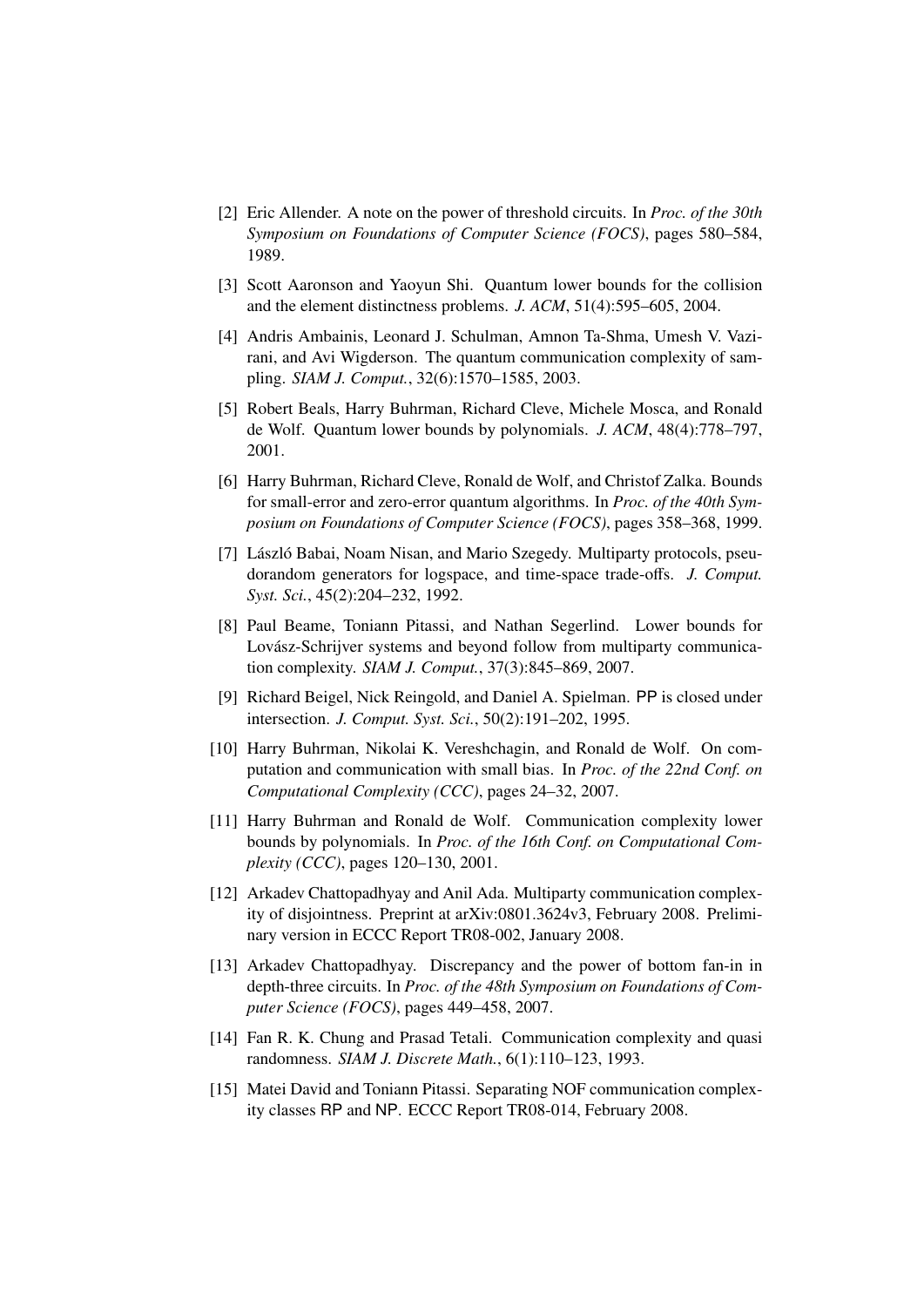- <span id="page-32-9"></span>[16] Matei David, Toniann Pitassi, and Emanuele Viola. Improved separations between nondeterministic and randomized multiparty communication. Preprint, April 2008.
- <span id="page-32-13"></span>[17] Mikael Goldmann, Johan Håstad, and Alexander A. Razborov. Majority gates vs. general weighted threshold gates. *Computational Complexity*, 2:277–300, 1992.
- <span id="page-32-10"></span>[18] Roger A. Horn and Charles R. Johnson. *Matrix analysis*. Cambridge University Press, New York, 1986.
- <span id="page-32-6"></span>[19] Adam Tauman Kalai, Adam R. Klivans, Yishay Mansour, and Rocco A. Servedio. Agnostically learning halfspaces. In *Proc. of the 46th Symposium on Foundations of Computer Science (FOCS)*, pages 11–20, 2005.
- <span id="page-32-8"></span>[20] Hartmut Klauck. Lower bounds for quantum communication complexity. In *Proc. of the 42nd Symposium on Foundations of Computer Science (FOCS)*, pages 288–297, 2001.
- <span id="page-32-5"></span>[21] Jeff Kahn, Nathan Linial, and Alex Samorodnitsky. Inclusion-exclusion: Exact and approximate. *Combinatorica*, 16(4):465–477, 1996.
- <span id="page-32-11"></span>[22] Eyal Kushilevitz and Noam Nisan. *Communication complexity*. Cambridge University Press, New York, 1997.
- <span id="page-32-3"></span>[23] Adam R. Klivans, Ryan O'Donnell, and Rocco A. Servedio. Learning intersections and thresholds of halfspaces. *J. Comput. Syst. Sci.*, 68(4):808–840, 2004.
- <span id="page-32-0"></span>[24] Matthias Krause and Pavel Pudlák. On the computational power of depth-2 circuits with threshold and modulo gates. *Theor. Comput. Sci.*, 174(1-2):137– 156, 1997.
- <span id="page-32-1"></span>[25] Matthias Krause and Pavel Pudlák. Computing Boolean functions by polynomials and threshold circuits. *Comput. Complex.*, 7(4):346–370, 1998.
- <span id="page-32-12"></span>[26] I. Kremer. Quantum communication. Master's thesis, Hebrew University, Computer Science Department, 1995.
- <span id="page-32-14"></span>[27] Bala Kalyanasundaram and Georg Schnitger. The probabilistic communication complexity of set intersection. *SIAM J. Discrete Math.*, 5(4):545–557, 1992.
- <span id="page-32-2"></span>[28] Adam R. Klivans and Rocco A. Servedio. Learning DNF in time  $2^{\tilde{O}(n^{1/3})}$ . *J. Comput. Syst. Sci.*, 68(2):303–318, 2004.
- <span id="page-32-7"></span>[29] Adam R. Klivans and Alexander A. Sherstov. A lower bound for agnostically learning disjunctions. In *Proc. of the 20th Conf. on Learning Theory (COLT)*, pages 409–423, 2007.
- <span id="page-32-4"></span>[30] Adam R. Klivans and Alexander A. Sherstov. Unconditional lower bounds for learning intersections of halfspaces. *Machine Learning*, 69(2–3):97–114, 2007.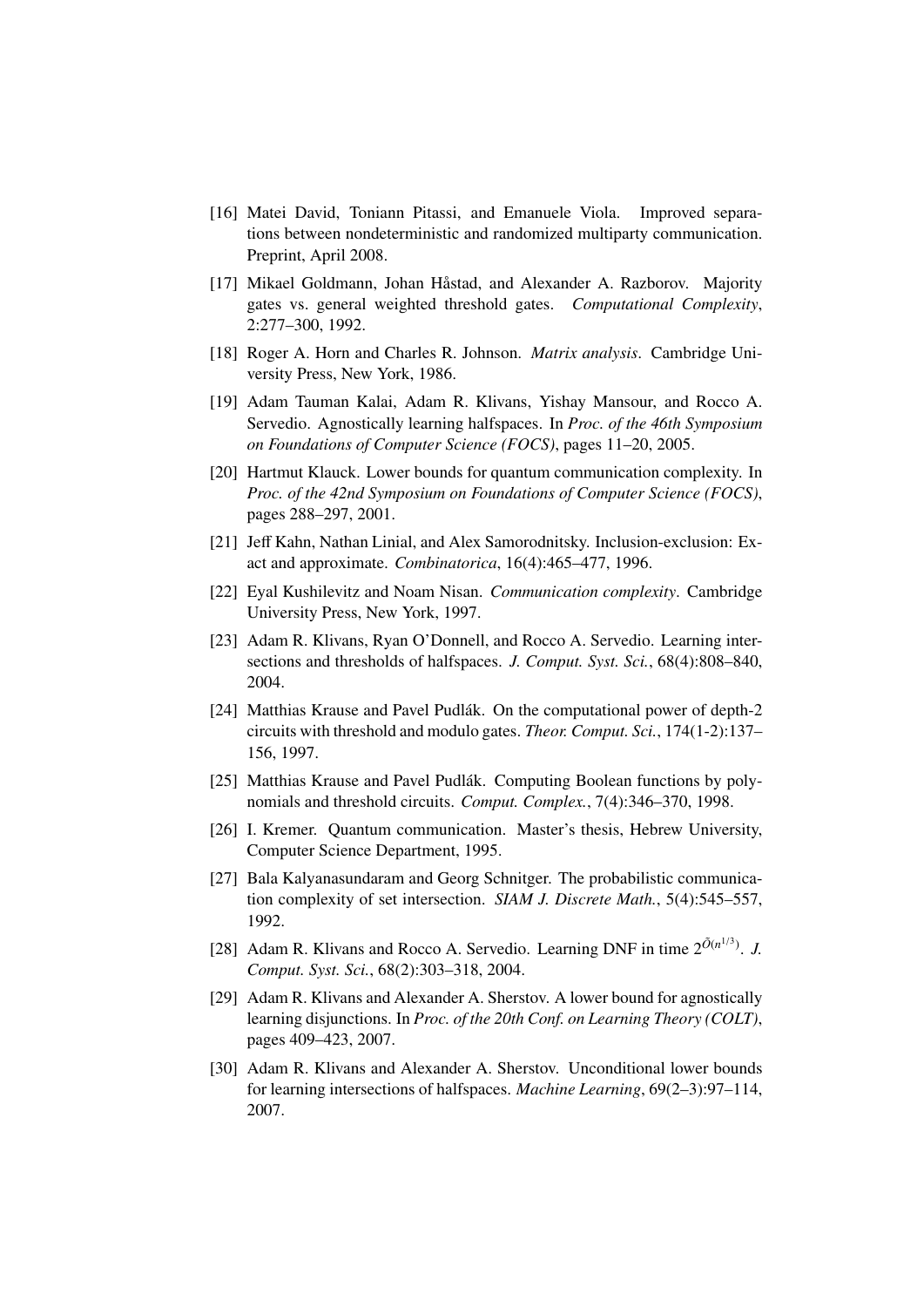- <span id="page-33-7"></span>[31] Troy Lee and Adi Shraibman. Disjointness is hard in the multi-party numberon-the-forehead model. Preprint at arXiv:0712.4279, December 2007. To appear in *Proc. of the 23rd Conf. on Computational Complexity (CCC)*, 2008.
- <span id="page-33-9"></span>[32] Nati Linial and Adi Shraibman. Lower bounds in communication complexity based on factorization norms. In *Proc. of the 39th Symposium on Theory of Computing (STOC)*, pages 699–708, 2007.
- <span id="page-33-10"></span>[33] Troy Lee, Adi Shraibman, and Robert Špalek. A direct product theorem for discrepancy. In *Proc. of the 23rd Conf. on Computational Complexity (CCC)*, 2008. To appear.
- <span id="page-33-0"></span>[34] Marvin L. Minsky and Seymour A. Papert. *Perceptrons: expanded edition*. MIT Press, Cambridge, Mass., 1988.
- <span id="page-33-12"></span>[35] Noam Nisan. The communication complexity of threshold gates. In *Combi*natorics, Paul Erdős is Eighty, pages 301–315, 1993.
- <span id="page-33-2"></span>[36] Noam Nisan and Mario Szegedy. On the degree of Boolean functions as real polynomials. In *Proc. of the 24th Symposium on Theory of Computing (STOC)*, pages 462–467, 1992. Final version in *Computational Complexity*, 4:301–313, 1994.
- <span id="page-33-1"></span>[37] Ryan O'Donnell and Rocco A. Servedio. New degree bounds for polynomial threshold functions. In *Proc. of the 35th Symposium on Theory of Computing (STOC)*, pages 325–334, 2003.
- <span id="page-33-3"></span>[38] Ramamohan Paturi. On the degree of polynomials that approximate symmetric Boolean functions. In *Proc. of the 24th Symposium on Theory of Computing (STOC)*, pages 468–474, 1992.
- <span id="page-33-14"></span>[39] Alexander A. Razborov. On the distributional complexity of disjointness. *Theor. Comput. Sci.*, 106(2):385–390, 1992.
- <span id="page-33-11"></span>[40] Ran Raz. The BNS-Chung criterion for multi-party communication complexity. *Computational Complexity*, 9(2):113–122, 2000.
- <span id="page-33-4"></span>[41] Alexander A. Razborov. Quantum communication complexity of symmetric predicates. *Izvestiya: Mathematics*, 67(1):145–159, 2003.
- <span id="page-33-8"></span>[42] Alexander A. Razborov and Alexander A. Sherstov. The sign-rank of  $AC^0$ . ECCC Report TR08-016, February 2008.
- <span id="page-33-13"></span>[43] Alexander Schrijver. *Theory of linear and integer programming*. John Wiley & Sons, Inc., New York, 1998.
- <span id="page-33-5"></span>[44] Alexander A. Sherstov. Separating  $AC^0$  from depth-2 majority circuits. In *Proc. of the 39th Symposium on Theory of Computing (STOC)*, pages 294– 301, June 2007.
- <span id="page-33-6"></span>[45] Alexander A. Sherstov. The pattern matrix method for lower bounds on quantum communication. Technical Report TR-07-46, The Univ. of Texas at Austin, Dept. of Computer Sciences, September 2007. To appear in *Proc. of the 40th Symposium on Theory of Computing (STOC),* 2008.